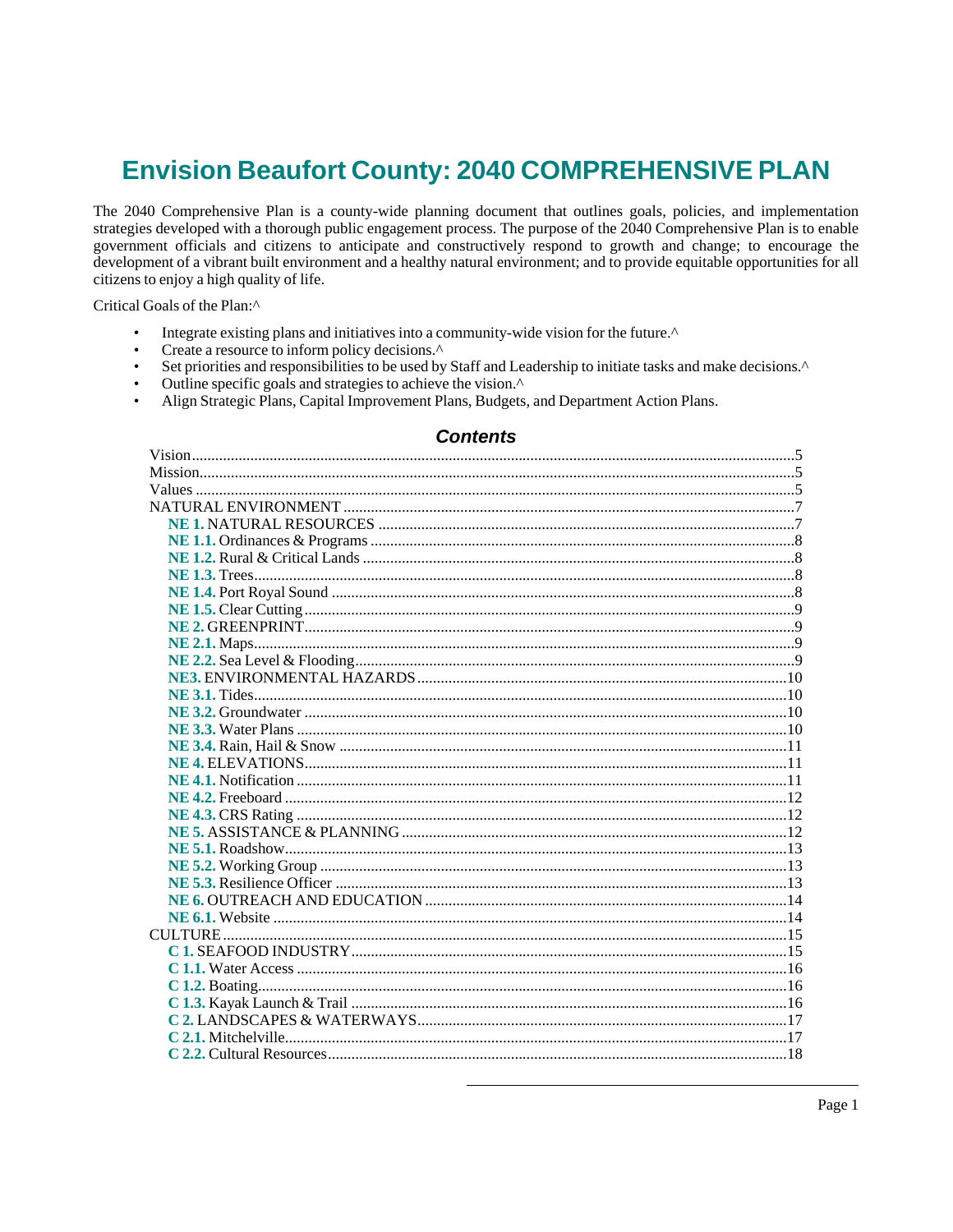| M 5.1. Projects |  |
|-----------------|--|
|                 |  |
|                 |  |
|                 |  |
|                 |  |
|                 |  |
|                 |  |
|                 |  |
|                 |  |
|                 |  |
|                 |  |
|                 |  |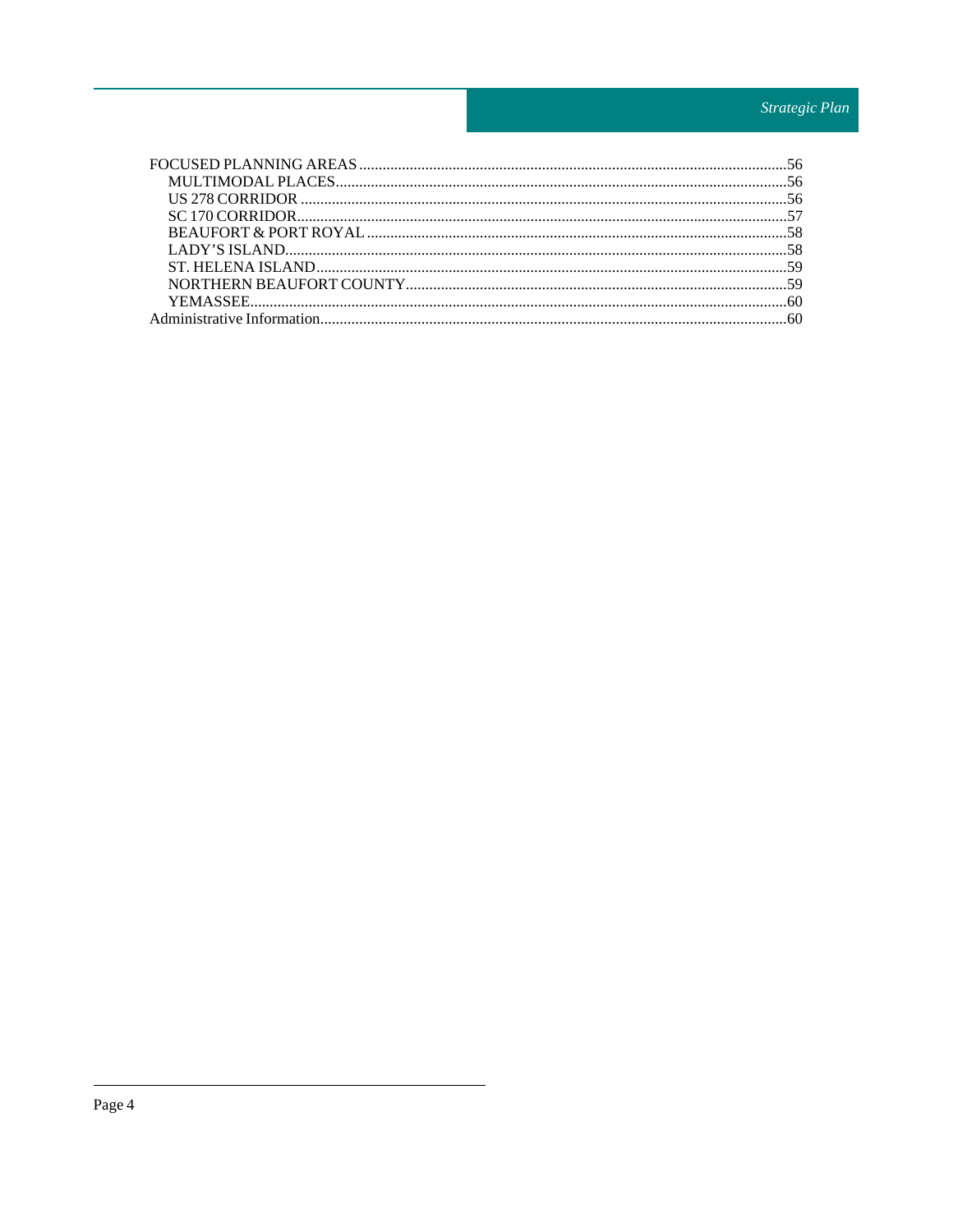

# **Beaufort County South Carolina (BCSC)**

**Stakeholder(s): Beaufort County Council Joe Passiment, Jr.**: *Chairman* **PaulSommerville** : *Vice-Chairman* **Chris Hervochon York Glover,Sr. Alice Howard Stu Rodman**

**Larry McElynn**

**Brian Flewelling**

**Logan Cunningham**

**Gerald Dawson**

**Mark Lawson**

**Beaufort CountyStaff**

**Eric Greenway** : *Interim County Administrator* **Robert Merchant** : *Acting Director, Planning and Zoning Department*

**Amanda Flake** : *Natural Resources Planner*

**Noah Krepps** : *Long Range Planner*

**Diane McMaster** : *Administrative Assistant to Director*

**Stephanie Nagid**: *Passive Parks Manager*

**Planning Consultants**

**Kurt Culbertson**: *Principal-in-Charge, Design Workshop*

**Glenn Walters** : *Project Manager, Design Workshop*

**Lindsey Naylor** : *Designer, Design Workshop*

**Adeline Lerner** : *Designer, Design Workshop*

**Rural and Critical Lands Program** : *Supporter*

## <span id="page-4-0"></span>Vision

Future generations are able to enjoy the quality of life and economic prosperity offered by Beaufort County's unique landscape and culture

## <span id="page-4-1"></span>Mission

To describe strategies and actions that enable Beaufort County to act on its principles and values

## <span id="page-4-2"></span>Values

**Place**: Preserving and promoting a built and natural environment that is of the Lowcountry way of life. ~ Beaufort County has the key ingredients that provide for a high quality of life. The unique character of the Lowcountry--the distinctive blend of the natural and built environment--set it apart from other places. The area's character, community,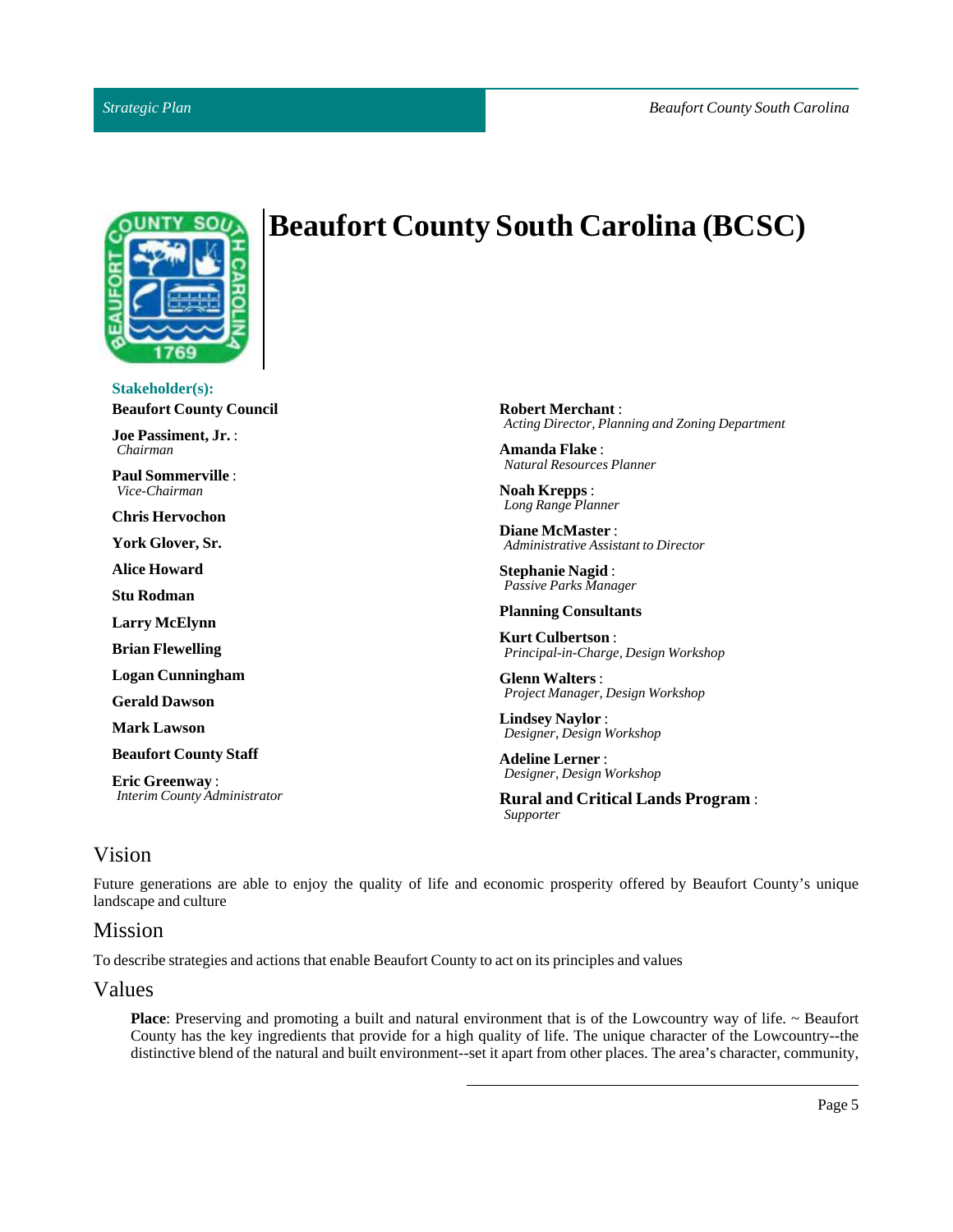#### *Beaufort County South Carolina*

environment, sense of place, and history are cherished by its citizens and should be preserved and protected. At the same time, there is a need to promote economic opportunity and equitable access to jobs, housing, and services for all its residents to enjoy.

**Resilience**: Able to adapt and thrive in a dynamic coastal environment and changing economy. ~ This Comprehensive Plan is being created in a time of change that is challenging the status quo. Growth continues to provide opportunities as well as challenges. The COVID-19 pandemic has altered how we live, shop, gather, and conduct business. Storm events are getting stronger and more frequent, which is causing more people and expensive infrastructure to be impacted by higher levels of flooding. Development is pushing into our natural environment, and we are losing our tree canopy. Habitats and the quality of our waterways are being threatened.

**Equity**: Ensuring all neighbors have fair and equal access to safety, quality of life, health, amenity and opportunity.  $\sim$ More and more, our underserved populations are not able to equitably share in the region's opportunities and economy. Fortunately, the citizens and leadership of Beaufort County are determined to address these issues and create the tools needed to overcome current challenges.

**Vision**: Beaufort County has created a vision and the regulatory tools it needs to balance economic development, resource protection, and growth in a form that creates quality places. With the Comprehensive Plan, Greenprint Plan, transectbased zoning, cultural overlays, and various small area and corridor plans, it has a healthy toolbox from which to guide the growth of its built environment.

**Organization**: There remains however, an opportunity to more completely organize the toolbox to help achieve the County's vision for the future. With this Comprehensive Plan, a more direct link is created between planning for prosperity, environmental and economic resilience, equitable community services and infrastructure, and preservation of the unique place that is the Lowcountry.

**Growth**: Balance can be achieved by including goals, strategies, and specific actions that will enable all citizens increased access and choices related to health, safety, quality of life, education, recreation, and jobs. Growth can occur together with resource protection and resilience planning. It does not need to be an either-or decision.

**Clarity**: By considering these two concepts in unison, and creating clarity about how to accomplish both, Beaufort County can move forward confident that it is protecting the health, safety, and welfare of its citizens; the assets that support its economy; and the opportunity for a better life for its citizens.

**Action**: This Comprehensive Plan looks out 20 years and recognizes the impact that growth has on the convenience, sense of place, and character of the region. It describes specific principles, strategies, and actions that enable Beaufort County to act on its established principles and values as described in the many visionary plans thatit has created.

**Balance**: The Comprehensive Plan acknowledges that growth is desired and inevitable, but must be accomplished in ways that support traditional town planning, environmental protection, and access and equity for its citizens. Balance can be accomplished by guiding development to land that is most suitable based on economic, cultural, social, and environmental principles.

**Collaboration**: The Plan acknowledges that the County is inextricably linked to its municipalities and adjacent counties, sharing roads, waterways, habitats, and open spaces which do not follow jurisdictional boundaries. This requires that high levels of cooperation and collaboration be maintained within the region so that local identities can be expressed within a framework of shared goals regarding infrastructure, environmental protection, growth, economic development, and affordable housing.

**Focus**: With focus and effort, as well as regional collaboration, Beaufort County can move forward with a clear vision and action plan that honors its principles and values. By investing in new public infrastructure, creating incentives for affordable housing, focusing development on land of the highest suitability, and making hard choices about how to protect the very environmental systems that can help mitigate harm, future generations will be able to enjoy the quality of life and economic prosperity offered by Beaufort County's unique landscape and culture.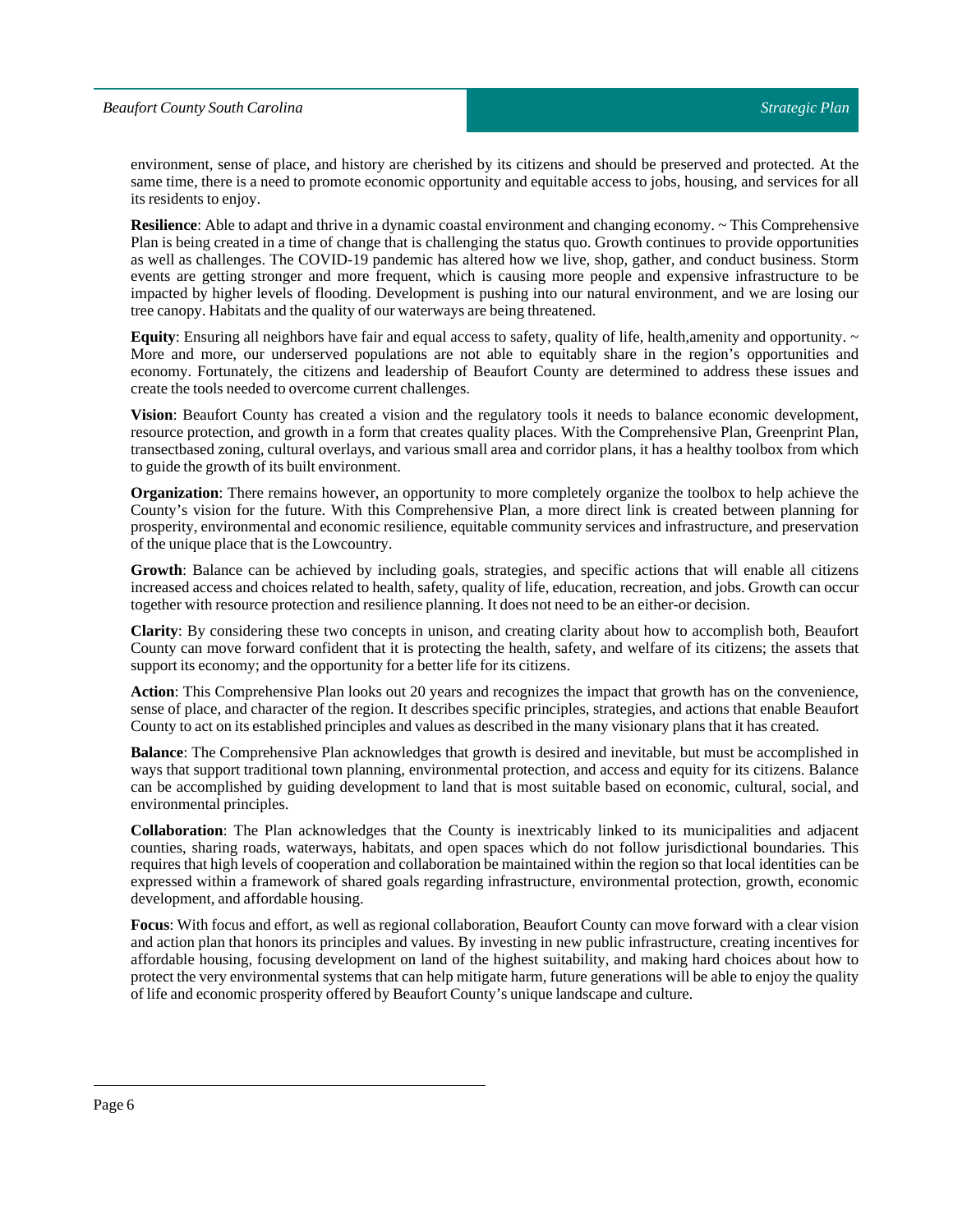# <span id="page-6-0"></span>**NATURAL ENVIRONMENT**

*Protect our natural resources*

Natural resources protected for recreation, rejuvenation, hazard mitigation, and environmental health.

## CORE VALUES:

1. We value our unique and complex natural environment as a source of life, recreation, economy, culture and sense of place.

- 2. We make efforts to preserve our critical natural environments to preserve the quality of life for future generations.
- 3. We balance development with the preservation of our natural systems.
- 4. We depend on clean water to support our economy and lifestyle.
- 5. We prepare for environmental changes and meet those challenges head on.
- <span id="page-6-1"></span>6. We are leaders in the region and pursue environmentally responsible development

## **NE 1.** NATURAL RESOURCES

#### *STUDY, MONITOR, ADDRESS, AND PROTECT VITAL NATURAL RESOURCES, AND PRIORITIZE CONSERVATION EFFORTS.*

Additional Recommendations: $\land \bullet$  Monitor and study the impacts of rising sea level on salt marshes. $\land \bullet$  Identify opportunities to facilitate marsh migration and target vulnerable areas for conservation.^ • Establish project standards and regulations for permitting living shorelines as an alternative to bulkheads and revetments as erosion control techniques through collaboration with DHEC/OCRM.^ • Collect and compile baseline data on water quality standards on the sub-watershed level, including the Port Royal Sound. Continue to support shortand long-term monitoring of the Sound to identify any changes. Work towards centralizing and standardizing the collection and analysis of water quality to be easily accessible.^ • Continue to implement the Stormwater Utility with priority placed on encouraging property owners in older moderate- and high-density developments that predate the adoption of stormwater standards in Beaufort County to retrofit facilities to meet current standards.<sup>^</sup> • Provide a mechanism to allow high-density developments to reduce the impact of nitrogen pollution by encouraging property owners to retrofit stormwater management devices in older non-conforming developments within the same subwatershed.^ • Continually reevaluate and update the Stormwater BMP manual to increase the use of Low Impact Development (LID) and incentivize preservation of trees and preservation and restoration of natural spaces that serve these functions naturally and at no cost.^ • Continually evaluate how stormwater standards can be modified to help reduce FEMA flood insurance rates through the Community Rating System (CRS).<sup>^</sup> • Continue to fund the Rural and Critical Lands Preservation Program (RCLPP) and use the Greenprint map to assist in prioritizing land purchases and conservation easements.^ • Work toward a network of open spaces coordinating RCLPP lands with other preserved lands and open space set asides.^ • Protect mature and specimen trees and plant new trees when property is developed or redeveloped.^ • Build on the current partnership with Clemson Extension to promote the value of tree protection and proper tree care and promote other Extension public education programs such as Master Naturalist and Master Gardner to help residents restore and protect the area's natural resources.^ • Preserve groundwater quality by reducing and eliminating heavy usage of groundwater resources in the County.

| Description        | <b>Type</b> | <b>Start Date</b> | End Date |
|--------------------|-------------|-------------------|----------|
|                    | Target      |                   |          |
| [To be determined] | Actual      |                   |          |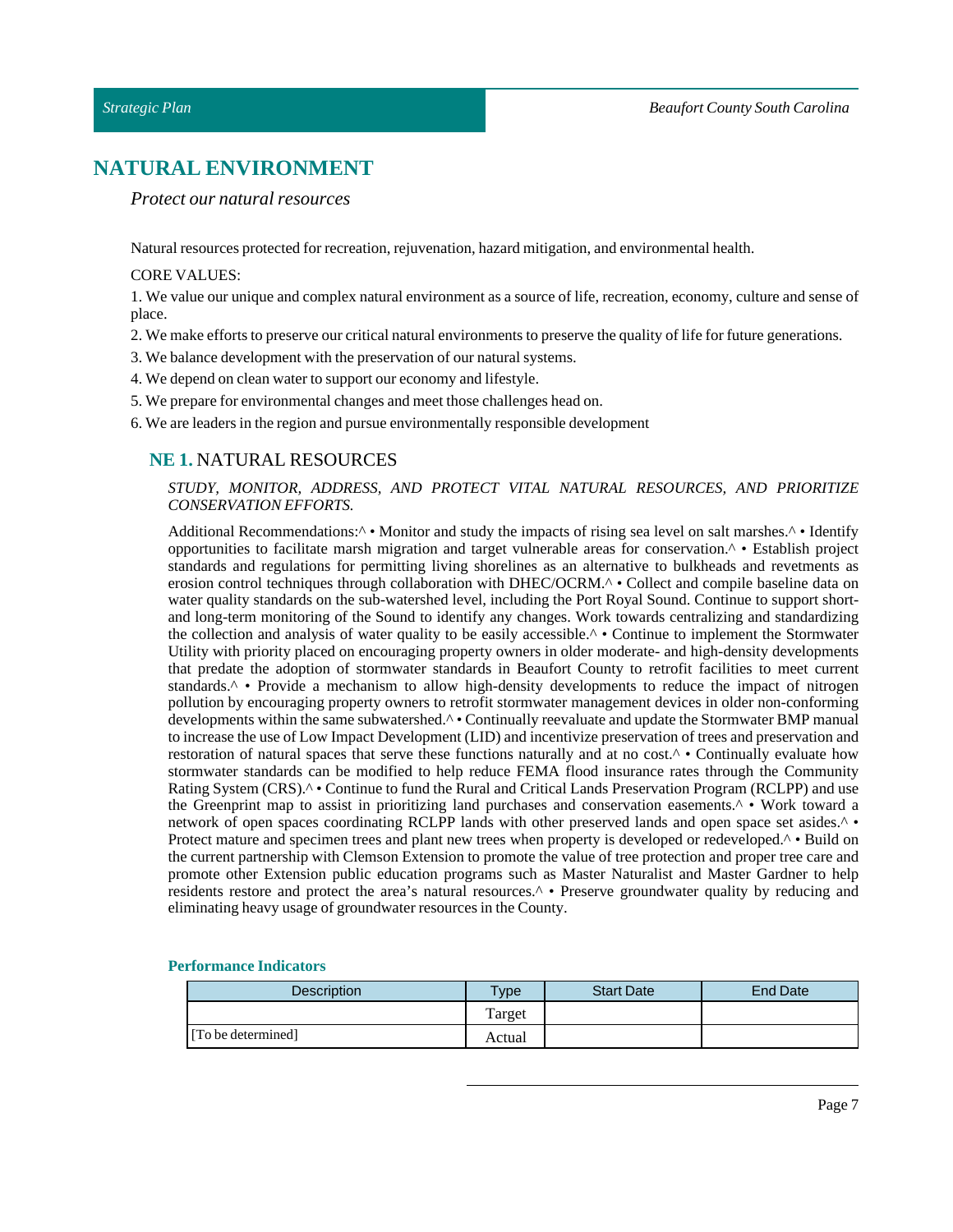## <span id="page-7-0"></span>**NE 1.1.** Ordinances & Programs

*Monitor effectiveness of existing ordinances and programs and update as necessary to protect water quality and natural resources.*

#### **Performance Indicators**

| <b>Description</b> | <b>Type</b> | <b>Start Date</b> | End Date |
|--------------------|-------------|-------------------|----------|
|                    | Target      |                   |          |
| [To be determined] | Actual      |                   |          |

## <span id="page-7-1"></span>**NE 1.2.** Rural & Critical Lands

*Seek referendums on additional funding for the Rural and Critical Lands Preservation Program every four years.*

#### **Performance Indicators**

| <b>Description</b> | $T$ ype | <b>Start Date</b> | End Date |
|--------------------|---------|-------------------|----------|
|                    | Target  |                   |          |
| [To be determined] | Actual  |                   |          |

## <span id="page-7-2"></span>**NE 1.3.** Trees

*Require new developments and encourage existing developments to adopt a tree management plan.*

#### **Performance Indicators**

| Description        | $T$ vpe | <b>Start Date</b> | End Date |
|--------------------|---------|-------------------|----------|
|                    | Target  |                   |          |
| [To be determined] | Actual  |                   |          |

## <span id="page-7-3"></span>**NE 1.4.** Port Royal Sound

*Support Port Royal Sound Foundation's application to the EPA's National Estuary Program to recognize the local and national importance of the Port Royal Sound, drawing support and funding for conservation and research on our vital coastal resources.*

Seek partnership with Port Royal Sound Foundation to monitor water quality and provide educational opportunities for the community aboutthe importance of keeping our waterways healthy.

#### **Stakeholder(s):**

#### **Port Royal Sound Foundation**

| <b>Description</b> | <b>Vpe</b> | <b>Start Date</b> | End Date |
|--------------------|------------|-------------------|----------|
|                    | Target     |                   |          |
| [To be determined] | Actual     |                   |          |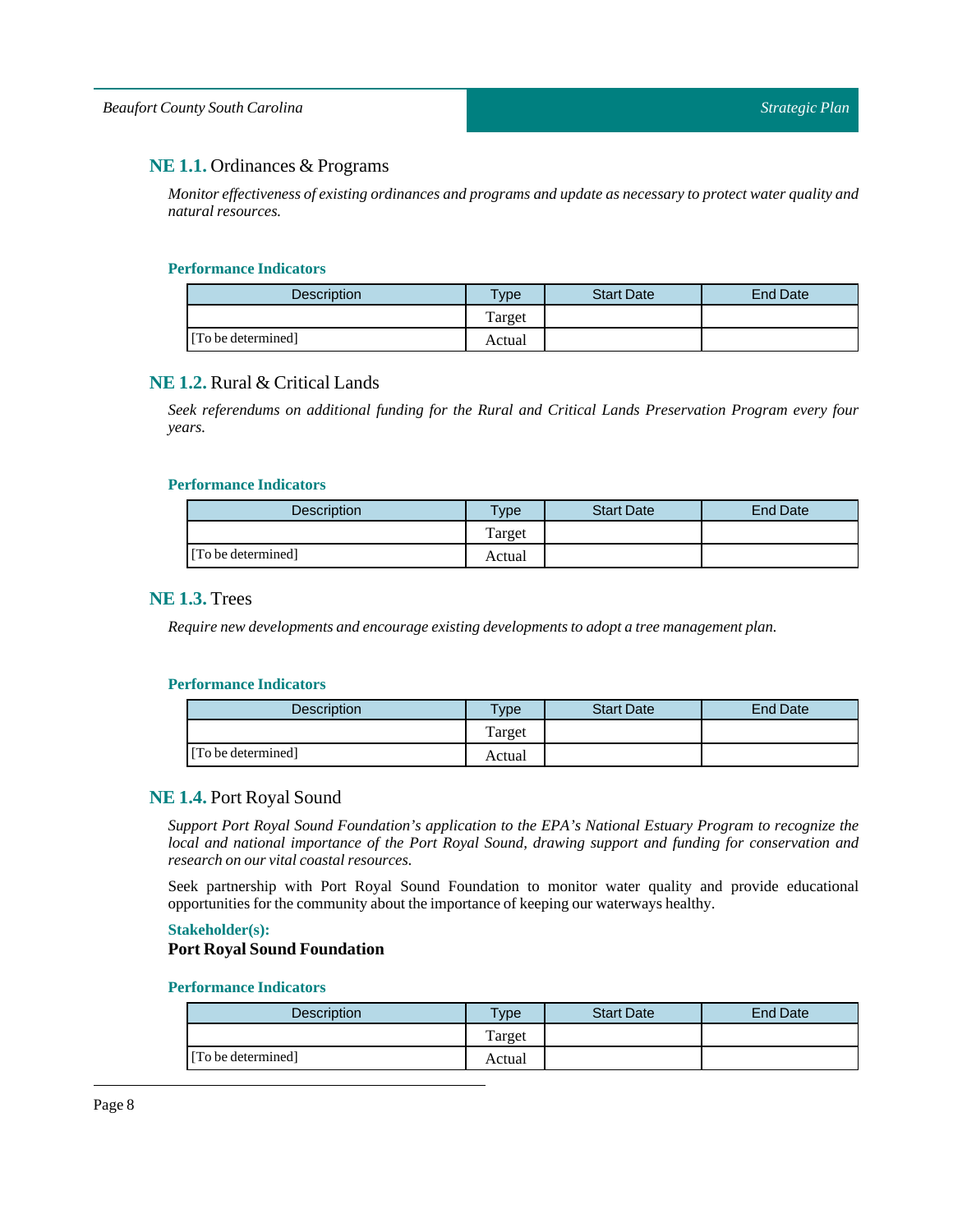### <span id="page-8-0"></span>*Strategic Plan*

## **NE 1.5.** Clear Cutting

Evaluate the time period that a property owner must wait after clear cutting property before applying for a *development permit.*

#### **Performance Indicators**

| Description        | $v$ pe | <b>Start Date</b> | <b>End Date</b> |
|--------------------|--------|-------------------|-----------------|
|                    | Target |                   |                 |
| [To be determined] | Actual |                   |                 |

## <span id="page-8-1"></span>**NE 2.** GREENPRINT

*USE THE GREENPRINT PLAN AND GREENPRINT PRIORITY MAPPING TO ENSURE THAT NEW DEVELOPMENTSUPPORTS RESOURCE CONSERVATION.*

Additional Recommendations:<sup>^</sup> • Create awareness of potential impacts of development.<sup>^</sup> • Identify areas critical for flood control and natural resource protection, as well as higher ground that may be more suitable for development.<sup>^</sup> • Use the Greenprint Overlay in review of proposed development and land use plans, infrastructure plans, parks and recreation plans, and transportation plans.

#### **Performance Indicators**

| Description        | $T$ <sub>ype</sub> | <b>Start Date</b> | End Date |
|--------------------|--------------------|-------------------|----------|
|                    | Target             |                   |          |
| [To be determined] | Actual             |                   |          |

## <span id="page-8-2"></span>**NE 2.1.** Maps

*Provide critical environmental systems maps on the County website.*

## **Performance Indicators**

| <b>Description</b> | $T$ ype | <b>Start Date</b> | End Date |
|--------------------|---------|-------------------|----------|
|                    | Target  |                   |          |
| [To be determined] | Actual  |                   |          |

## <span id="page-8-3"></span>**NE 2.2.** Sea Level & Flooding

*Update environmental systems mapping (five-year cycle) to reflect ongoing research and actual conditions of flooding and sea level rise.*

| <b>Description</b> | <b>Type</b> | <b>Start Date</b> | <b>End Date</b> |
|--------------------|-------------|-------------------|-----------------|
|                    | Target      |                   |                 |
| [To be determined] | Actual      |                   |                 |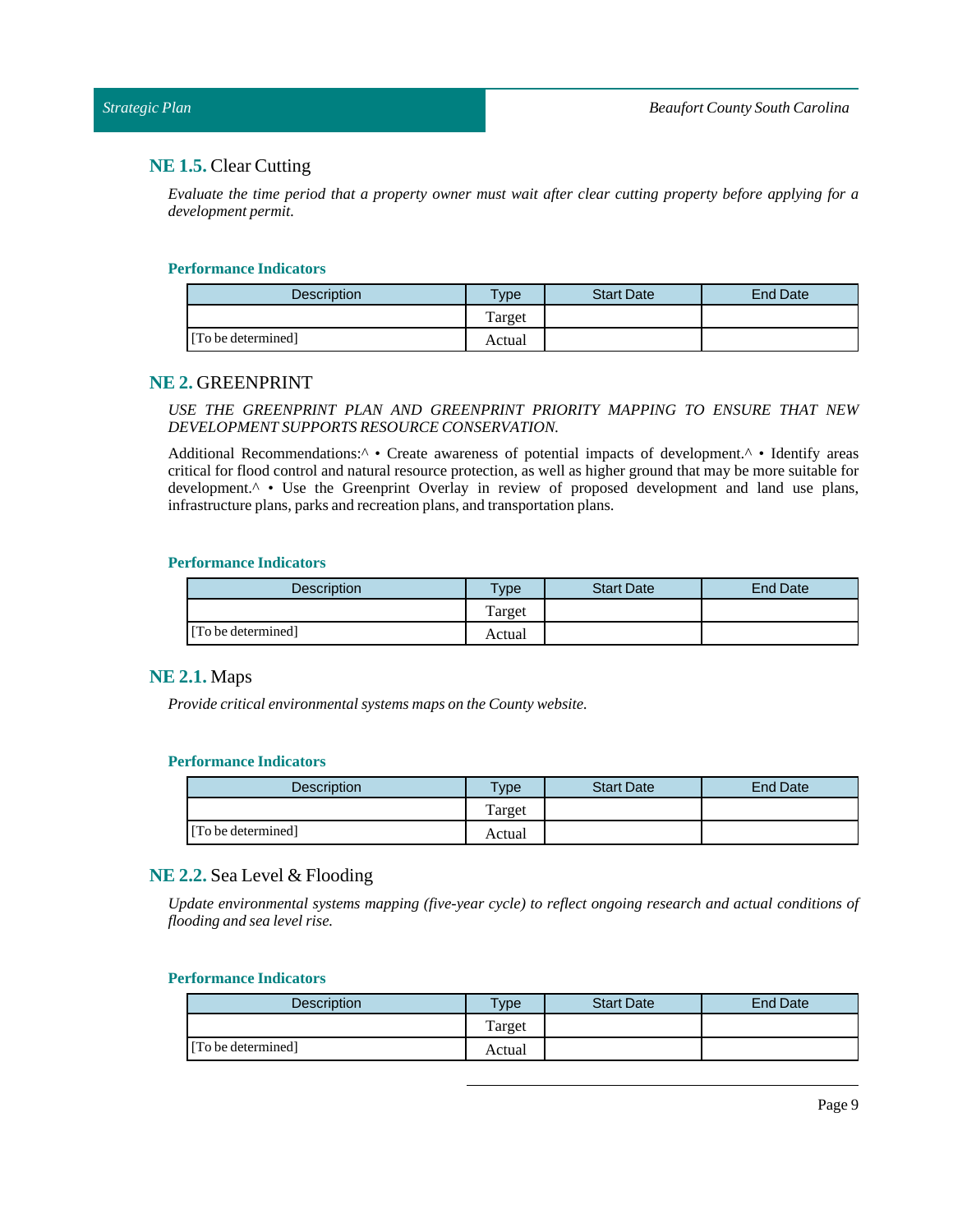## <span id="page-9-0"></span>**NE3.** ENVIRONMENTAL HAZARDS

*MONITOR AND STUDY ENVIRONMENTAL HAZARDS TO BEST UNDERSTAND POTENTIAL IMPACTS AND PLAN APPROPRIATELY.*

## **Performance Indicators**

| <b>Description</b> | <b>Type</b> | <b>Start Date</b> | End Date |
|--------------------|-------------|-------------------|----------|
|                    | Target      |                   |          |
| [To be determined] | Actual      |                   |          |

## <span id="page-9-1"></span>**NE 3.1.** Tides

*Install and monitor tidal gauges at several locations in Beaufort County, including the Port Royal Sound Foundation's Maritime Center,to provide a thorough representation oftidal activity across the county.*

Seek partners to assist in funding and managing tidal gauges, including ACE Basin NERR, Palmetto Bluff Conservancy, Lowcountry Institute, S.C.

#### **Stakeholder(s):**

**Port Royal Sound Foundation**

## **ACE Basin NERR**

# **Palmetto Bluff Conservancy Lowcountry Institute**

### **Performance Indicators**

| Description        | <b>Type</b> | <b>Start Date</b> | End Date |
|--------------------|-------------|-------------------|----------|
|                    | Target      |                   |          |
| [To be determined] | Actual      |                   |          |

## <span id="page-9-2"></span>**NE 3.2.** Groundwater

*Install groundwater monitoring wells at various locations including agricultural areas and low-lying communities that rely on septic systems.*

#### **Performance Indicators**

| <b>Description</b> | Type   | <b>Start Date</b> | End Date |
|--------------------|--------|-------------------|----------|
|                    | Target |                   |          |
| [To be determined] | Actual |                   |          |

## <span id="page-9-3"></span>**NE 3.3.** Water Plans

*Adopt comprehensive water plans for vulnerable areas of the County by studying and analyzing how stormwater, sea level rise, and storm surge interact in an area determined by geographic and geological conditions.*

Understand and quantify to what degree salt marshes reduce local flooding and storm surge impacts, implement planning to incorporate these natural buffers as hazard reduction tool.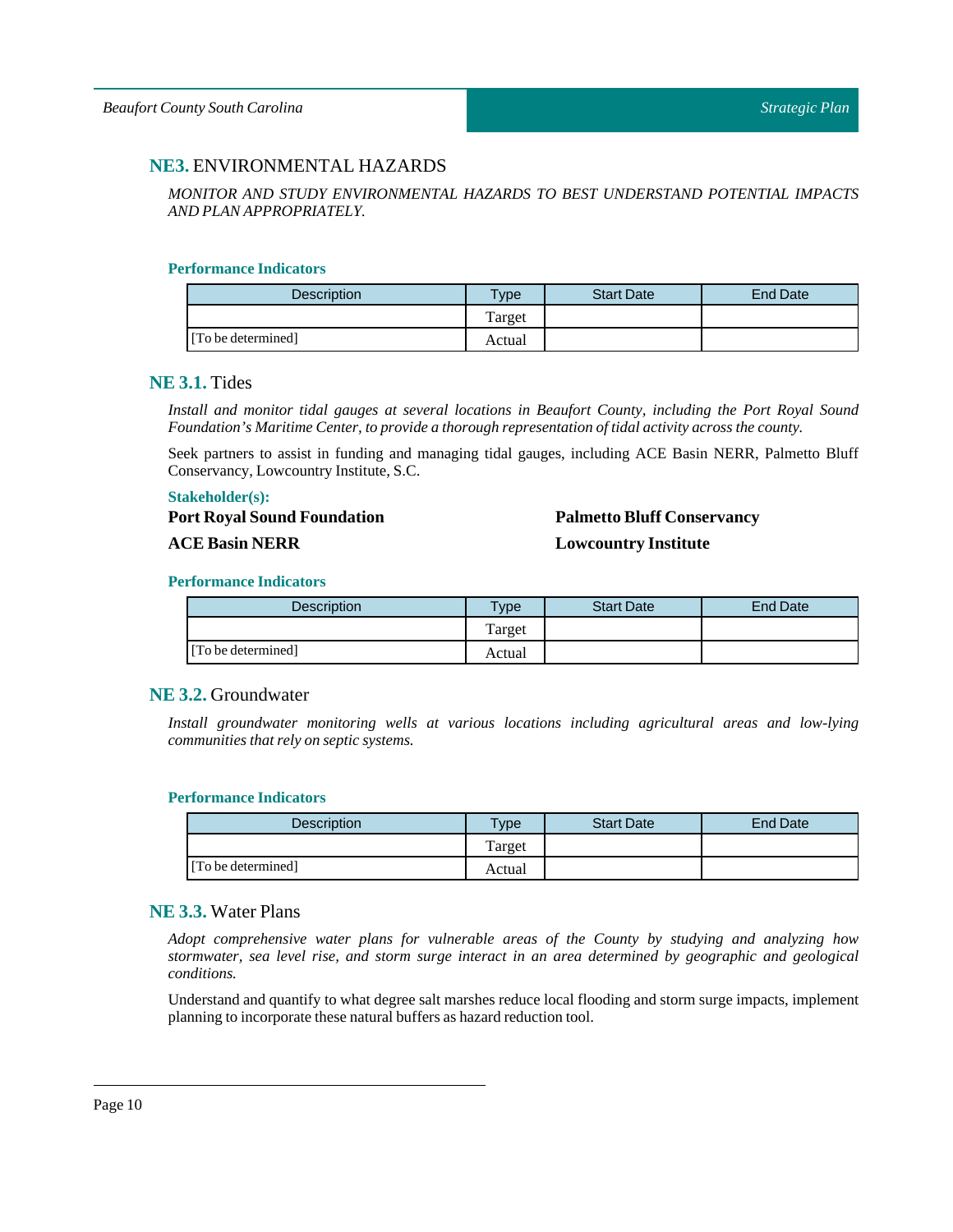#### **Performance Indicators**

| <b>Description</b> | $T$ <sub>ype</sub> | <b>Start Date</b> | End Date |
|--------------------|--------------------|-------------------|----------|
|                    | Target             |                   |          |
| [To be determined] | Actual             |                   |          |

## <span id="page-10-0"></span>**NE 3.4.** Rain, Hail & Snow

*Engage residents in the Community Collaborative Rain, Hail, and Snow Network (CoCoRaHS) program through collaboration with the Office ofthe State Climatologist and the National Weather Service*

#### **Stakeholder(s):**

**Community Collaborative Rain, Hail, and Snow Network (CoCoRaHS) Program**

# **Office of the State Climatologist National Weather Service**

#### **Performance Indicators**

| Description        | Type   | <b>Start Date</b> | End Date |
|--------------------|--------|-------------------|----------|
|                    | Target |                   |          |
| [To be determined] | Actual |                   |          |

## <span id="page-10-1"></span>**NE 4.** ELEVATIONS

## *BUILD AT HIGHER ELEVATIONSTO AVOID IMPACT OF INCREASED FLOODING.*

Additional Recommendations:^ • Enact ordinances and policies that direct new development to a height or location resilient to coastal flooding caused by increasingly intense storm events, king tides, and rising sea levels.^ • Consider increasing low-impact development (LID) standards, increasing buffers, limiting septic systems, and reducing density for low-lying areas and areas identified on the Greenprint Priority Mapping.<sup>^</sup> • Periodically evaluate freeboard requirements and/or Base Flood Elevations (BFE) to ensure that new structures are built to address existing flood risks and projected future risks due to sea level rise.^ • Incentivize land purchases in flood-prone areas for open space preservation.<sup>^</sup> • Apply for grant funding—DOT, EPA, CDBG, FEMA, etc.—to develop a sustainable, resilient solution to address current and future flooding of the Warsaw Island Causeway.

#### **Performance Indicators**

| <b>Description</b> | <b>Type</b> | <b>Start Date</b> | <b>End Date</b> |
|--------------------|-------------|-------------------|-----------------|
|                    | Target      |                   |                 |
| [To be determined] | Actual      |                   |                 |

## <span id="page-10-2"></span>**NE 4.1.** Notification

Adopt a coastal resilience overlay district to require notification prior to real estate closings of the vulnerability *of property to coastalflooding in low lying areas.*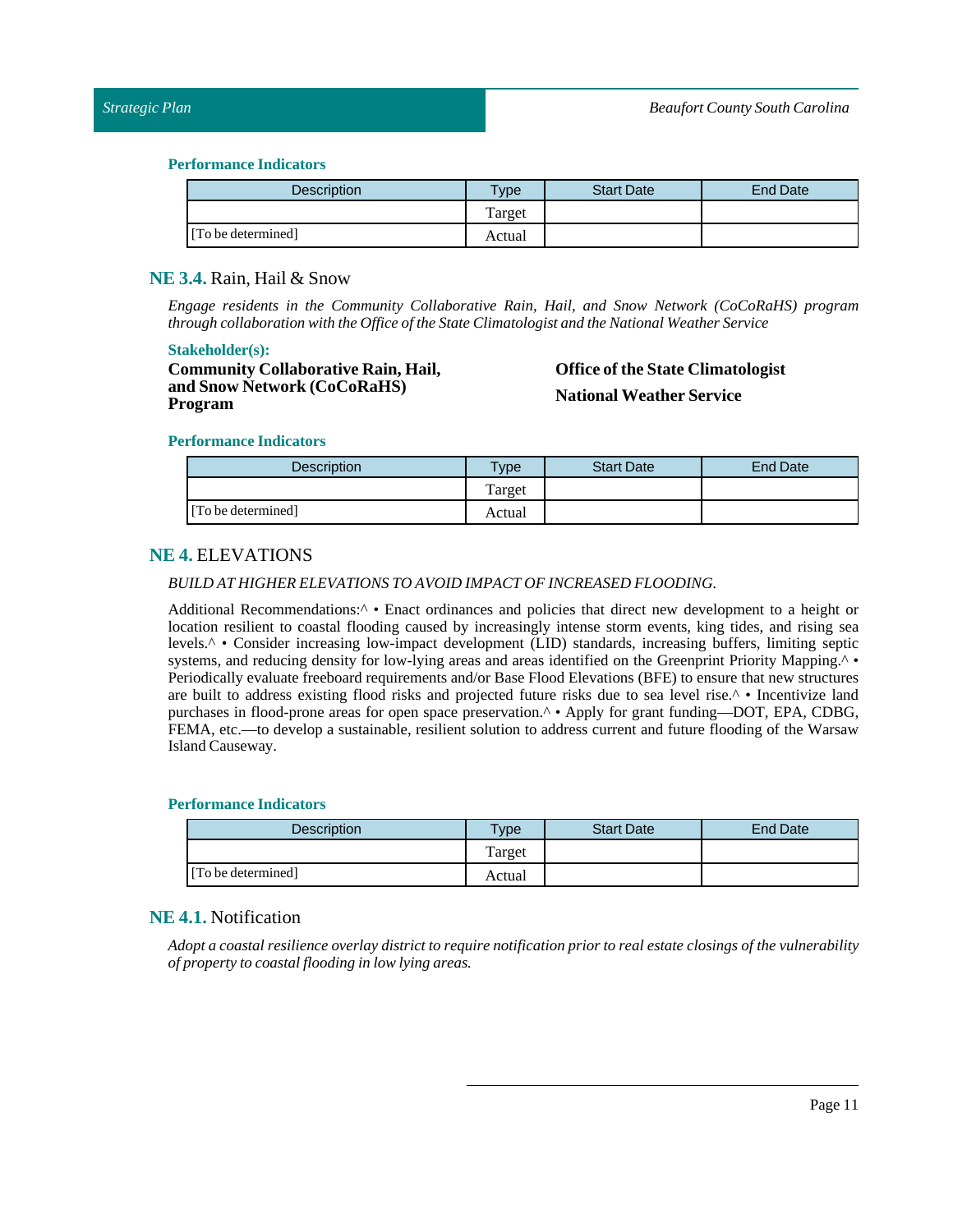## *Beaufort County South Carolina*

## **Performance Indicators**

| Description        | Type   | <b>Start Date</b> | <b>End Date</b> |
|--------------------|--------|-------------------|-----------------|
|                    | Target |                   |                 |
| [To be determined] | Actual |                   |                 |

## <span id="page-11-0"></span>**NE 4.2.** Freeboard

Adopt additional feet of freeboard above BFE as well as uniform policies for adjacent properties outside the *flood area.*

## **Performance Indicators**

| Description        | $T$ <sub>ype</sub> | <b>Start Date</b> | <b>End Date</b> |
|--------------------|--------------------|-------------------|-----------------|
|                    | Target             |                   |                 |
| [To be determined] | Actual             |                   |                 |

## <span id="page-11-1"></span>**NE 4.3.** CRS Rating

*Review the County's Community Rating Service (CRS) program and makes changes to regulations and programs as appropriate with the goal ofimproving the County's CRS rating.*

Every improvement in the CRS rating saves flood policy holders 5% in premiums.

## **Performance Indicators**

| <b>Description</b> | $T$ vpe | <b>Start Date</b> | End Date |
|--------------------|---------|-------------------|----------|
|                    | Target  |                   |          |
| [To be determined] | Actual  |                   |          |

## <span id="page-11-2"></span>**NE 5.** ASSISTANCE & PLANNING

## *ASSIST VULNERABLE COMMUNITIES AND CONDUCTHAZARD MITIGATION PLANNING.*

Additional Recommendations:<sup> $\wedge \bullet$ </sup> Identify local communities that are at the highest risk to the impacts of coastal flooding and sea level rise. Develop criteria for identifying when the County intervenes, either through policy and/or funding regarding flooding and sea level rise impacts to public, quasi-public, and private infrastructure and individual properties to ensure equitable and proportional responses.^ • Fully incorporate and integrate future sea level rise and climate change impacts into emergency management and hazard mitigation plans

## **Stakeholder(s):**

#### **Vulnerable Communities**

| <b>Description</b> | Type   | <b>Start Date</b> | End Date |
|--------------------|--------|-------------------|----------|
|                    | Target |                   |          |
| [To be determined] | Actual |                   |          |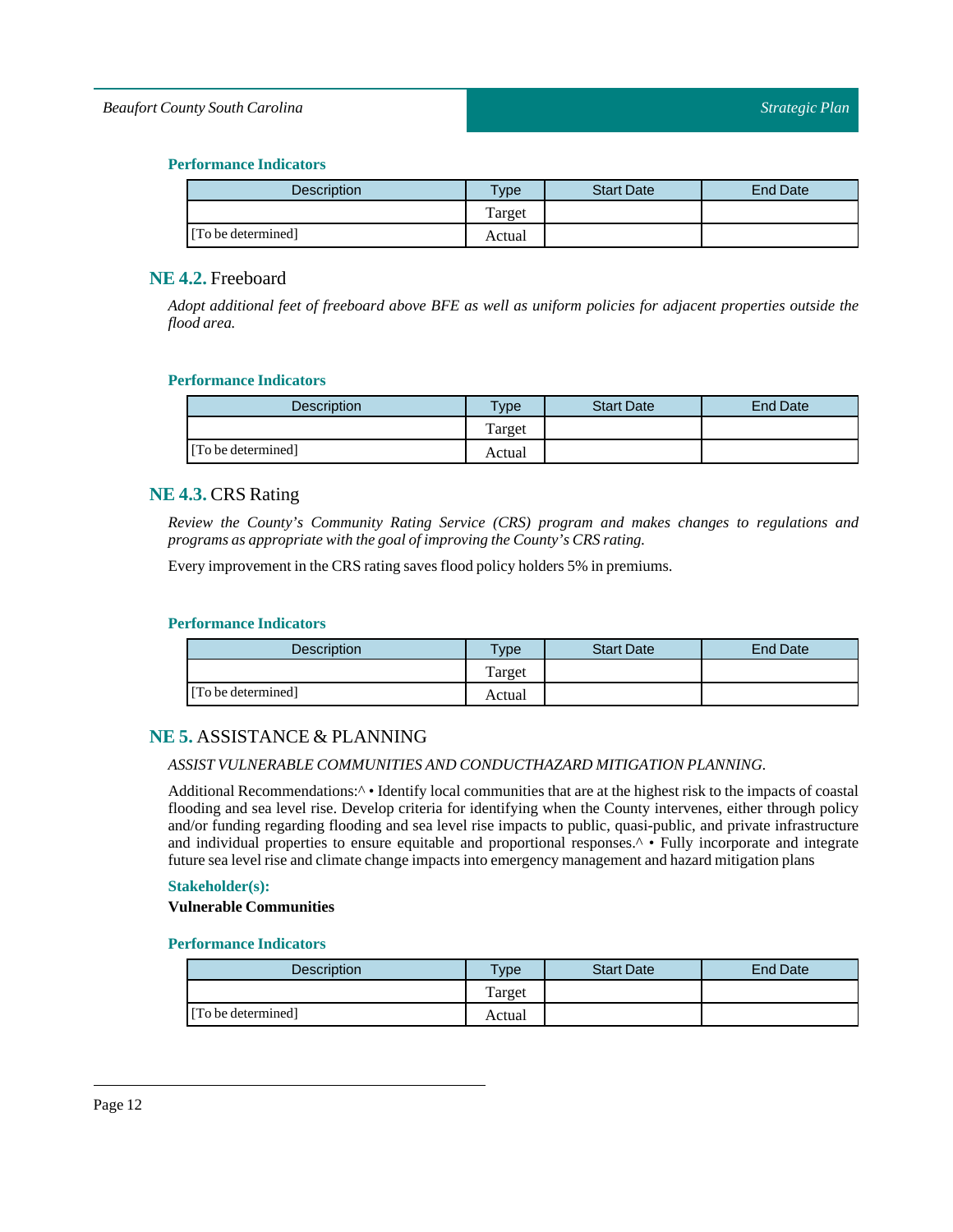## <span id="page-12-0"></span>**NE 5.1.** Roadshow

*Develop a flood, sea level rise, and climate change roadshow program to connect with community groups, homeowners' associations, professional organizations not already served by existing programs, and other similar organizations for community outreach and education.*

Partner with public agencies such as Sea Grant and nonprofit groups such as the Port Royal Sound Foundation and the Gullah/Geechee Sustainability Think Tank in development of the program.

| <b>Stakeholder(s):</b>            |                                            |
|-----------------------------------|--------------------------------------------|
| <b>Community Groups</b>           | <b>Nonprofit Groups</b>                    |
| <b>Homeowners' Associations</b>   | <b>Port Royal Sound Foundation</b>         |
| <b>Professional Organizations</b> | <b>Gullah/Geechee Sustainability Think</b> |
| <b>Sea Grant</b>                  | Tank                                       |

#### **Performance Indicators**

| <b>Description</b> | <b>Vpe</b> | <b>Start Date</b> | End Date |
|--------------------|------------|-------------------|----------|
|                    | Target     |                   |          |
| [To be determined] | Actual     |                   |          |

## <span id="page-12-1"></span>**NE 5.2.** Working Group

Maintain an ongoing collaborative working group, similar to the Sea Level Rise Task Force, for discussions and *feedback involving recommendations and other proactive activities related to sea level rise and resilience.*

#### **Performance Indicators**

| <b>Description</b> | <b>Type</b> | <b>Start Date</b> | End Date |
|--------------------|-------------|-------------------|----------|
|                    | Target      |                   |          |
| [To be determined] | Actual      |                   |          |

## <span id="page-12-2"></span>**NE 5.3.** Resilience Officer

Hire a Resilience Officer to oversee hazard mitigation planning in the county, including, but not limited to, *assisting vulnerable communities, applying for grants, creating outreach education programs, and continually assessing hazard risks and creating policies to mitigate them.*

# **Stakeholder(s):**

**Resilience Officer**

| <b>Description</b> | $T$ ype | <b>Start Date</b> | End Date |
|--------------------|---------|-------------------|----------|
|                    | Target  |                   |          |
| [To be determined] | Actual  |                   |          |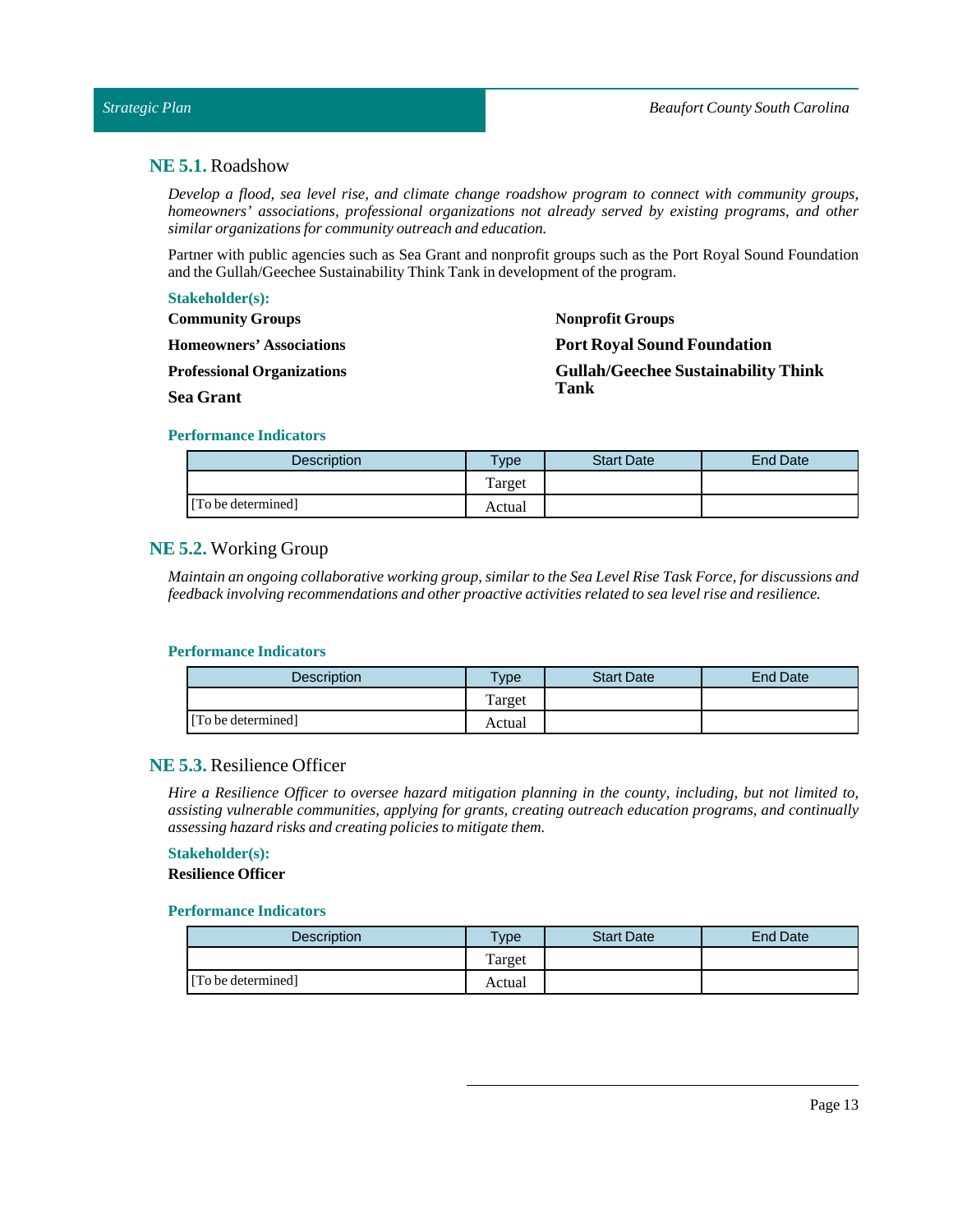## <span id="page-13-0"></span>**NE 6.** OUTREACH AND EDUCATION

## *EXPAND COMMUNITYLEVEL CLIMATE CHANGE SCIENCE OUTREACH AND EDUCATION.*

Additional Recommendation: $\land \bullet$  Improve communication and outreach to the public about the science and projected impacts of flooding, sea level rise, and climate change.

#### **Performance Indicators**

| Description        | <b>Type</b> | <b>Start Date</b> | End Date |
|--------------------|-------------|-------------------|----------|
|                    | Target      |                   |          |
| [To be determined] | Actual      |                   |          |

## <span id="page-13-1"></span>**NE 6.1.** Website

*Develop a county-level website that houses Beaufort County specific flooding and sea level rise information,* including housing reports, outreach materials, the GIS portal that has sea level rise mapping, and other data *sources.*

This website can potentially count as Community Rating System outreach credit if National Flood Insurance Program information is included.

# **Stakeholder(s):**

## **Beaufort County**

| <b>Description</b> | $T$ vpe | <b>Start Date</b> | <b>End Date</b> |
|--------------------|---------|-------------------|-----------------|
|                    | Target  |                   |                 |
| [To be determined] | Actual  |                   |                 |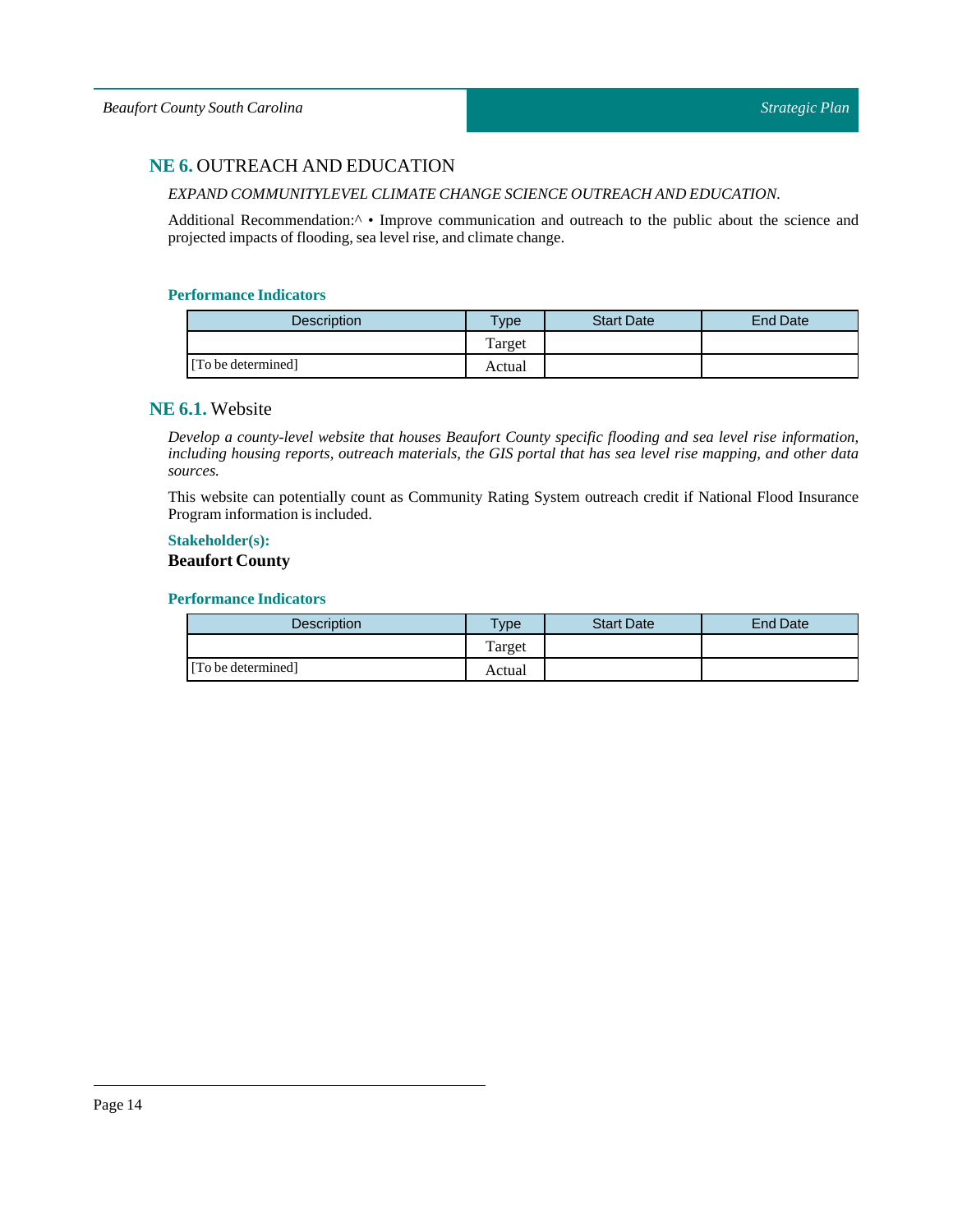## <span id="page-14-0"></span>**CULTURE**

*Protect historic, cultural, and scenic resources for future generations*

Historic, cultural, and scenic resources protected for future generations.

#### CORE VALUES:

1. We know that cultural diversity is what makes us a strong and healthy community. We believe in protecting culturally significant communities and resources through sensitive place-based planning and community engagement.

2. We understand that the assorted geographies of the County have varied demographic make-ups, needs, and lifestyle preferences.

3. We preserve and promote our cultural, ethnic, and socioeconomic diversity within our approach to planning the built environment.

4. We know that the County's attractiveness as a destination to live, work, and vacation, and its consequent economic well-being, are directly related to its historic character and unique quality of life.

5. We want local communities to have a strong voice in their future planning.

<span id="page-14-1"></span>6. We believe that our major cultural resource is our people.

## **C 1.** SEAFOOD INDUSTRY

*PROTECT AND ENHANCE THE TRADITIONAL LOCAL SEAFOOD INDUSTRY BY PROACTIVELY WORKING TO PRESERVE EXISTING WORKING WATERFRONTS AND ALLOWING FOR THE EXPANSION OF COMMERCIAL FISHING OPERATIONS WHERE APPROPRIATE.*

Additional Recommendations:<sup>^</sup> • Enhance boat landings and other County-owned waterfront properties to serve the diverse needs of subsistence, commercial, and recreational boaters and fishermen. Such enhancements include providing fishing piers, crabbing docks, and improved boat landing facilities.^ • Consider the use of the Rural and Critical Land Preservation Program to protect working waterfronts by purchasing development rights; or, where deemed appropriate, consider the acquisition of working waterfronts with a long-term lease arrangement to continue active private operation of the waterfront.^ • Explore the feasibility of using some County waterfront properties to support the traditional seafood industry by allowing the location of private seafood processing facilities and other supporting services. This should only be considered where sufficient land is available and where such activities would not interfere with public access to the water, or endanger other seafood harvesting.<sup>^</sup> • Pursue funding sources such as OCRM Coastal Access and BIG Grants, the DNR Water Recreational Resource Fund, and consider local revenue-generating sources such as boat landing user fees at certain landings to fund improvements to water access facilities.^ • Work with OCRM and DHEC to form a Commercial Seafood Advisory Committee made up of representatives of the local seafood industry, dock owners, seafood distributors, along with representatives of local governments, the Gullah/Geechee Fishing Association, and SC Sea Grant to continually monitor the status of Beaufort County's local seafood industry.^ • Prioritize conservation of the Port Royal Sound to ensure health and sustainability of commercial seafood species (shrimp, shellfish, crab, offshore finfish) that rely on its live oyster reefs and tidal mud flats. Seek partnership with Port Royal Sound Foundation to provide educational opportunities for the community about the importance of our local seafood industry.

#### **Stakeholder(s):**

**Seafood Industry**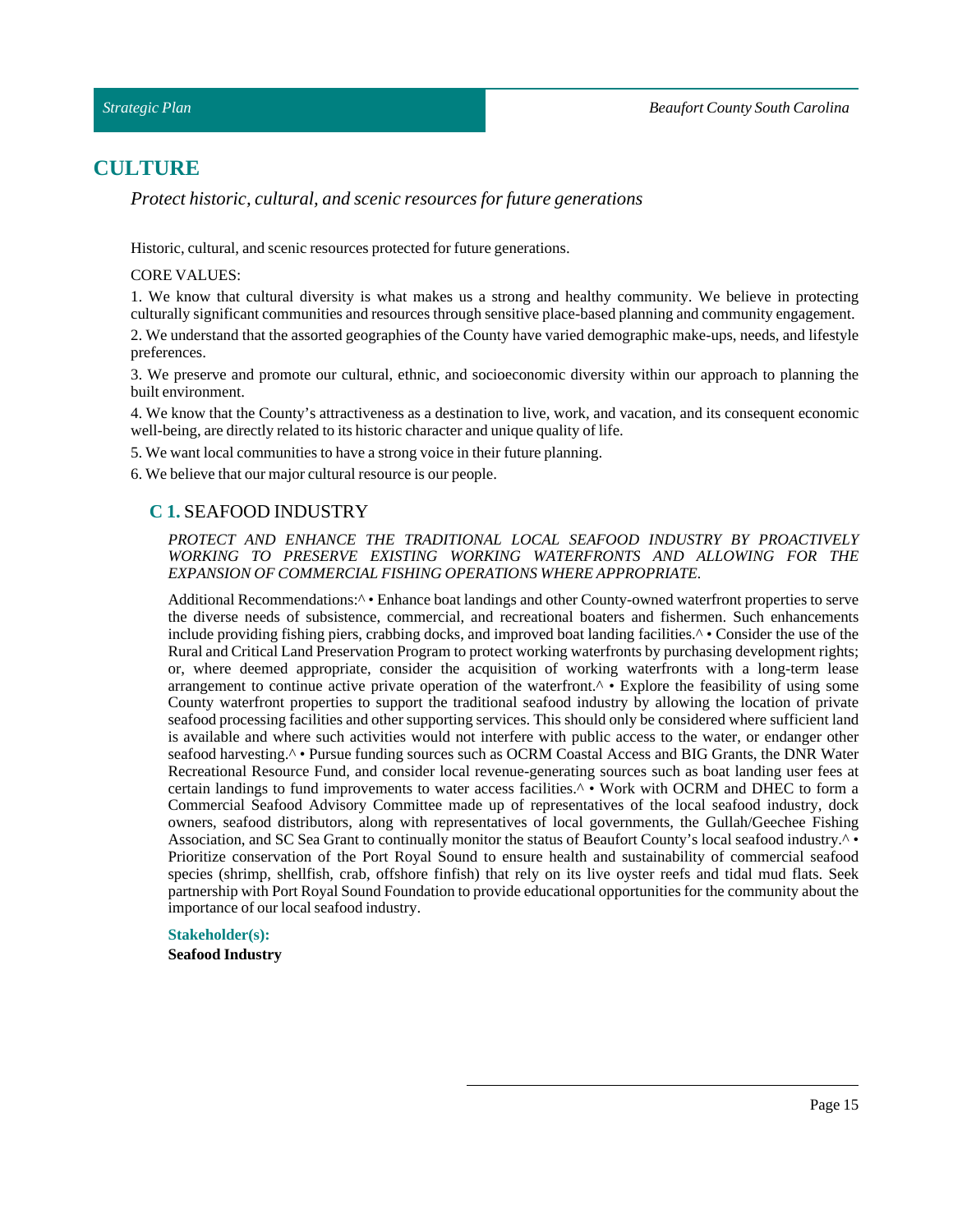## **Performance Indicators**

| <b>Description</b> | $T$ ype | <b>Start Date</b> | End Date |
|--------------------|---------|-------------------|----------|
|                    | Target  |                   |          |
| [To be determined] | Actual  |                   |          |

## <span id="page-15-0"></span>**C 1.1.** Water Access

*Improve access to the water at Fort Frederick, Jenkins Creek BoatLanding, and Station Creek BoatLanding.*

## **Stakeholder(s): Fort Frederick**

## **Station Creek Boat Landing**

## **Jenkins Creek Boat Landing**

## **Performance Indicators**

| <b>Description</b> | $T$ <sub>V</sub> $pe$ | <b>Start Date</b> | <b>End Date</b> |
|--------------------|-----------------------|-------------------|-----------------|
|                    | Target                |                   |                 |
| [To be determined] | Actual                |                   |                 |

## <span id="page-15-1"></span>**C 1.2.** Boating

*Develop a comprehensive study of Beaufort County's boating needs.*

Develop a list of improvements necessary to accommodate existing and future requirements and identify partnerships with muncipalities to improve access to the water near jurisdictional boundaries.

## **Stakeholder(s):**

#### **Boaters**

## **Performance Indicators**

| Description        | Type   | <b>Start Date</b> | End Date |
|--------------------|--------|-------------------|----------|
|                    | Target |                   |          |
| [To be determined] | Actual |                   |          |

## <span id="page-15-2"></span>**C 1.3.** Kayak Launch & Trail

Build a kayak launch at Fort Frederick and develop a blueway trail on the Beaufort River and associated creeks.

## **Stakeholder(s): Fort Frederick Kayakers**

| <b>Description</b> | $v_{\rm p}$ | <b>Start Date</b> | <b>End Date</b> |
|--------------------|-------------|-------------------|-----------------|
|                    | Target      |                   |                 |
| [To be determined] | Actual      |                   |                 |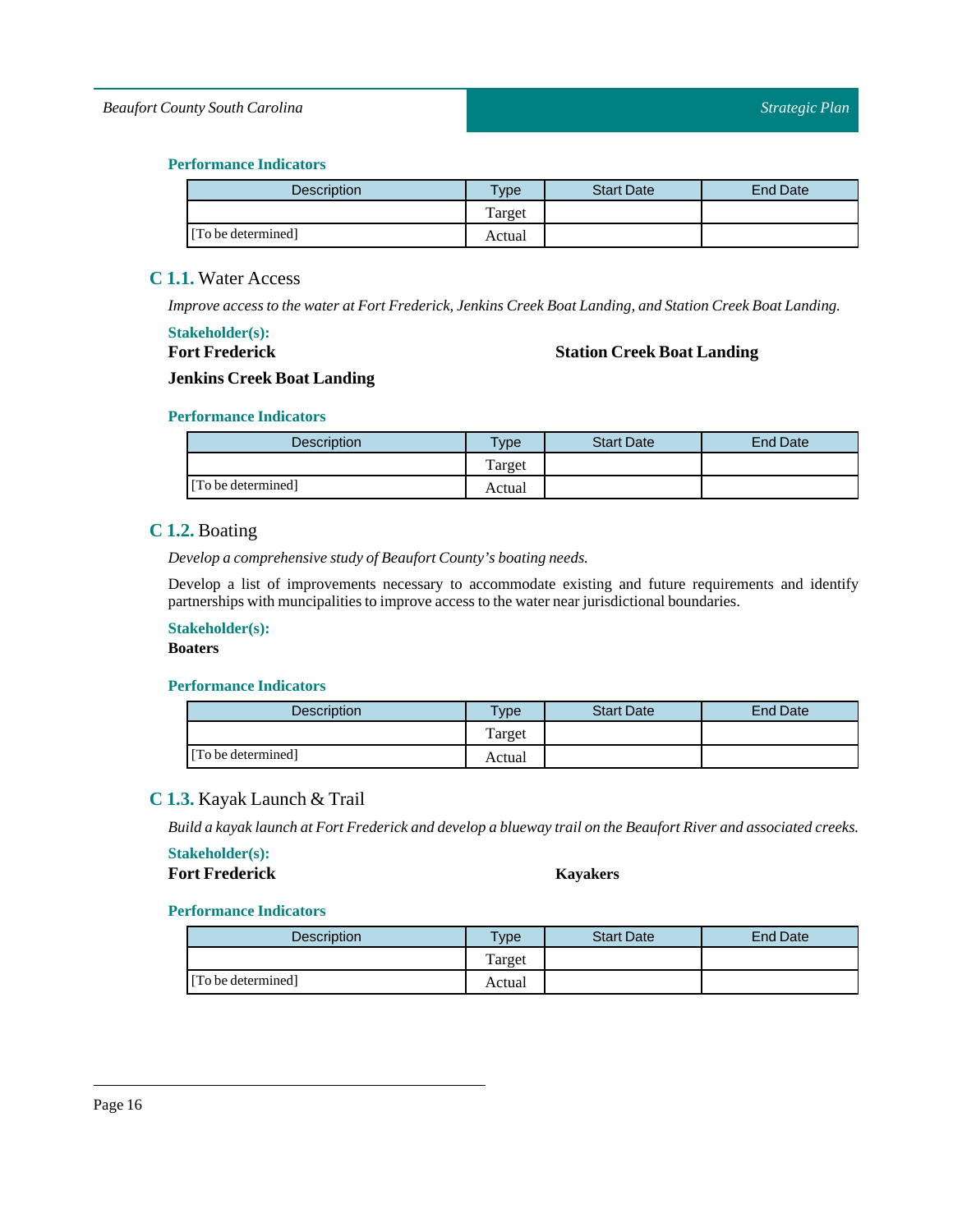## <span id="page-16-0"></span>**C 2.** LANDSCAPES & WATERWAYS

#### *PRESERVE AND PROTECT THE COUNTY'S HISTORIC AND CULTURAL LANDSCAPES AND WATERWAYS.*

Additional Recommendations:^ • Develop a heritage tourism plan, in partnership with the Gullah/Geechee Cultural Heritage Corridor and the local Gullah/Geechee community that balances public access with private traditions, and economic development with the protection of cultural landscapes and lifeways. Explore land conservation strategies, development ordinances, and grant programs that can support plan implementation.^ • Explore regional and national partnerships to take advantage of National Park Service and other initiatives to protect cultural landscapes against the impacts of climate change. This cultural inventory and vulnerability assessment should be aligned with a St. Helena Island comprehensive water study and plan, and should inform Rural and Critical Land priority purchases.^ • Prioritize land conservation strategies and development ordinances that protect the quality of water bodies that are critical to Beaufort County cultural lifeways – including working waterfronts and public and traditional water access points. Protect and identify opportunities to improve water access for subsistence fishing and other traditional uses. Prioritize land conservation strategies and development ordinances that protect shorelines and critical habitat.<sup>^</sup> • Develop public education programs and curricula to share information about impacts of sea level rise and promote strategies that protect at-risk ecosystems, communities and cultural landscapes. Partner with public agencies such as Sea Grant, and nonprofit groups such as the Port Royal Sound Foundation and the Gullah/Geechee Sustainability Think Tank in development of programs.^ • Recognize scenic highways and byways as important cultural resources and develop appropriate protection measures. Consider nominating Old Sheldon Church Road, and US 21 from Chowan Creek to Folly Road on St. Helena Island, both currently State Scenic Byways, as National Scenic Byways.<sup> $\wedge \bullet$ </sup> Work with other public agencies and nonprofit agencies to preserve and restore the buildings at Penn Center.^ • Educate the public about the Port Royal Sound's integral role in establishing and sustaining the rich history of our countyattracting early explorers, facilitating the start of Reconstruction, supporting thriving industries and more- as well as its continued intricate relationship with our Lowcountry lifestyle today.^ • Explore regional partnerships with jurisdictions sharing waterways to promote holistic protections and policies. ^ • Encourage the efforts of private nonprofit groups such as the Beaufort County Historical Society, and public agencies such as the Reconstruction Area National Historical Park and USCB to preserve and educate the public on the County's unique history. Partner with the municipalities on efforts to preserve and promote local historic resources.

#### **Performance Indicators**

| <b>Description</b> | Type   | <b>Start Date</b> | <b>End Date</b> |
|--------------------|--------|-------------------|-----------------|
|                    | Target |                   |                 |
| [To be determined] | Actual |                   |                 |

#### <span id="page-16-1"></span>**C 2.1.** Mitchelville

*Partner with theTown of Hilton Head Island to plan and implementthe Historic Mitchelville Freedom Park.*

## **Stakeholder(s):**

#### **Town of Hilton Head Island Historic Mitchelville Freedom Park**

| Description        | $T$ <sub>V</sub> $pe$ | <b>Start Date</b> | <b>End Date</b> |
|--------------------|-----------------------|-------------------|-----------------|
|                    | l'arget               |                   |                 |
| [To be determined] | Actual                |                   |                 |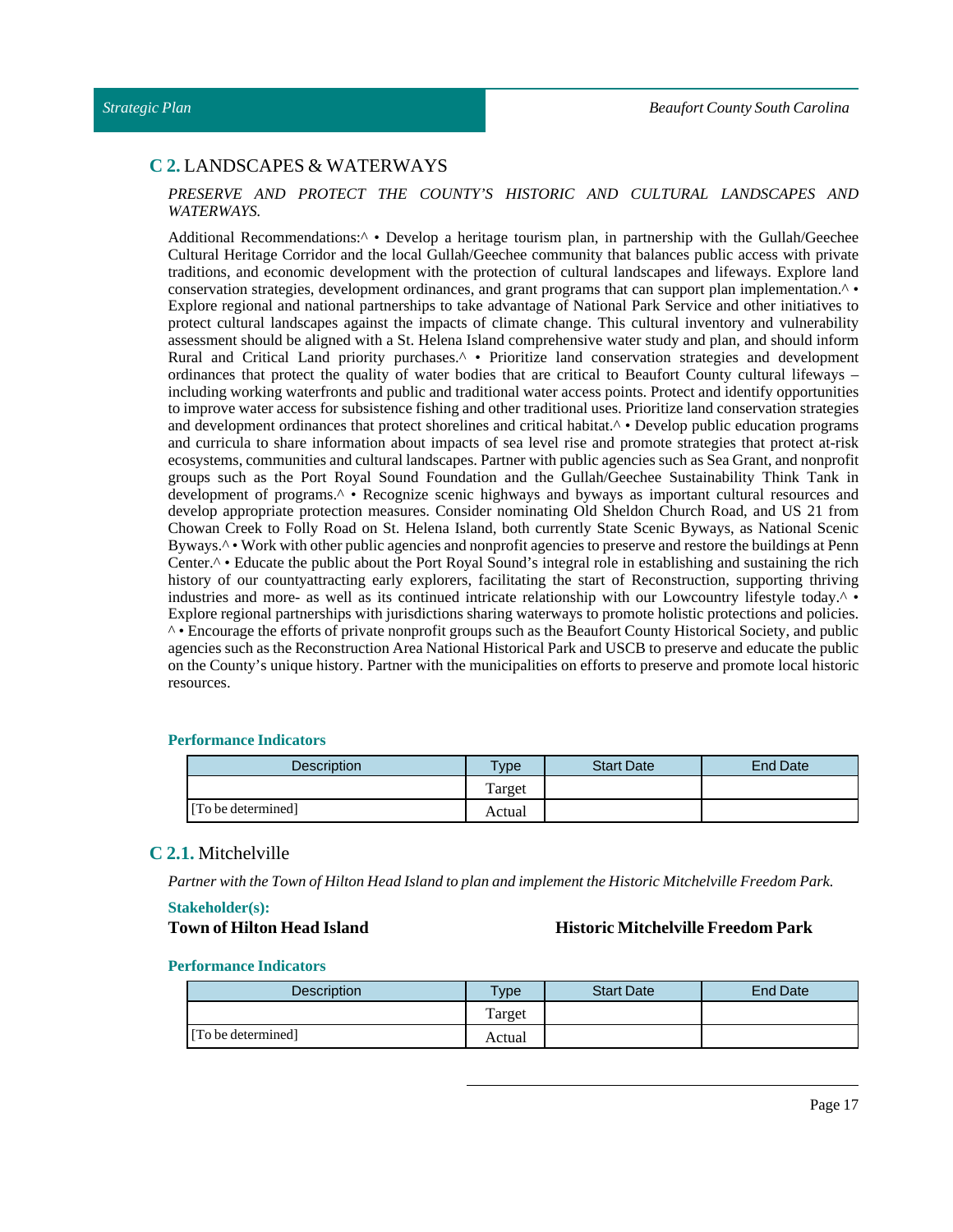## <span id="page-17-0"></span>**C 2.2.** Cultural Resources

*In partnership with community members, including the Gullah/Geechee Sea Island Coalition and the St. Helena Island Cultural Protection Overlay District Committee, conduct a baseline cultural resource inventory and vulnerability assessment of buildings, archaeological sites, traditionally used roads, waterways, water access points, fishing areas, burial sites, and sacred grounds to inform protection and stewardship practices for Gullah/Geechee communities.*

#### **Stakeholder(s):**

**Gullah/Geechee Sea Island Coalition**

**Gullah/ Geechee Communities**

**St. Helena Island Cultural Protection Overlay District Committee**

#### **Performance Indicators**

| <b>Description</b> | $T$ ype | <b>Start Date</b> | End Date |
|--------------------|---------|-------------------|----------|
|                    | Target  |                   |          |
| [To be determined] | Actual  |                   |          |

## <span id="page-17-1"></span>**C 3.** HISTORY & ARCHAEOLOGY

*CONTINUE TO EMPHASIZE THE PROTECTION OF HISTORIC AND ARCHAEOLOGICAL RESOURCES THROUGH A COMBINATION OF PLANNING, DATA GATHERING, LAND USE REGULATIONS, AND LAND ACQUISITION.*

Additional Recommendations:<sup> $\wedge \bullet$ </sup> Coordinate with the SC Department of Archives and History on projects that trigger state and federal permits.^ • Review development plans to determine the location of archaeological and historic resources and the potential impact of development.<sup>^</sup> • Identify ways to protect older vernacular structures, many of which are located in rural areas, to preserve an important component of the historic built environment and as a source of affordable housing.<sup>^</sup> • Pursue the acquisition of significant archaeological and historic sites via the Rural and Critical Land Preservation Program.^ • Consider additional protections for historic cemeteries including acquisition by public or nonprofit entities, easements, and buffer requirements.

## **Performance Indicators**

| <b>Description</b> | $T$ <sub>ype</sub> | <b>Start Date</b> | <b>End Date</b> |
|--------------------|--------------------|-------------------|-----------------|
|                    | Target             |                   |                 |
| [To be determined] | Actual             |                   |                 |

## <span id="page-17-2"></span>**C 3.1.** Survey

*Update the Beaufort County Above Ground Historic Resources Survey.*

| Description        | $v$ pe | <b>Start Date</b> | <b>End Date</b> |
|--------------------|--------|-------------------|-----------------|
|                    | Target |                   |                 |
| [To be determined] | Actual |                   |                 |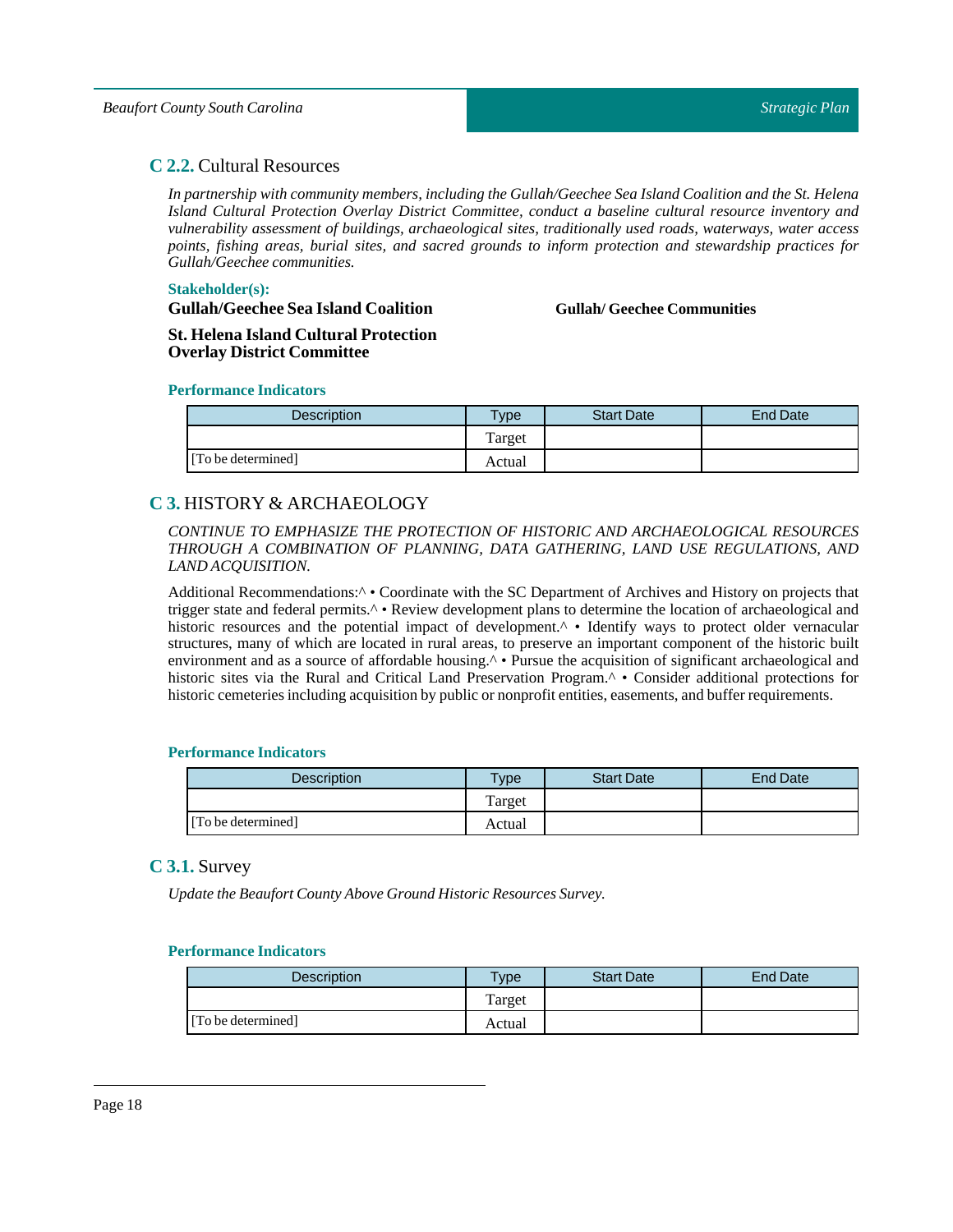## <span id="page-18-0"></span>**C 4.** AGRICULTURE & FORESTRY

#### *PROMOTE THE PRESERVATION AND VIABILITY OF AGRICULTURE AND FORESTRY.*

Where suitable, consider the lease of Countyowned properties to family farms or small growers who are interested in actively farming the land. Promote sustainable agricultural practices (crop diversity, low use of pesticides, protection of soil quality, cover crops, etc.). Make active agriculture a condition of the lease.

Additional Recommendation:^ • Continue to partner with the USDA and other agencies and organizations to match local funds for the preservation of farmland.

#### **Performance Indicators**

| Description        | <b>Type</b> | <b>Start Date</b> | <b>End Date</b> |
|--------------------|-------------|-------------------|-----------------|
|                    | Target      |                   |                 |
| [To be determined] | Actual      |                   |                 |

## <span id="page-18-1"></span>**C 4.1.** Agricultural Lands

*Use the Rural and Critical Land Preservation Program to promote active agriculture and the preservation of agriculturallands, and continue to targetthe purchase of development rights on active agriculturallands.*

#### **Stakeholder(s):**

#### **Rural and Critical Land Preservation Program**

#### **Performance Indicators**

| <b>Description</b> | $T$ <sub>V</sub> $pe$ | <b>Start Date</b> | End Date |
|--------------------|-----------------------|-------------------|----------|
|                    | Target                |                   |          |
| [To be determined] | Actual                |                   |          |

## <span id="page-18-2"></span>**C 5..** LOCAL MARKETING

#### *SUPPORT LOCAL MARKETING INITIATIVES DESIGNED TO INCREASE THE PROFITABILITY OF SMALL-SCALE FARMING BY CONNECTING LOCAL GROWERS WITH CONSUMERS.*

Additional Recommendations:^ • Encourage the use of locally grown produce by adopting a local food purchasing program. This includes area grocery stores, local restaurants, institutions such as schools, and local food banks.^ • Create a coalition consisting of Beaufort County, the Rural and Critical Land Preservation Program, Penn Center, the Coastal Conservation League, and local growers, to advocate for local agriculture, and identify policies, programs, and actions to further local agriculture.<sup>^</sup> • Encourage community gardens and farms in urban and suburban areas by removing regulatory barriers.^ • Urge HOAs to accept native plantings in lieu of lawns. This would not only support the pollinator population we depend on for farming, but benefit stormwater and biodiversity while saving property owners' money.

## **Stakeholder(s):**

**Small Farms**

#### **Consumers**

**Local Growers**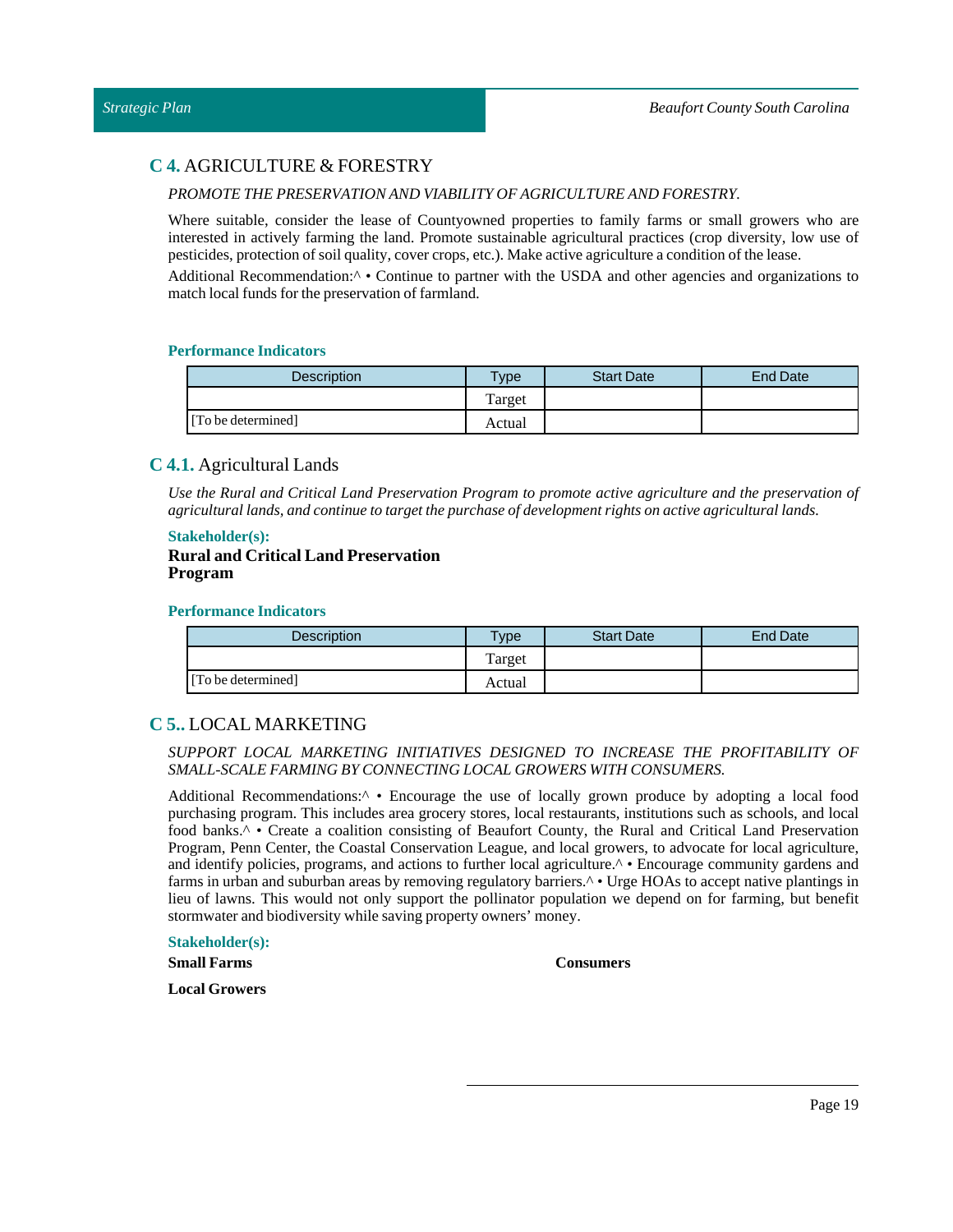## **Performance Indicators**

| Description        | vpe    | <b>Start Date</b> | <b>End Date</b> |
|--------------------|--------|-------------------|-----------------|
|                    | Target |                   |                 |
| [To be determined] | Actual |                   |                 |

## <span id="page-19-0"></span>**C 5.1.** Website

*In conjunction with Clemson Extension, create a website with information on locally grown produce, and retail and restaurants using locally sourced food.*

The web site should promote organizations that advocate local foods such as Lowcountry Local First and Fresh on the Menu.

### **Stakeholder(s):**

## **Clemson Extension**

## **Fresh on the Menu**

**Lowcountry Local First**

#### **Performance Indicators**

| Description        | Type   | <b>Start Date</b> | End Date |
|--------------------|--------|-------------------|----------|
|                    | Target |                   |          |
| [To be determined] | Actual |                   |          |

## <span id="page-19-1"></span>**C 6.** RURAL LANDSCAPE

## *SUPPORTTHE PRESERVATION OF THE COUNTY'S RURALLANDSCAPE AND WAY OF LIFE.*

Support existing organizations that promote cultural resource protection, such as the South Carolina Coastal Community Development Corporation, the Gullah/Geechee Sea Island Coalition, the Cultural Protection Overlay District Committee, the Corners Community Preservation District Committee, the Lowcountry Alliance, and Penn Center.

Additional Recommendations:^ • Encourage collaboration between the various public and private non-profit groups working to preserve the County's rural landscapes and way of life.^ • Continue to recognize the importance of policies such as low-density rural zoning and family compounds in preserving and enhancing the traditional land use patterns associated with rural Beaufort County and the Gullah/Geechee community.^ • Develop a suite of policy, land conservation, land stewardship, and incentive programs that offer greater protection to Heirs' properties in partnership with the Center for Heirs' Property Preservation and the PanAfrican Family Empowerment & and Land Preservation Network.^ • Explore local and regional partnerships to support local farmers and create demonstration models for sustainable, culturally significant, and environmentally resilient farming practices.<sup>^</sup> • Consider the designation or creation of a County liaison position to assist rural property owners.

#### **Stakeholder(s):**

| <b>South Carolina Coastal Community</b><br><b>Development Corporation</b> | <b>Corners Community Preservation</b><br><b>District Committee</b> |
|---------------------------------------------------------------------------|--------------------------------------------------------------------|
| <b>Gullah/Geechee Sea Island Coalition</b>                                | <b>Lowcountry Alliance</b>                                         |
| <b>Cultural Protection Overlay District</b><br><b>Committee</b>           | <b>Penn Center</b>                                                 |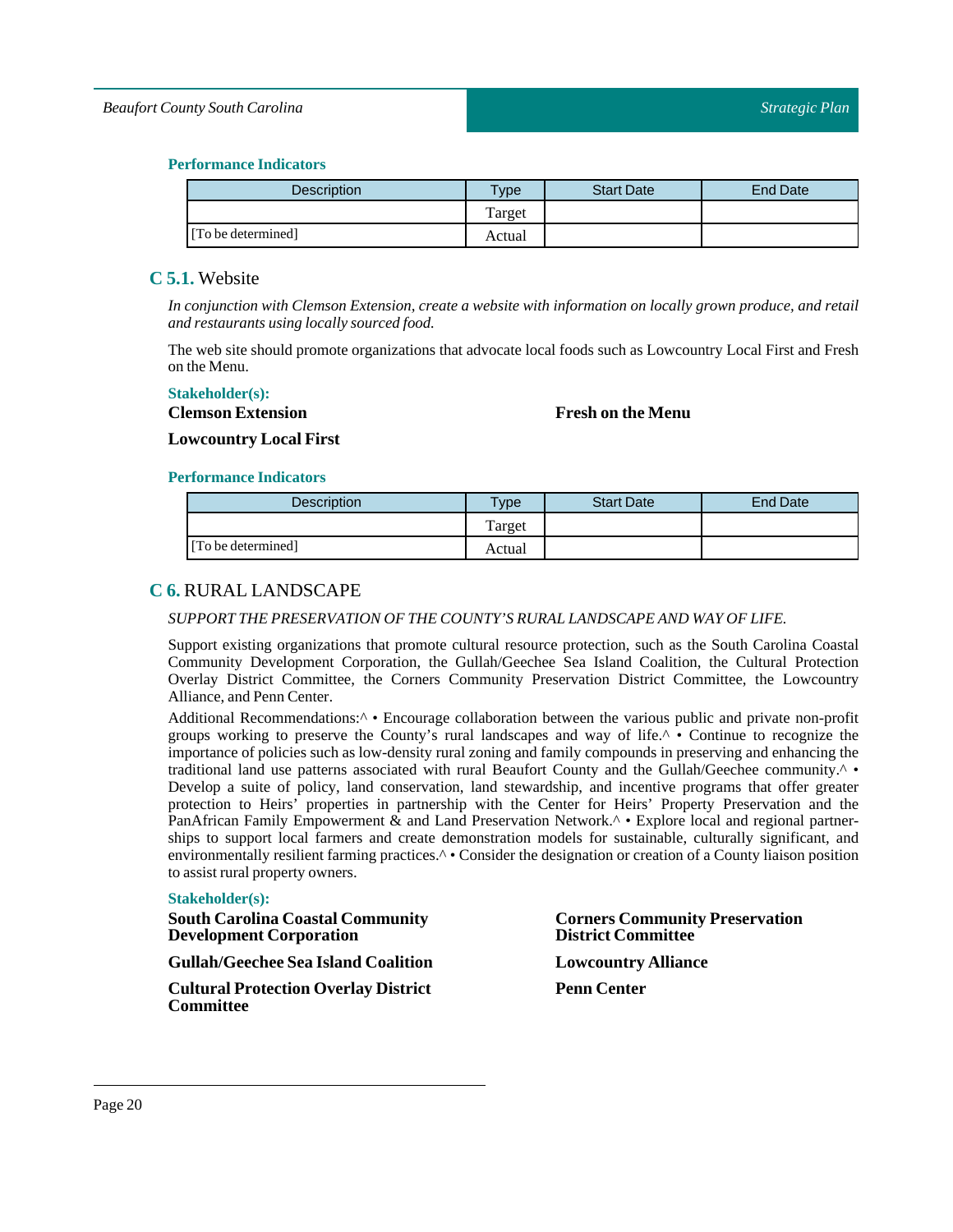#### **Performance Indicators**

| <b>Description</b> | $T$ ype | <b>Start Date</b> | End Date |
|--------------------|---------|-------------------|----------|
|                    | Target  |                   |          |
| [To be determined] | Actual  |                   |          |

## <span id="page-20-0"></span>**C 6.1.** Land Use Policies

*Periodically evaluate Beaufort County's rural land use policies, including family compound uses, to determine* that they are accomplishing the policy goals of preserving the rural landscape and way of life, and that they are *fair and equitable to local residents and property owners.*

#### **Stakeholder(s):**

#### **Local Residents Property Owners**

#### **Performance Indicators**

| <b>Description</b> | $T$ ype | <b>Start Date</b> | End Date |
|--------------------|---------|-------------------|----------|
|                    | Target  |                   |          |
| [To be determined] | Actual  |                   |          |

## <span id="page-20-1"></span>**C 6.2.** Brochure

*Develop a brochure designed to help small rurallandowners understand how to subdivide and transfer land.*

The brochure should explain family compounds, policies for small rural landowners, home occupation and home business provisions, cottage industry provisions, resources for heirs' property, etc.

## **Stakeholder(s):**

#### **Small Rural Landowners**

| <b>Description</b> | vpe    | <b>Start Date</b> | <b>End Date</b> |
|--------------------|--------|-------------------|-----------------|
|                    | Target |                   |                 |
| [To be determined] | Actual |                   |                 |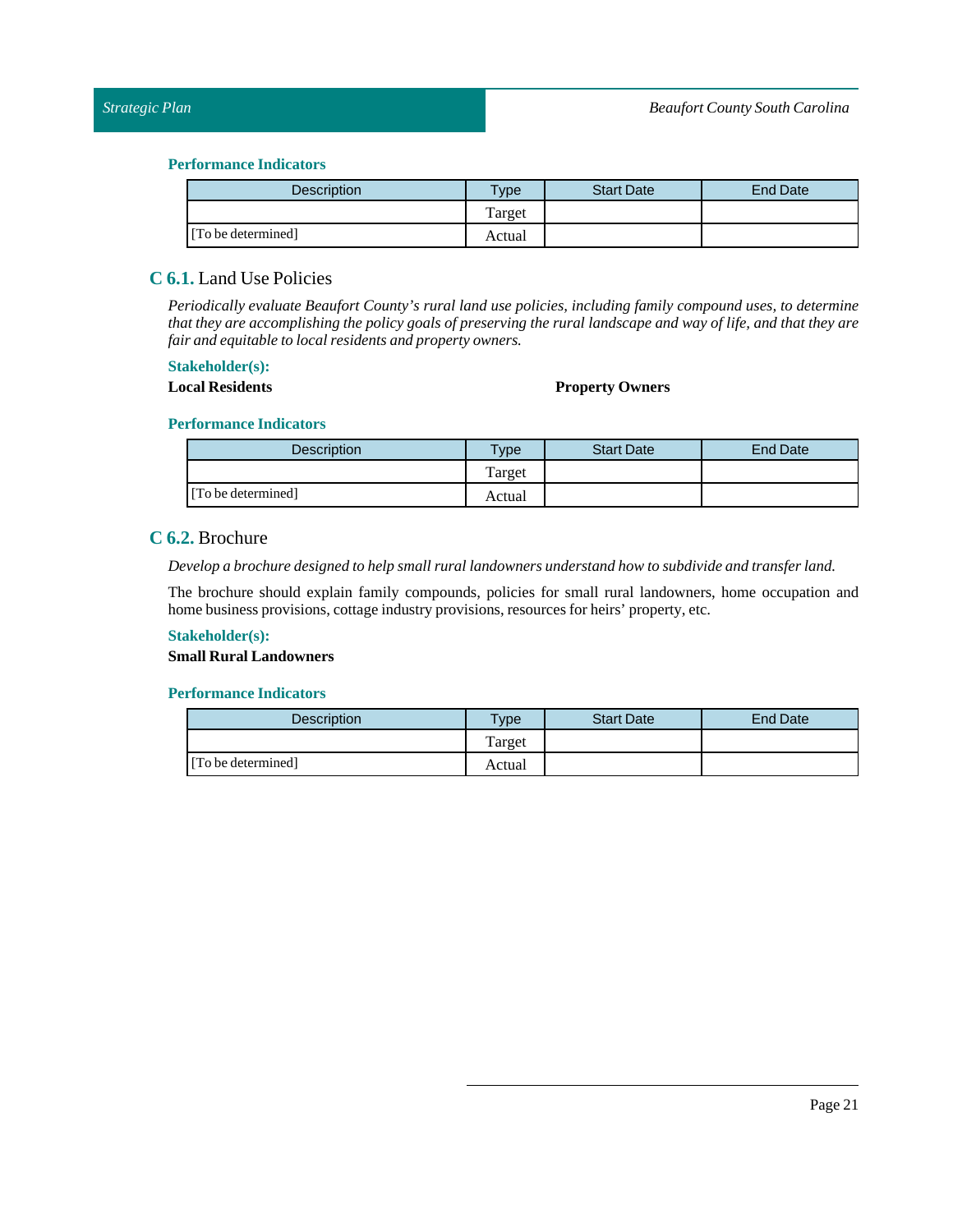# <span id="page-21-0"></span>**ECONOMY**

*Maintain a resilient economy poised for a sustainable future.*

A resilient economy poised for a sustainable future.

## CORE VALUES:

1. We value our unique and complex natural environment as a source of life, recreation, economy, culture, and sense of place.

2. We support industries that are clean and environmentally friendly. We are forwardlooking and will take advantage of evolving innovative economic opportunities.

3. We prepare our workforce with the skills needed to meet the needs of emerging opportunities

4. We value our military relationships and recognize their importance to our culture and economy.

5. We recognize that the County is made up of unique natural and cultural environments and we position economic development opportunities that fit those locations.

6. We are business friendly and create the incentives needed to attract new businesses that support our principles.

7. We recognize the need to locate jobs nearer to where people live, to reduce time spent commuting.

8. We recognize that regional cooperation and coordination will expand opportunities for us all.

<span id="page-21-1"></span>9. We support the growth and success of our municipalities and collaborate on growth management and land use issues.

## **E 1.** ECONOMIC DRIVERS

#### *SUPPORT AND ENHANCE EXISTING ECONOMIC DRIVERS.*

Additional Recommendations:<sup>^</sup> • Protect the natural environment, manage growth, and support infrastructure improvements to preserve the region's attractiveness.^ • Support the growth of the tourism and hospitality industries by protecting and preserving the qualities that make Beaufort County an attractive place to visit. $\wedge \bullet$ Grow the supply chain for the tourism and hospitality industry so that goods and services can be provided locally rather than by outside businesses. This would provide local jobs and improve the efficiency of and reduce costs to the region's hotels and resorts.<sup>^</sup> • Promote the Port Royal Sound and its position as the driving force behind environmental tourism, real estate development, and invaluable ecological services. Take steps to ensure that the protection of the Sound is thoughtfully integrated into these endeavors to ensure long-term cohesion and sustainability of industries and our waterways.

| <b>Description</b> | $T$ <sub>V</sub> pe | <b>Start Date</b> | <b>End Date</b> |
|--------------------|---------------------|-------------------|-----------------|
|                    | m<br>l'arget        |                   |                 |
| [To be determined] | Actual              |                   |                 |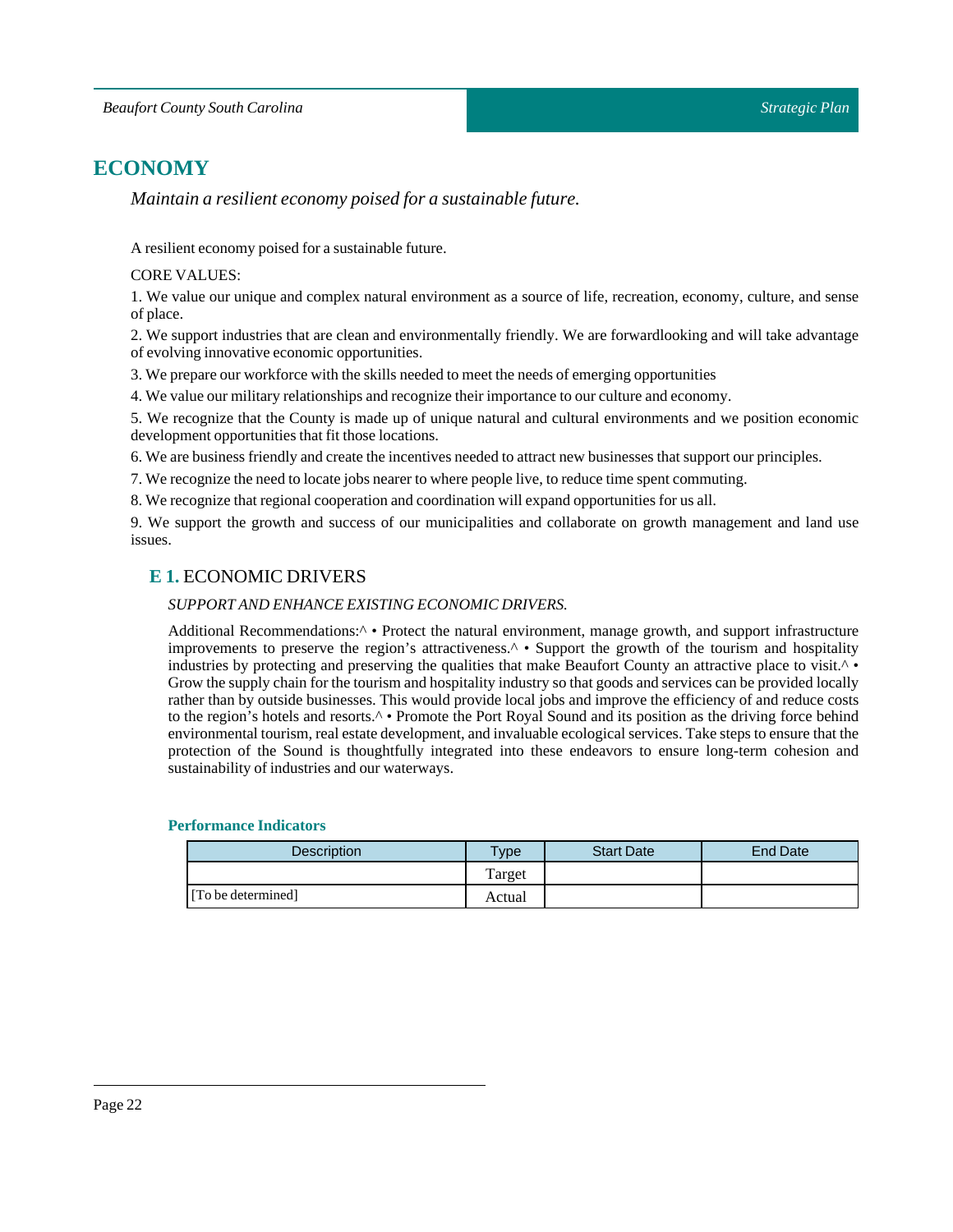#### <span id="page-22-0"></span>*Strategic Plan*

## **E 1.1.** Port Royal Sound

Seek partnership with Port Royal Sound Foundation to educate the community about the Port Royal Sound as a *critical economic driver for the community and the importance of keeping it healthy.*

#### **Stakeholder(s):**

#### **Port Royal Sound Foundation**

#### **Performance Indicators**

| <b>Description</b> | $T$ <sub>ype</sub> | <b>Start Date</b> | <b>End Date</b> |
|--------------------|--------------------|-------------------|-----------------|
|                    | Target             |                   |                 |
| [To be determined] | Actual             |                   |                 |

## <span id="page-22-1"></span>**E 2.** MILITARY

#### *RECOGNIZE THAT THE MILITARY IS A VITAL COMPONENT OF THE COUNTY'S HISTORY, CULTURE, AND ECONOMY.*

Additional Recommendations:^ • Support the Greater Beaufort Chamber of Commerce's Military Affairs Committee's efforts to promote and lobby for the retention and expansion of the military installations in Beaufort County.^ • Work cooperatively with the City of Beaufort and the Town of Port Royal to implement the recommendations of the 2015 Lowcountry Joint Land Use Study (JLUS), and continue to enforce standards within the AICUZ contours that discourage development that would adversely affect the mission of the Marine Corps Air Station Beaufort (MCAS).^ • Support Beaufort County's three military bases by providing affordable off- base housing for active- duty military personnel and their families and providing educational opportunities and other amenities to support military families.

#### **Stakeholder(s):**

#### **MILITARY Greater Beaufort Chamber of Commerce**

#### **Performance Indicators**

| <b>Description</b> | <b>Type</b> | <b>Start Date</b> | End Date |
|--------------------|-------------|-------------------|----------|
|                    | Target      |                   |          |
| [To be determined] | Actual      |                   |          |

## <span id="page-22-2"></span>**E 2.1.** Open Space

Continue to partner with the Marine Corps to preserve open space around MCAS to protect the facility from *undesirable encroachment.*

This partnership expands the County's efforts to preserve rural and critical land while ensuring the ability of MCASto remain militarily viable and vital to the national defense. Continue to partner with the Marine Corps to ensure the other strategies and actions within this plan are compatible with the mission of MCAS Beaufort.

## **Stakeholder(s):**

**Marine Corps MCAS**

| <b>Description</b> | <b>Type</b> | <b>Start Date</b> | End Date |
|--------------------|-------------|-------------------|----------|
|                    | Target      |                   |          |
| [To be determined] | Actual      |                   |          |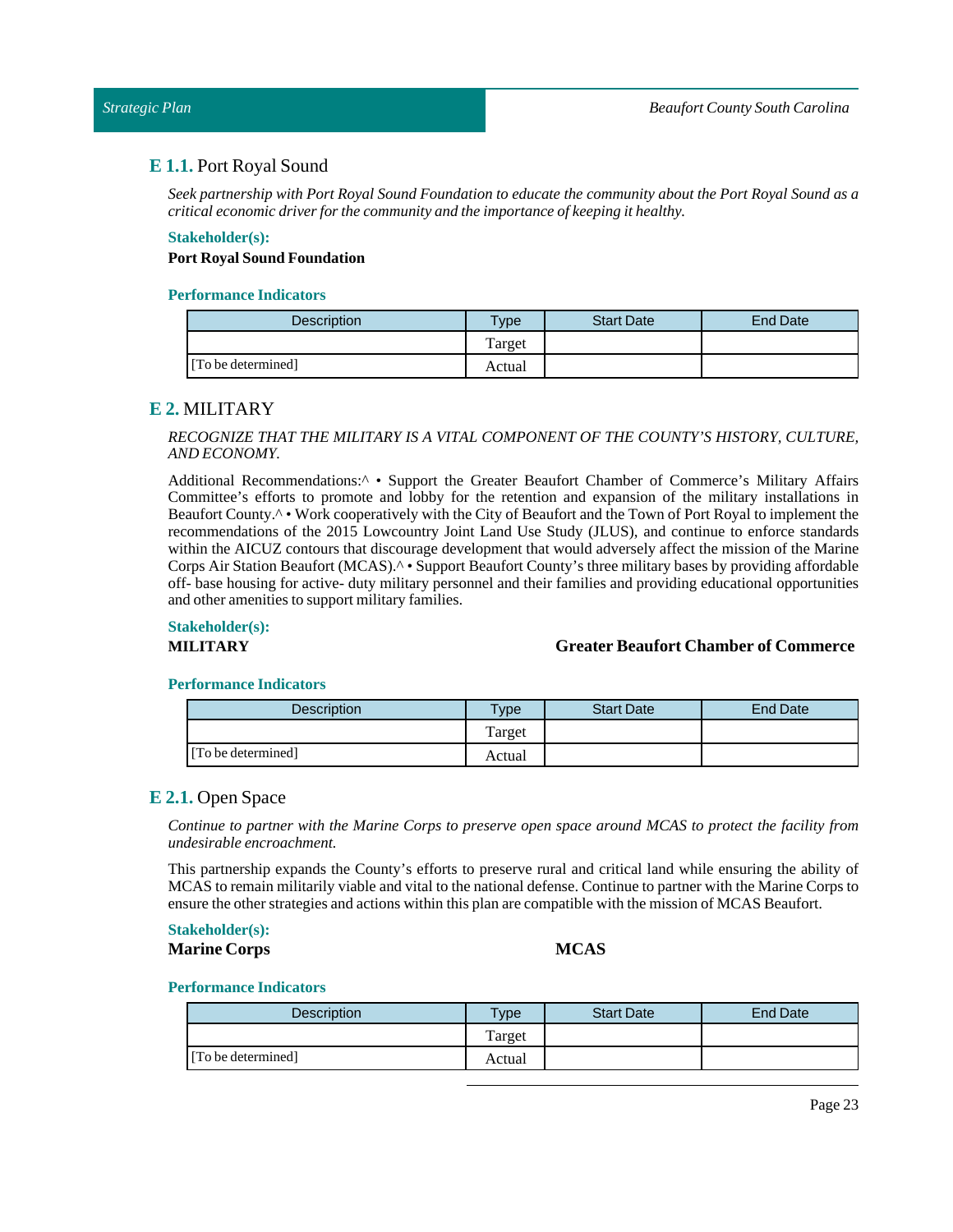## <span id="page-23-0"></span>**E 2.2.** Airport Overlay

*Implement transfer of development rights program to compensate affected property owners within the MCAS Airport Overlay District.*

## **Stakeholder(s): MCAS Airport Overlay District**

## **Performance Indicators**

| Description        | $v$ pe | <b>Start Date</b> | End Date |
|--------------------|--------|-------------------|----------|
|                    | Target |                   |          |
| [To be determined] | Actual |                   |          |

## <span id="page-23-1"></span>**E.2.3.** Installation Resilience

*Support implementation of the recommendations of the Military Installation Resilience Review being conducted for the County's military facilities.*

#### **Performance Indicators**

| <b>Description</b> | $T$ vpe | <b>Start Date</b> | End Date |
|--------------------|---------|-------------------|----------|
|                    | Target  |                   |          |
| [To be determined] | Actual  |                   |          |

## <span id="page-23-2"></span>**E 3.** NEW INDUSTRIES

## *TARGET AND RECRUIT NEW INDUSTRIES.*

Additional Recommendations:<sup> $\wedge \bullet$ </sup> Target industries that build on the region's strengths and diversify the local tax base. These industries include aerospace and defense; tourism and hospitality supply chain; health and bio-related fields; knowledge-based industries; and green industries. Develop flexibility with the business license fee program for target industries.^ • Support the Beaufort County Economic Development Corporation's efforts to purchase properties and to develop spec buildings by assisting in identifying candidate properties; providing financial support; assisting in off-site transportation improvements; and overcoming regulatory barriers to sites that meet other locational criteria.<sup>^</sup> • Ensure that there is a sufficient quantity of appropriately located, zoned and environmentally suitable land for non-retail commercial uses such as business parks, research and development centers, product assembly, distribution centers, cottage industries, and light to moderate industrial uses.

| <b>Description</b> | $T$ <sub>V</sub> pe | <b>Start Date</b> | <b>End Date</b> |
|--------------------|---------------------|-------------------|-----------------|
|                    | Target              |                   |                 |
| [To be determined] | Actual              |                   |                 |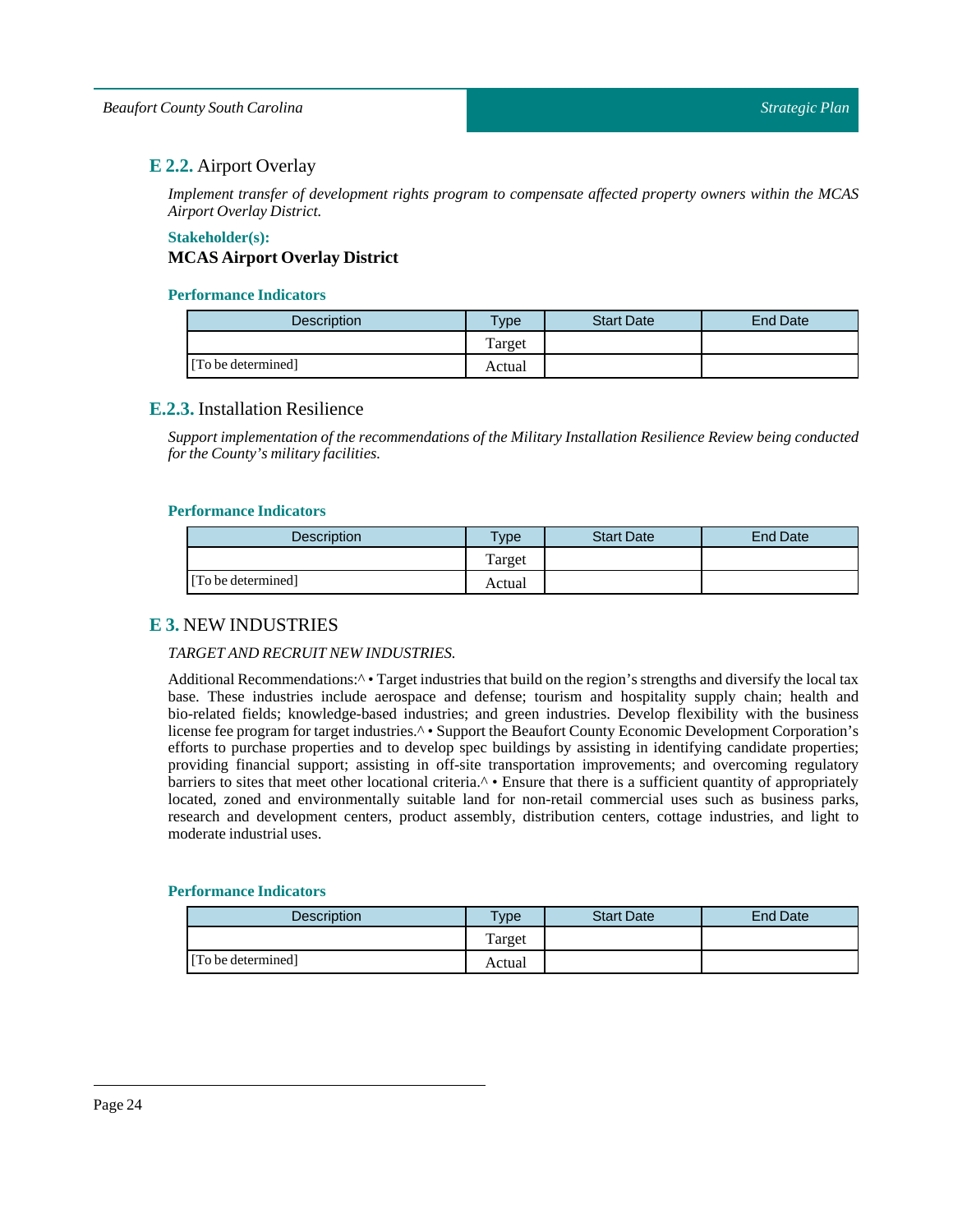## <span id="page-24-0"></span>**E 3.1.** Office/Industrial Properties

*Provide the Beaufort County Economic Development Corporation with a list of properties meeting locational requirements for office and light industrial uses on a regular basis.* 

#### **Stakeholder(s):**

**Beaufort County Economic Development Corporation**

#### **Performance Indicators**

| <b>Description</b> | <b>Vpe</b> | <b>Start Date</b> | End Date |
|--------------------|------------|-------------------|----------|
|                    | Target     |                   |          |
| [To be determined] | Actual     |                   |          |

## <span id="page-24-1"></span>**E 3.2.** Commerical Space

*Purchase approximately 30 acres in 3 or 6 acre tranches in each local jurisdiction within Beaufort County through the Beaufort County Economic Development Corporation, to provide ample space for companies wishing to expand or move to Beaufort County.*

#### **Stakeholder(s):**

#### **Beaufort County Economic Development Corporation**

#### **Performance Indicators**

| <b>Description</b> | $v_{\rm p}$ | <b>Start Date</b> | <b>End Date</b> |
|--------------------|-------------|-------------------|-----------------|
|                    | Target      |                   |                 |
| [To be determined] | Actual      |                   |                 |

## <span id="page-24-2"></span>**E 4.** INCENTIVES

#### *DEVELOP INCENTIVES FOR BUSINESSESTO EXPAND OR LOCATE IN THE COUNTY.*

Additional Recommendations:^ • Create incentives-tied to the County's target industries and designed to stimulate private investment in the development of appropriate sites near Beaufort County's two airports.^ • Reduce the County's personal property tax rates for registered, County-based aircraft.<sup> $\land \bullet$ </sup> Consider the standardization of competitive business license fee rates and classifications across Beaufort County and each of its municipalities.

#### **Stakeholder(s):**

**Businesses**

| <b>Description</b> | Type    | <b>Start Date</b> | End Date |
|--------------------|---------|-------------------|----------|
|                    | l'arget |                   |          |
| [To be determined] | Actual  |                   |          |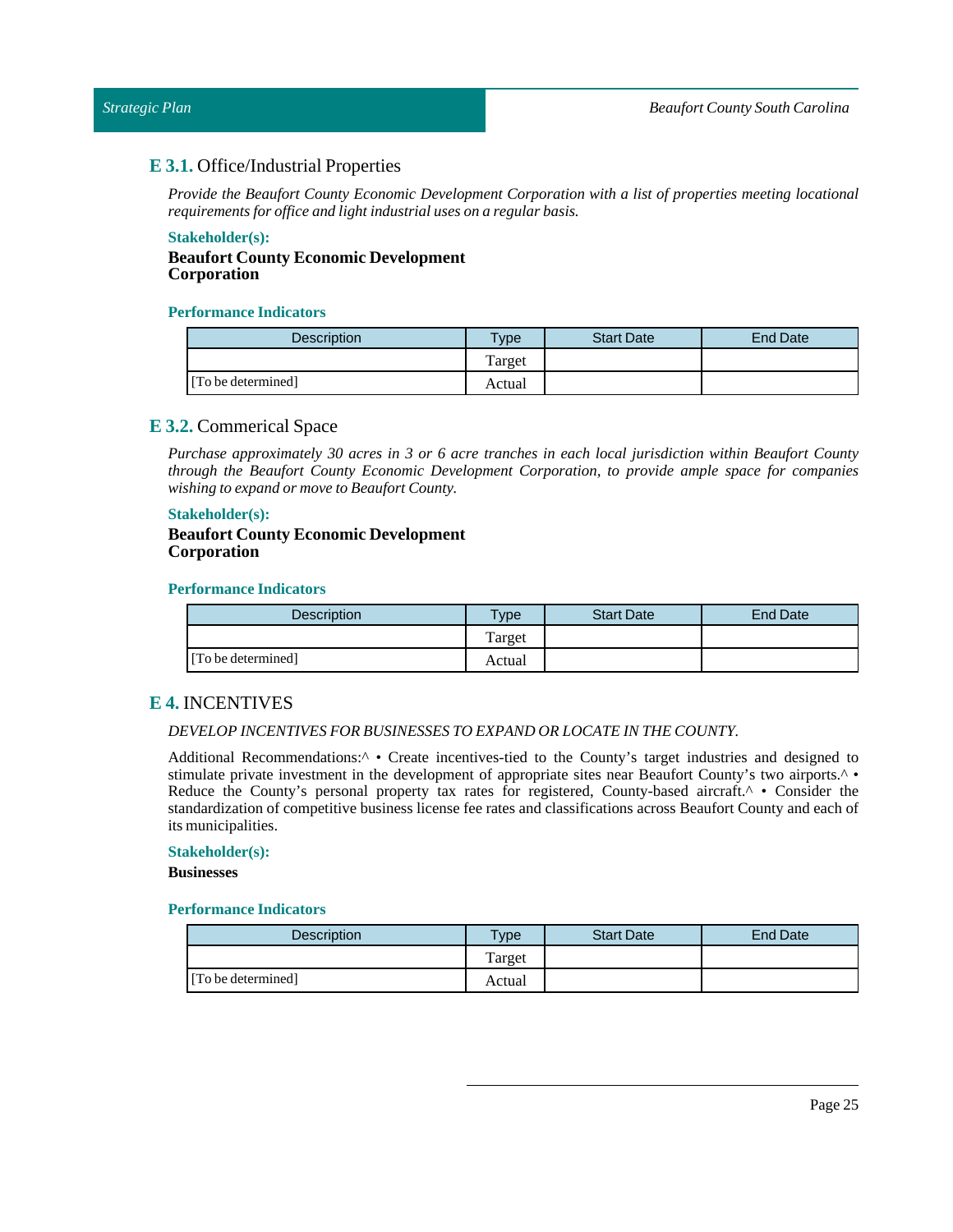## <span id="page-25-0"></span>**E 4.1.** Zoning

*Provide more flexibility in commercial zoning districts to permit smaller non-retail commercial uses such as small assembly facilities and light industrial operations, or contractor's offices that do not adversely impact surrounding retail uses.*

## **Performance Indicators**

| <b>Description</b> | $T$ vpe | <b>Start Date</b> | End Date |
|--------------------|---------|-------------------|----------|
|                    | l'arget |                   |          |
| [To be determined] | Actual  |                   |          |

## <span id="page-25-1"></span>**E 4.2.** Incentives

*Create incentives, such as an accelerated building permit process, height and density bonuses and fee* reductions and waivers, for commercial and industrial projects that intend to meet either LEED or Energy Star *standards.*

## **Performance Indicators**

| <b>Description</b> | $T$ ype | <b>Start Date</b> | End Date |
|--------------------|---------|-------------------|----------|
|                    | Target  |                   |          |
| [To be determined] | Actual  |                   |          |

## <span id="page-25-2"></span>**E 5.** LOCATIONAL CRITERIA

## *ESTABLISH LOCATIONAL CRITERIA FOR NEW BUSINESSES.*

Additional Recommendations:<sup> $\wedge \bullet$ </sup> Locate jobs close to municipalities, outside of environmentally sensitive land and land prone to flooding, and close to the highest concentrations of households to reduce impacts on traffic and commute times.<sup>^</sup> • Encourage the planning, development, and permitting of mixed-use developments that will attract young professionals.

### **Stakeholder(s):**

**New Businesses**

| <b>Description</b> | $T$ <sub>V</sub> pe | <b>Start Date</b> | <b>End Date</b> |
|--------------------|---------------------|-------------------|-----------------|
|                    | Target              |                   |                 |
| [To be determined] | Actual              |                   |                 |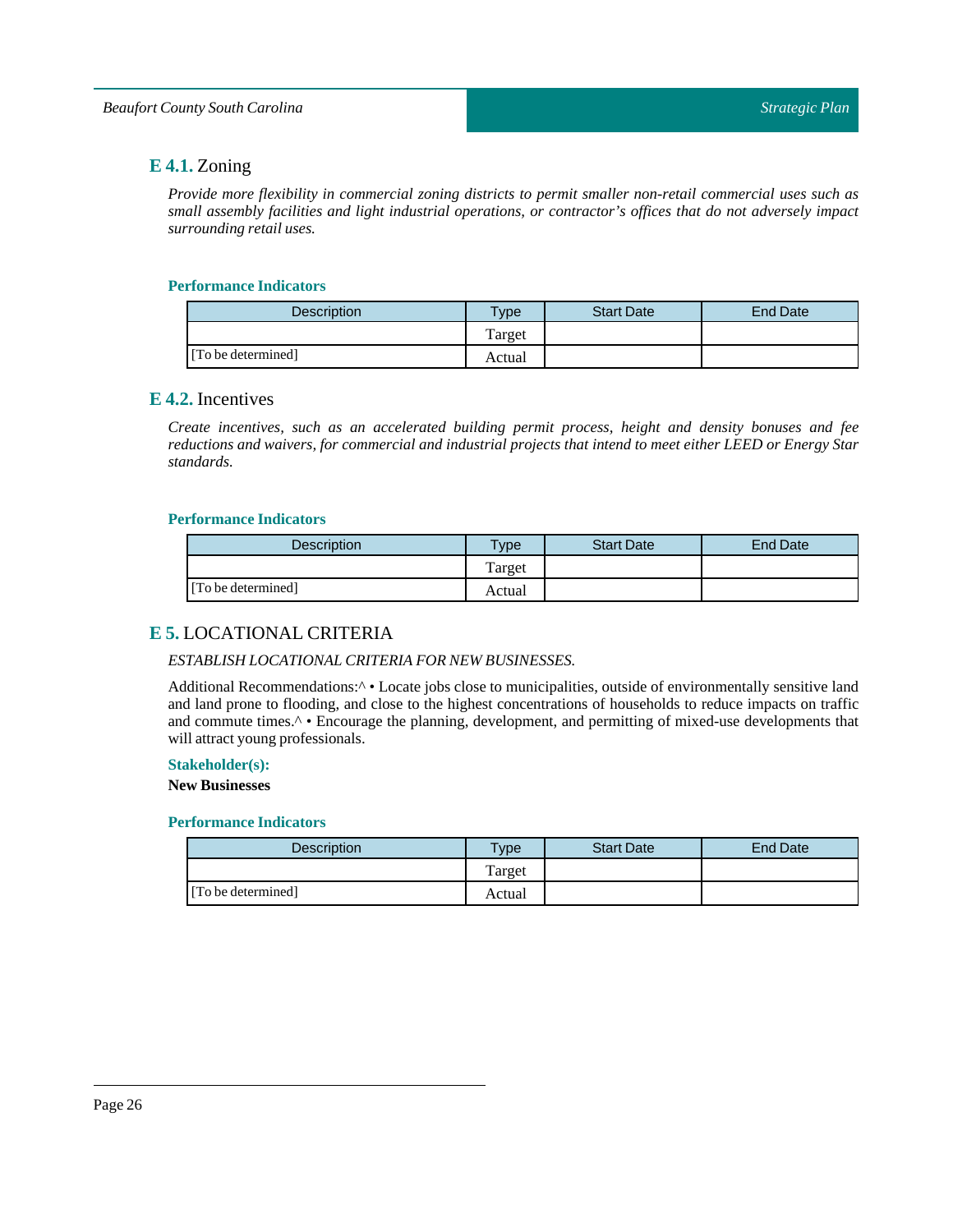#### <span id="page-26-0"></span>*Strategic Plan*

## **E 5.1.** Land Purchases

*Target land purchases to incentivize the location of new employers in walkable mixeduse communities such as Buckwalter Place.*

#### **Stakeholder(s): Buckwalter Place**

#### **Performance Indicators**

| <b>Description</b> | Type   | <b>Start Date</b> | End Date |
|--------------------|--------|-------------------|----------|
|                    | Target |                   |          |
| [To be determined] | Actual |                   |          |

## <span id="page-26-1"></span>**E 6.** WORKFORCE

## *DEVELOP A HIGHLYSKILLED AND WELL-TRAINED WORKFORCE.*

Additional Recommendations:<sup>^</sup> • Work with educational partners, both within and outside of Beaufort County, including universities, colleges, and trade schools, to tailor their educational programs to the County's unique economic opportunities that support the knowledge-based economy and green industry technologies.^ • Support and enhance programs such as TWEAC, TCL's Transitioning Military Training Program, and instituations such as USCB and the miliary bases, that assist individuals leaving the military in enhancing the skills needed for employment in the public and private sectors.<sup>^</sup> • Involve youth in implementation of the plan and actively recruit the input of students in future planning efforts. Serve as guest speakers in classrooms. Invite students to observe Planning Commission and County Council meetings. Partner with teachers to invite presentation of planning-related student projects atPlanning Commission meetings.

#### **Performance Indicators**

| Description        | $v$ pe | <b>Start Date</b> | End Date |
|--------------------|--------|-------------------|----------|
|                    | Target |                   |          |
| [To be determined] | Actual |                   |          |

## <span id="page-26-2"></span>**E 7.** BUSINESS ENVIRONMENT

## *CREATE A BUSINESS-FRIENDLY ENVIRONMENT.*

Additional Recommendations:<sup>^</sup> • Identify properties that are currently under municipal or County control that can be offered to relocating businesses.^ • Review and update state and local incentives on a regular basis to attract the right industries for the region as well as keep pace with the changing face of business and industry. $\wedge \bullet$ Support green and sustainable development projects that meet economic development requirements, by streamlining the review processes, as well as creating fee reductions and waivers, and building height or density bonuses.^ • Add a specified definition for Knowledgeintensive businesses to the list of businesses qualified for the state Jobs Tax Credit.^ • Promote state and federal brownfield clean-up programs including the state Brownfields/Voluntary Cleanup Program (VCP) that allows a non-responsible party to acquire a contaminated property with state Superfund liability protection for existing contamination by agreeing to perform an environmental assessment and/or remediation. Financial incentives including tax credits are available to property owners who enter into the VCP. Encourage property owners to apply for funding through the Brownfields Cleanup Revolving Loan Fund.<sup>^</sup> • Clarify the home business and home occupation standards in the CDC and update the Cultural Protection Overlay to broaden the cottage industries standards.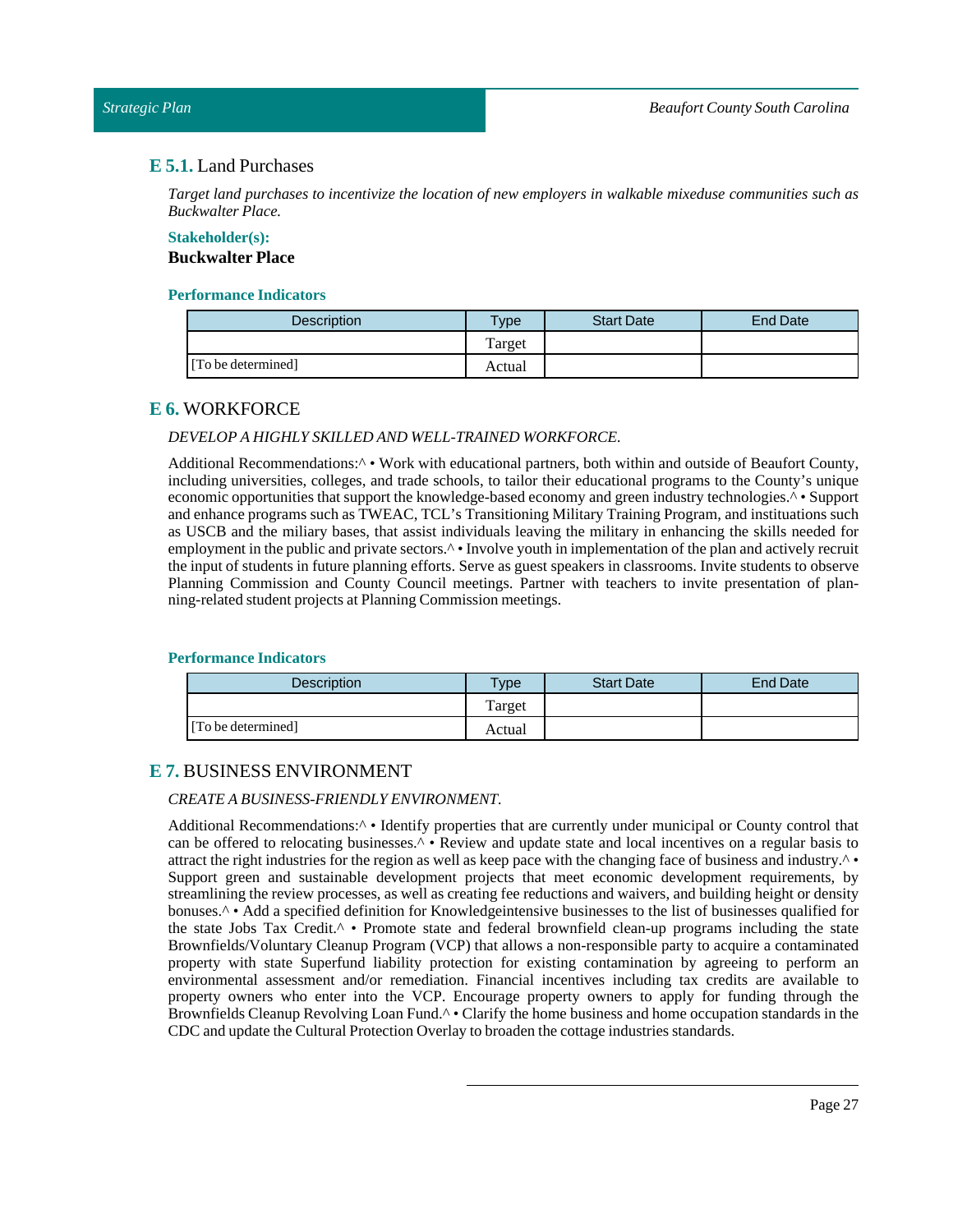#### **Performance Indicators**

| Description        | Type   | <b>Start Date</b> | End Date |
|--------------------|--------|-------------------|----------|
|                    | Target |                   |          |
| [To be determined] | Actual |                   |          |

## <span id="page-27-0"></span>**E 8.** PARTNERSHIPS & COLLABORATION

## *FORGE REGIONAL AND STATE PARTNERSHIPS AND COLLABORATION.*

Additional Recommendations:<sup>^</sup> • Support legislation that would amend the current South Carolina economic development qualifying criteria from a Per Capita Income base to an Average Regional Wage base, which would more accurately reflect the income levels of the region's working population.<sup>^</sup> • Coordinate incentives between counties and municipalities in the region to create a level playing field.^ • Maintain and grow partnerships and shared priorities with Jasper and Hampton Counties to include economic development, land use, transportation, and signage.^ • Provide an additional tax credit in MultiCounty Park agreements for companies whose new construction meets LEED and Energy Star standards. The tax credit should be based on the level of green building certification.

#### **Performance Indicators**

| Description        | $T$ <sub>V</sub> pe | <b>Start Date</b> | End Date |
|--------------------|---------------------|-------------------|----------|
|                    | Target              |                   |          |
| [To be determined] | Actual              |                   |          |

## <span id="page-27-1"></span>**E 9.** ARTS

#### *RECOGNIZE THE IMPORTANCE OF THE VISUAL AND PERFORMING ARTS COMMUNITY AS A KEY COMPONENT OF QUALITY OF LIFE AND SOURCE OF ECONOMIC DEVELOPMENT.*

Additional Recommendations:<sup> $\wedge \bullet$ </sup> Support the planning, development, and permitting of a visual and cultural arts community, which is essential to attracting and retaining young professionals and enhancing quality of life.^ • Provide local matching funds to the Community Arts Grant Fund to support individual artists, art education programs, and local arts organizations.^ • Continue to support the creation of venues, classrooms, and galleries to showcase new and emerging local artists.<sup> $\wedge \bullet$ </sup> Continue to provide space in libraries and other County buildings to display the work of local artists.

#### **Stakeholder(s):**

#### **Visual Arts Community Performing Arts Community**

| <b>Description</b> | $v_{\rm p}$ | <b>Start Date</b> | End Date |
|--------------------|-------------|-------------------|----------|
|                    | Target      |                   |          |
| [To be determined] | Actual      |                   |          |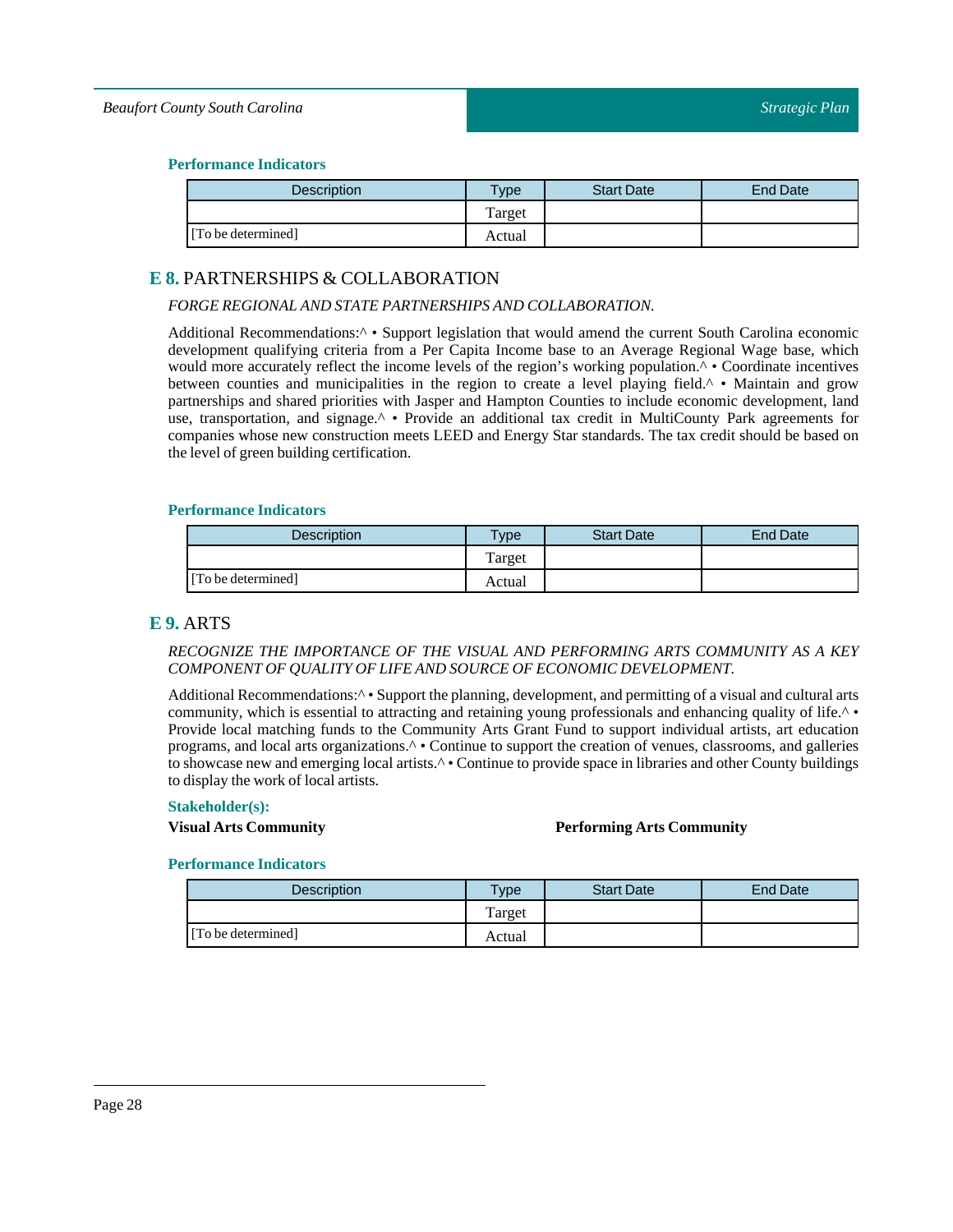# <span id="page-28-0"></span>**MOBILITY**

*Design our roads as context-sensitive "Complete Streets"*

Innovative, multimodal, and cost effective infrastructure that sustains a high quality of life.

#### CORE VALUES:

1. We understand our roads support our community character and sense of place.

2. We believe that context-sensitive "Complete Streets" should define the design of all of our roads.

3. We believe that a healthy, multimodal approach to transportation provides choices to residents and visitors, especially the most vulnerable.

4. We wantinnovative transportation management solutions to be integrated into transportation planning.

5. We work collaboratively with our neighboring jurisdictions to create common approaches to mobility and connectivity.

<span id="page-28-1"></span>6. We believe our roads express our landscape and should be harmonious with our environment.

## **M 1.** POLICY

## *ADOPT A COMPLETE STREETS POLICY.*

Additional Recommendations: $\wedge \cdot$  All streets shall be planned, designed, operated, and maintained to enable safe access for all users, including pedestrians, bicyclists, motorists and transit riders of all ages and abilities.^ • All future transportation projects should adhere to a Complete Streets Policy in an appropriate urban, suburban, or rural context.^ • Support and fund projects and programs that promote a diversity of transportation choices such as transit, cycling, and walking.^ • Through LATS Metropolitan Planning Organization, develop a shared regional commitment to develop complete streets, and to work with SCDOT to convert state highway corridors into multimodal corridors.

#### **Performance Indicators**

| <b>Description</b> | $T$ <sub>ype</sub> | <b>Start Date</b> | End Date |
|--------------------|--------------------|-------------------|----------|
|                    | Target             |                   |          |
| [To be determined] | Actual             |                   |          |

## <span id="page-28-2"></span>**M 1.1.** Complete Streets

*Formally adopt a Complete Streets policy that requires all streets to be planned, designed, operated, and* maintained to enable safe access for all users, including pedestrians, bicyclists, motorists and transit riders of *all ages and abilities.*

All future transportation projects should adhere to the Complete Streets policy in an appropriate urban, suburban, or rural context.

| <b>Stakeholder(s):</b> |  |  |  |
|------------------------|--|--|--|
| <b>Pedestrians</b>     |  |  |  |
| <b>Bicyclists</b>      |  |  |  |

#### **Motorists**

## **Transit Riders**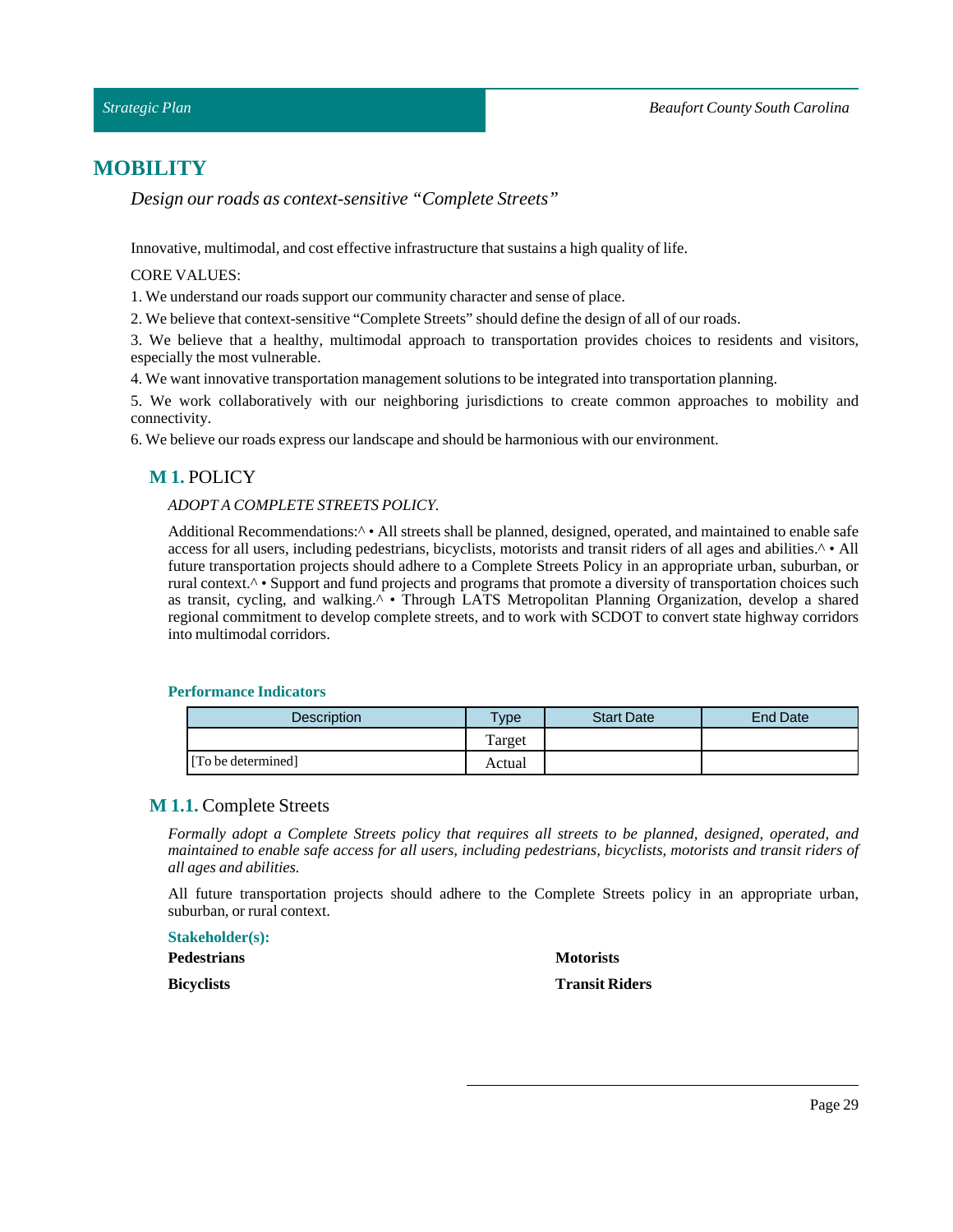## *Beaufort County South Carolina*

## **Performance Indicators**

| Description        | Type   | <b>Start Date</b> | <b>End Date</b> |
|--------------------|--------|-------------------|-----------------|
|                    | Target |                   |                 |
| [To be determined] | Actual |                   |                 |

## <span id="page-29-0"></span>**M 1.2.** Corridors

*Prepare corridor master plans so that major arterial and state highways can evolve into complete streets.*

## **Performance Indicators**

| <b>Description</b> | <b>Type</b> | <b>Start Date</b> | End Date |
|--------------------|-------------|-------------------|----------|
|                    | Target      |                   |          |
| [To be determined] | Actual      |                   |          |

## <span id="page-29-1"></span>**M 2.** ROADS

## *MAINTAIN AND ENHANCE A SAFE, EFFICIENT, REGIONAL ROAD NETWORK.*

Additional Recommendations:<sup> $\wedge \bullet$ </sup> In order to maintain an acceptable quality of life in the region, conditions on the regional road network outside of urbanized areas should not fall below LOS "D". Within urban areas, consider using a different metric to evaluate mobility such as multi-modal LOS or accessibility.^ • Continue to work cooperatively with the municipalities, neighboring counties, LATS, and DOT to identify, fund, and implement needed road improvements. The funding strategy should use revenue from Guideshare funds, impact fees, capital projects sales tax, and grant opportunities.^ • Develop a network of secondary streets to improve levels of service at failing intersections.^ • Approach each road widening as a last resort to be considered after alternative strategies have been deemed inadequate to address transportation needs.

## **Performance Indicators**

| Description        | vpe    | <b>Start Date</b> | <b>End Date</b> |
|--------------------|--------|-------------------|-----------------|
|                    | Target |                   |                 |
| [To be determined] | Actual |                   |                 |

## <span id="page-29-2"></span>**M 2.1.** Funding & Improvements

*Develop a funding strategy and implement the transportation projects in the 10-year Capital Improvements Program.*

| Description        | <b>Type</b> | <b>Start Date</b> | End Date |
|--------------------|-------------|-------------------|----------|
|                    | Target      |                   |          |
| [To be determined] | Actual      |                   |          |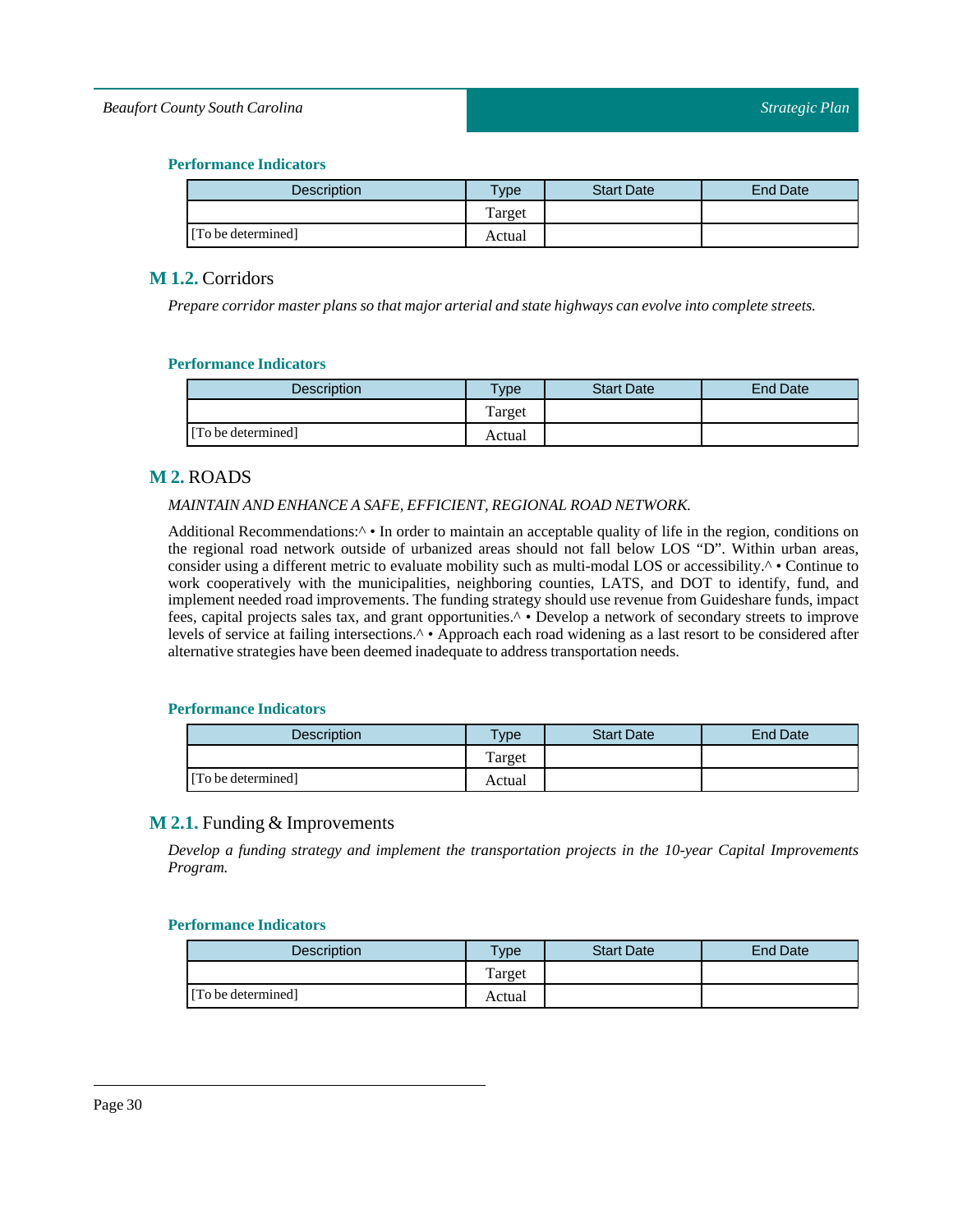#### <span id="page-30-0"></span>*Strategic Plan*

## **M 2.2.** Impact Fees

Update impact fees every five years to insure that future development is paying for its impact on the *transportation network.*

#### **Stakeholder(s):**

#### **Developers**

## **Performance Indicators**

| Description        | Type   | <b>Start Date</b> | End Date |
|--------------------|--------|-------------------|----------|
|                    | Target |                   |          |
| [To be determined] | Actual |                   |          |

## <span id="page-30-1"></span>**M 2.3.** Sales Tax

Place an initiative on the 2022 ballot to reimpose a 1% capital project sales tax to fund transportation *improvements thatincludes roads and multi-use pathways.*

Establish a regular schedule for future referendums.

#### **Performance Indicators**

| <b>Description</b> | vpe    | <b>Start Date</b> | <b>End Date</b> |
|--------------------|--------|-------------------|-----------------|
|                    | Target |                   |                 |
| [To be determined] | Actual |                   |                 |

## <span id="page-30-2"></span>**M 2.4.** Transportation Plan

*Include needed transportation improvements in the LATS Long Range Transportation Plan to insure maximum utilization of Guideshare funding for county transportation projects.*

## **Performance Indicators**

| <b>Description</b> | $T$ ype | <b>Start Date</b> | End Date |
|--------------------|---------|-------------------|----------|
|                    | Target  |                   |          |
| [To be determined] | Actual  |                   |          |

## <span id="page-30-3"></span>**M 3.** ACCESS & VMTS

## *PRESERVE AND ENHANCE NETWORK EFFICIENCY BY ADOPTING, APPLYING AND ENFORCING POLICIESTO MANAGE ACCESS AND REDUCE VEHICLE MILESTRAVELED (VMTS)*

Additional Recommendations:<sup> $\wedge \bullet$ </sup> Adopt land use policies that encourage internal trip capture and promote development whose location and density are suitable to support public transit and other alternative modes of transportation. $\wedge$  • Consider to use and improve on the following VMT reduction strategies – access management, improving secondary road network, promoting alternative transportation modes, and Intelligent Transportation Systems ( ITS – as an alternative to road widening. Approach road widening as a last resort to be considered after alternative strategies have been deemed inadequate to address transportation needs.^ • Support improvements to existing rail infrastructure and expansion of passenger service serving the County.^ • Identify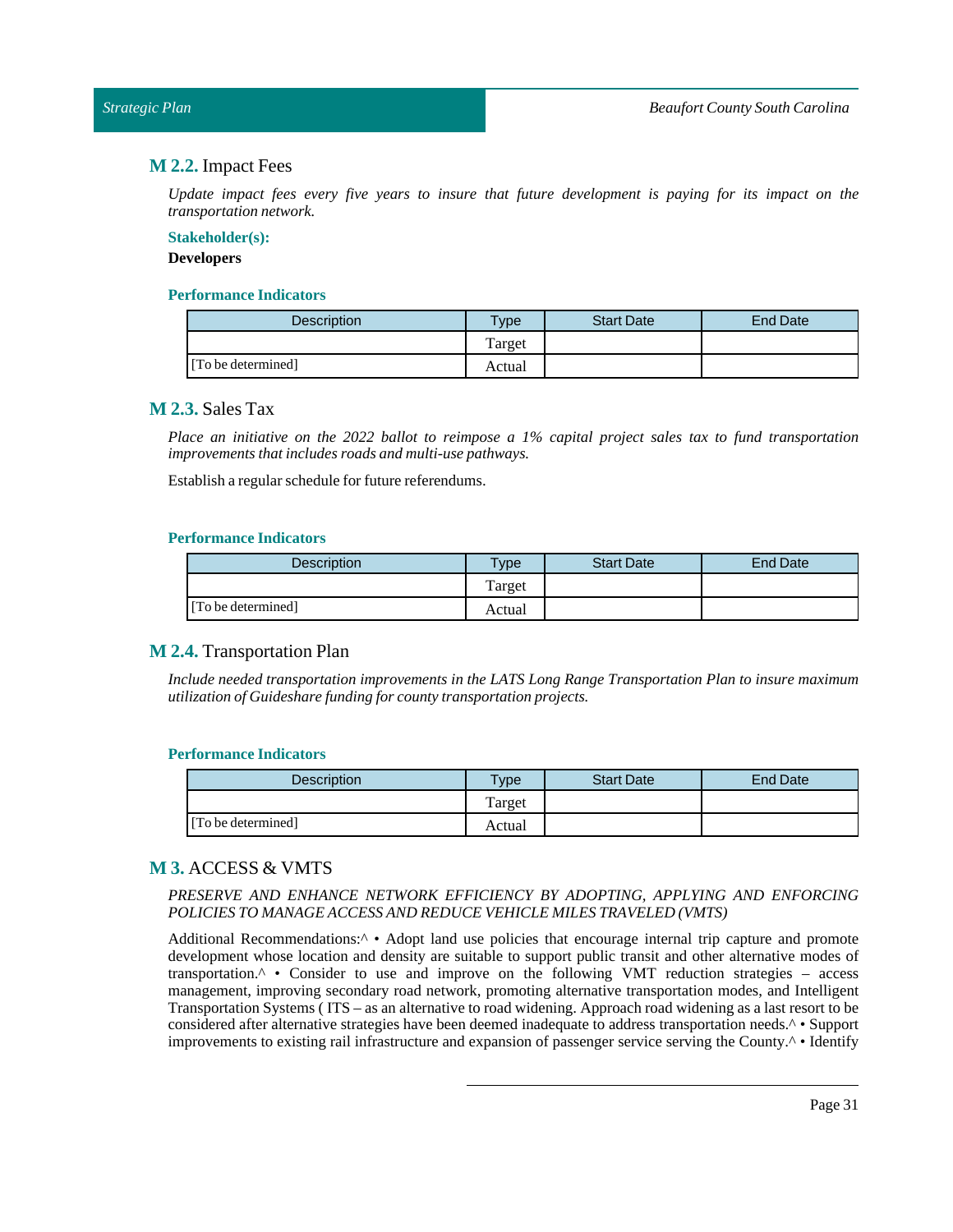#### *Beaufort County South Carolina*

opportunities and incentives for improving/expanding marine access and transport services, e.g., ferry services, water taxis, public dockage services, and kayak launches.

#### **Performance Indicators**

| <b>Description</b> | $v_{\rm p}$ | <b>Start Date</b> | End Date |
|--------------------|-------------|-------------------|----------|
|                    | Target      |                   |          |
| [To be determined] | Actual      |                   |          |

## <span id="page-31-0"></span>**M 4.** CONTEXT SENSITIVITY

#### *PROMOTE CONTEXT SENSITIVE TRANSPORTATION IMPROVEMENTS THAT ENHANCE THE LOCAL ENVIRONMENT.*

Additional Recommendations: $\wedge \cdot$  Use context-sensitive design principles in the development and redesign of all streets and roads.<sup>^</sup> • Coordinate billboards, signage, landscape, streetscape standards for roads that cross jurisdictional boundaries, such as along the  $S\bar{C}$  170 corridor and the  $S\bar{C}$  462 corridor.<sup> $\land \bullet$ </sup> Explore design standards and innovative road construction techniques to protect tree canopies and vegetated buffers, link wildlife habitat, and preserve wetlands.

#### **Performance Indicators**

| <b>Description</b> | Type   | <b>Start Date</b> | End Date |
|--------------------|--------|-------------------|----------|
|                    | Target |                   |          |
| [To be determined] | Actual |                   |          |

## <span id="page-31-1"></span>**M 5.** BICYCLING & WALKING

### *PRIORITIZE BICYCLING AND WALKING TO CONNECT RESIDENTS WITH JOBS, SCHOOLS AND OTHER DESTINATIONS; PROVIDE SAFE FACILITIES THAT BENEFIT PERSONS OF ALL ECONOMIC STATUSES, AGES, AND ABILITIES.*

Additional Recommendations:<sup>^</sup> • Develop a funding strategy and anticipated annual revenue for trail projects that includes Accommodations Tax, Guideshare funds, Capital Project Sales Tax, dedicated local funding, and state and federal grants.<sup>^</sup> • Develop a non-profit to advocate pathway projects in Beaufort County and raise private donations.^ • Work with Friends of the Spanish Moss Trail to expand its role to advocate and raise private donations for pathway projects that connect to the Trail.^ • Work with DOT to identify projects in the preliminary engineering state to incorporate bike / pedestrian improvements.^ • Advocate for state funding for Safe Routes to School beginning with state delegation.^ • Work with SCDOT to widen shoulders and provide adequate width to the right of rumble strips. $\sim \bullet$  Work with LATS during the update of the Long Range Transportation Plan to incorporate bicycle and pedestrian projects in the plan and advocate for a target percentage of funding to be devoted to bicycle and pedestrian facilities.

## **Stakeholder(s):**

#### **Bicyclists Pedestrians**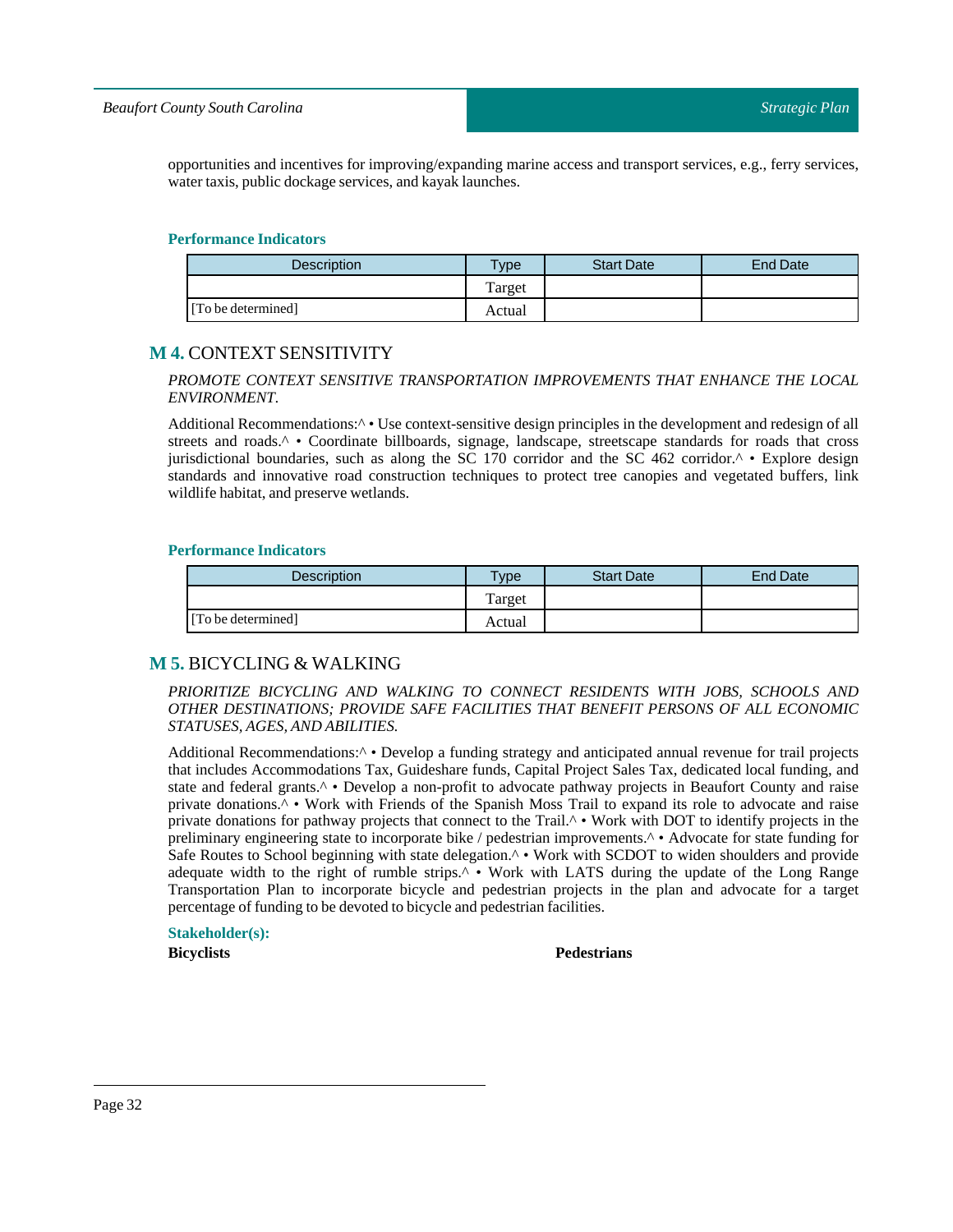## **Performance Indicators**

| <b>Description</b> | <b>Vpe</b> | <b>Start Date</b> | <b>End Date</b> |
|--------------------|------------|-------------------|-----------------|
|                    | Target     |                   |                 |
| [To be determined] | Actual     |                   |                 |

## <span id="page-32-0"></span>**M 5.1.** Projects

*Complete the Spanish Moss Trail and make continuous progress on other greenway, trail, sidewalk, and bicycle lane projects.*

## **Performance Indicators**

| Description        | $T$ ype | <b>Start Date</b> | <b>End Date</b> |
|--------------------|---------|-------------------|-----------------|
|                    | Target  |                   |                 |
| [To be determined] | Actual  |                   |                 |

## <span id="page-32-1"></span>**M 5.2.** Staffing

*Dedicate a staff position to plan and implement bicycle and pedestrian facilities.*

## **Performance Indicators**

| <b>Description</b> | $T$ ype | <b>Start Date</b> | End Date |
|--------------------|---------|-------------------|----------|
|                    | Target  |                   |          |
| [To be determined] | Actual  |                   |          |

## <span id="page-32-2"></span>**M 5.3.** Funding

*Develop a funding strategy and implement the bicycle and pedestrian projects in the 10-year Capital Improvements Program.*

## **Performance Indicators**

| <b>Description</b> | <b>Vpe</b> | <b>Start Date</b> | <b>End Date</b> |
|--------------------|------------|-------------------|-----------------|
|                    | Target     |                   |                 |
| [To be determined] | Actual     |                   |                 |

## <span id="page-32-3"></span>**M 5.4.** Plan

*Adopt* "Beaufort County Connects 2021", the Bicycle/Pedestrian Plan for the County.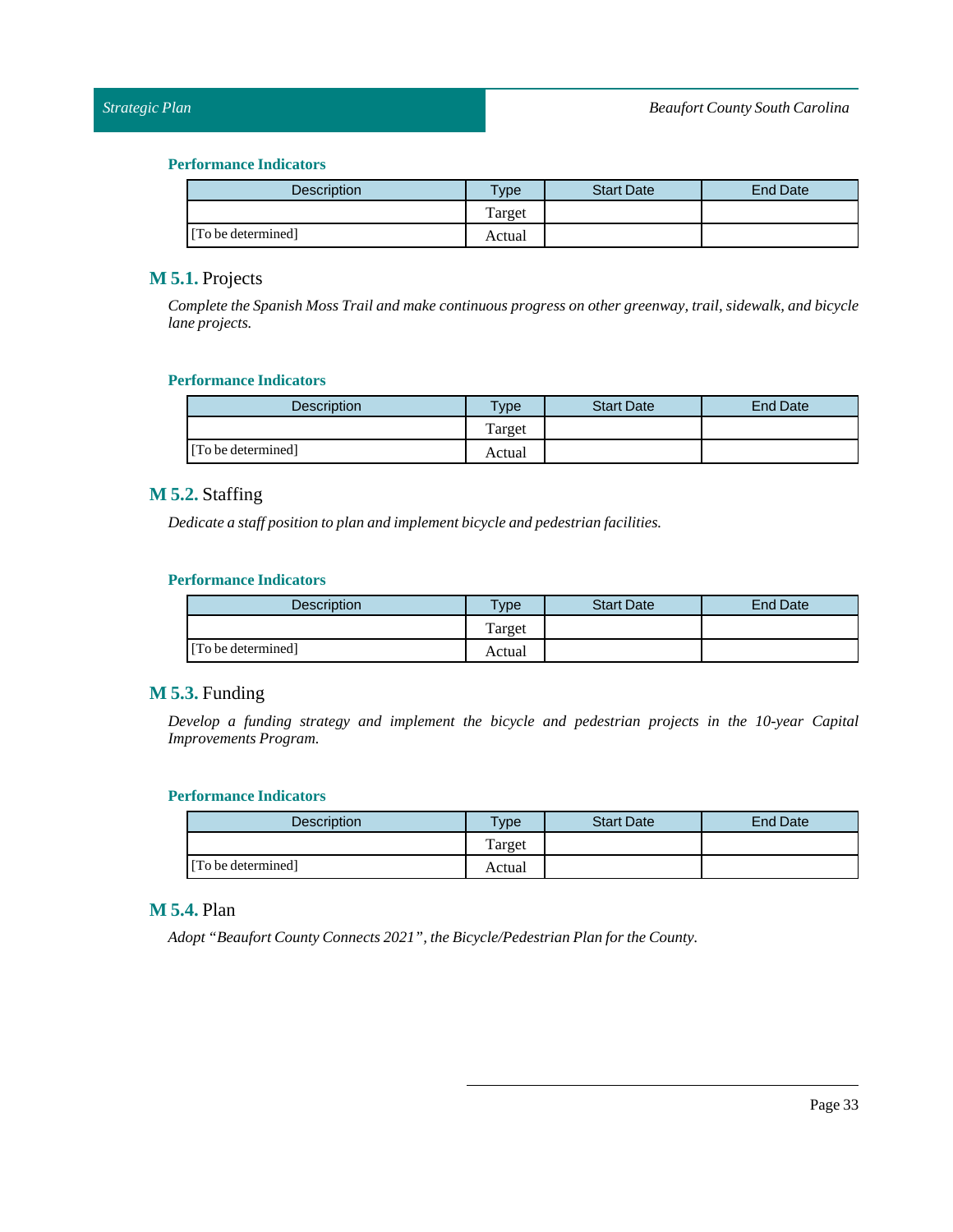## *Beaufort County South Carolina*

#### **Performance Indicators**

| <b>Description</b> | <b>Type</b> | <b>Start Date</b> | End Date |
|--------------------|-------------|-------------------|----------|
|                    | Target      |                   |          |
| [To be determined] | Actual      |                   |          |

## <span id="page-33-0"></span>**M6.** BUSES

*SUPPORT THE DEVELOPMENT OF BUS RAPID TRANSIT FEATURES IN HIGH-DEMAND CORRIDORS, SUCH AS OFF-BOARD FARE COLLECTION, PLATFORM LEVEL BOARDING, AND DEDICATED LANES AND STOPS SHELTERED FROM AUTOMOBILE TRAFFIC.*

#### **Performance Indicators**

| <b>Description</b> | <b>Type</b> | <b>Start Date</b> | End Date |
|--------------------|-------------|-------------------|----------|
|                    | Target      |                   |          |
| [To be determined] | Actual      |                   |          |

## <span id="page-33-1"></span>**M6.1.** Park & Ride

*Increase the numbers of park and ride locations along major transportation routes that connect employees with their jobs.*

## **Stakeholder(s):**

## **Employees**

#### **Performance Indicators**

| <b>Description</b> | $T$ <sub>V</sub> pe | <b>Start Date</b> | End Date |
|--------------------|---------------------|-------------------|----------|
|                    | Target              |                   |          |
| [To be determined] | Actual              |                   |          |

## <span id="page-33-2"></span>**M6.2.** Transit

*Promote the use oftransitto reduce seasonal and localtraffic and provide opportunities for employees to access job opportunities.*

#### **Stakeholder(s):**

**Employees**

| <b>Description</b> | $T$ <sub>ype</sub> | <b>Start Date</b> | End Date |
|--------------------|--------------------|-------------------|----------|
|                    | Target             |                   |          |
| [To be determined] | Actual             |                   |          |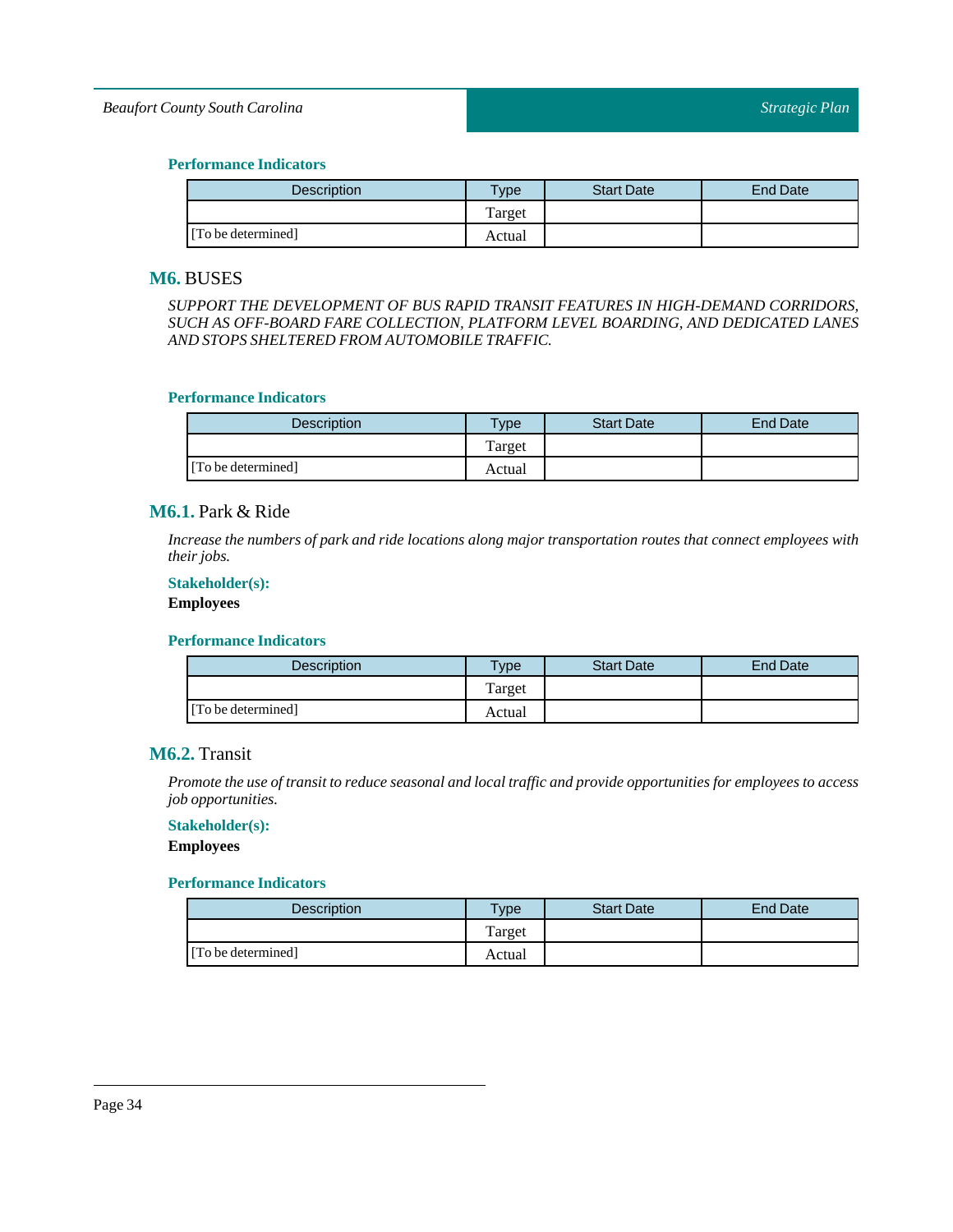## <span id="page-34-0"></span>*Strategic Plan*

## **M6.3.** Bus Service

*Support Palmetto Breeze's efforts to establish a fixed-route bus service between Hilton Head Island and Bluffton and in the Beaufort/Port Royal area. Consider adding stops in the Sheldon/Seabrook areas.*

| <b>Stakeholder(s):</b> |                   |
|------------------------|-------------------|
| <b>Palmetto Breeze</b> | <b>Port Royal</b> |
| Hilton Head Island     | <b>Sheldon</b>    |
| Bluffton               | <b>Seabrook</b>   |
| Beaufort               |                   |

#### **Performance Indicators**

| <b>Description</b> | <b>Type</b> | <b>Start Date</b> | End Date |
|--------------------|-------------|-------------------|----------|
|                    | Target      |                   |          |
| [To be determined] | Actual      |                   |          |

## <span id="page-34-1"></span>**M6.4.** Clustering

*Incentive "transit-ready" development projects that cluster moderate to high density residential development, retail, services and employment centers within walking distance oftransit stops.*

#### **Performance Indicators**

| <b>Description</b> | <b>Type</b> | <b>Start Date</b> | End Date |
|--------------------|-------------|-------------------|----------|
|                    | Target      |                   |          |
| [To be determined] | Actual      |                   |          |

## <span id="page-34-2"></span>**M 7.** AIRPORTS

#### *UPGRADE AIRPORTS.*

Additional Recommendations:^ • Support the enhancement of the Hilton Head Island Airport and the Beaufort Executive Airport to support economic development and tourism in the region.^ • Consider the impacts of airportimprovements on the environment, MCAS Beaufort, and the surrounding community.

## **Stakeholder(s):**

**MCAS Beaufort**

**Hilton Head Island Airport Beaufort Executive Airport**

| <b>Description</b> | $T$ <sub>V</sub> $pe$ | <b>Start Date</b> | End Date |
|--------------------|-----------------------|-------------------|----------|
|                    | Target                |                   |          |
| [To be determined] | Actual                |                   |          |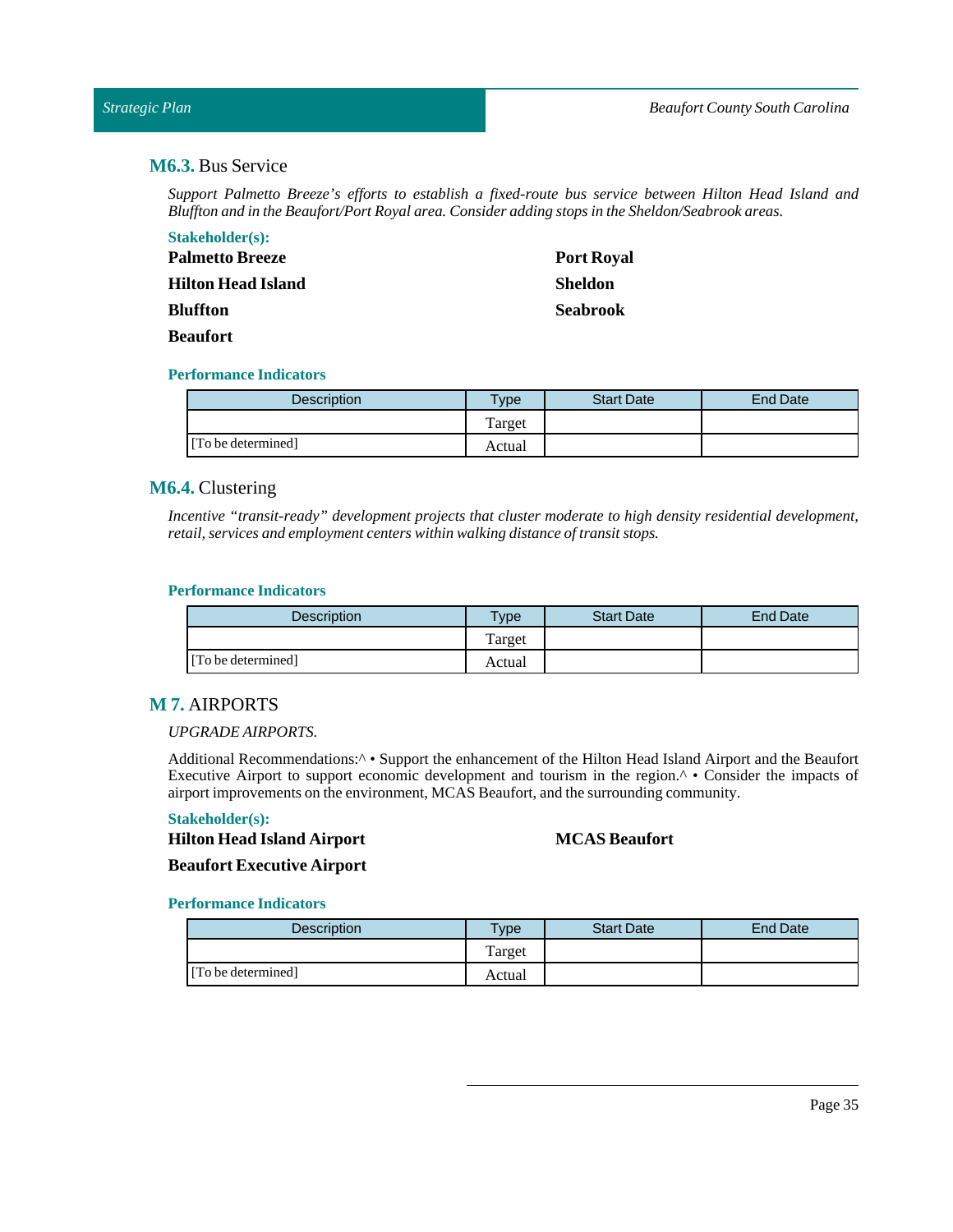# <span id="page-35-0"></span>**HOUSING**

*Promote quality, affordable housing available and accessible to all residents.*

Promote quality, affordable housing available and accessible to all residents.

#### CORE VALUES:

1. We provide the support needed for our citizens to access a happy and successfullife.

2. We want our citizens to have equitable access to high quality services, amenities, education and infrastructure.

3. We desire safe, stable neighborhoods.

4. We know our population is aging and also becoming more diverse.

5. We believe a community should offer a mix of housing types available to residents of varying incomes, ages, and abilities.

6. We understand the need to ensure housing that is affordable to our workforce.

<span id="page-35-1"></span>7. We believe that diversity in housing, in neighborhoods, and in people, adds to resiliency.

## **H 1.** AFFORDABLE HOUSING

#### *DEVELOP POLICIES FOR THE APPROPRIATE LOCATION AND QUALITY OF AFFORDABLE HOUSING.*

Additional Recommendations:<sup>^</sup> • Locate affordable housing in infill sites that are accessible to employment, services, schools, parks, and public transportation.<sup>^</sup> • Encourage affordable housing to be located in mixed-income, mixed-use, walkable communities.<sup>^</sup> • In rural areas, affordable housing strategies should be focused on the rehabilitation of existing dwellings for low-/moderateincome homeowners, eliminating barriers to expanding existing family compounds, and assisting families in clearing titles to heirs' property.^ • Support efforts to enable older adults and seniors to transition into housing to meet their specific needs. Ensure that senior housing is located in walkable communities or near transit so that seniors can access shopping and services without the necessity of a car.

#### **Performance Indicators**

| <b>Description</b> | <b>Type</b> | <b>Start Date</b> | End Date |
|--------------------|-------------|-------------------|----------|
|                    | Target      |                   |          |
| [To be determined] | Actual      |                   |          |

## <span id="page-35-2"></span>**H 1.1.** Locations

*Create affordable housing location criteria and weighting to refine affordable housing location mapping included in the Comprehensive Plan.*

Update every five years.

| Description        | $v$ pe | <b>Start Date</b> | <b>End Date</b> |
|--------------------|--------|-------------------|-----------------|
|                    | Target |                   |                 |
| [To be determined] | Actual |                   |                 |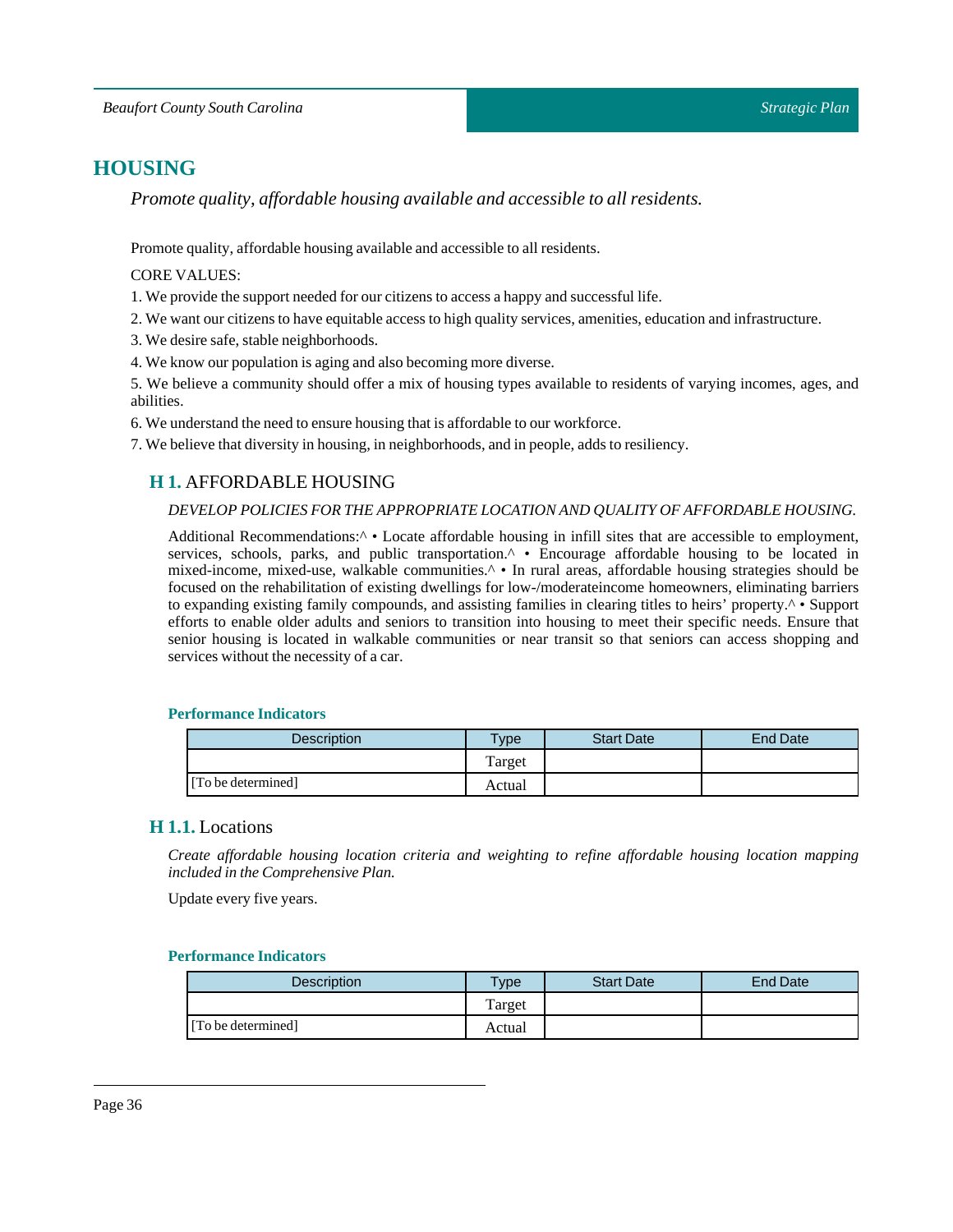## <span id="page-36-0"></span>**H 2.** REGULATION

#### *REDUCE REGULATORY BARRIERSTO THE DEVELOPMENT OF AFFORDABLE HOUSING.*

Additional Recommendations:<sup>^</sup> • Expand on existing affordable housing density bonuses. Explore other regulatory incentives including the fast tracking of permits, etc.^ • Continue to support a waiver or reduction of impact fees for eligible affordable housing projects. Continue to explore other programs that reduce development costs for affordable housing without compromising quality.

#### **Performance Indicators**

| Description        | Type   | <b>Start Date</b> | End Date |
|--------------------|--------|-------------------|----------|
|                    | Target |                   |          |
| [To be determined] | Actual |                   |          |

## <span id="page-36-1"></span>**H 2.1.** Development Code

*Work to eliminate barriers to developing affordable and workforce housing by periodically evaluating and updating the Community Development Code.*

#### **Performance Indicators**

| <b>Description</b> | $T$ <sub>V</sub> pe | <b>Start Date</b> | End Date |
|--------------------|---------------------|-------------------|----------|
|                    | Target              |                   |          |
| [To be determined] | Actual              |                   |          |

## <span id="page-36-2"></span>**H 2.2.** Density Bonuses

*Expand on the existing density bonuses in the Community Development Code to incentivize the creation of affordable housing by the private sector.*

Consider expanding the required affordability period beyond 25 years.

#### **Stakeholder(s):**

**Private Sector** 

#### **Performance Indicators**

| <b>Description</b> | <b>Vpe</b> | <b>Start Date</b> | End Date |
|--------------------|------------|-------------------|----------|
|                    | Target     |                   |          |
| [To be determined] | Actual     |                   |          |

## <span id="page-36-3"></span>**H 3.** DEVELOPMENT

#### *AGGRESSIVELY PURSUE THE DEVELOPMENT OF AFFORDABLE HOUSING.*

Additional Recommendations:^ • Use the recommendations from the 2018 Housing Needs Assessment to inform which affordable housing projects to support or pursue.^ • Develop and maintain partnerships with non-profit organizations to expedite the construction of new affordable housing and provide programs that address needs such as down payment assistance. Such partnerships include purchasing of land, innovative financing, providing local matches to grant applications, and providing technical assistance.^ • Support state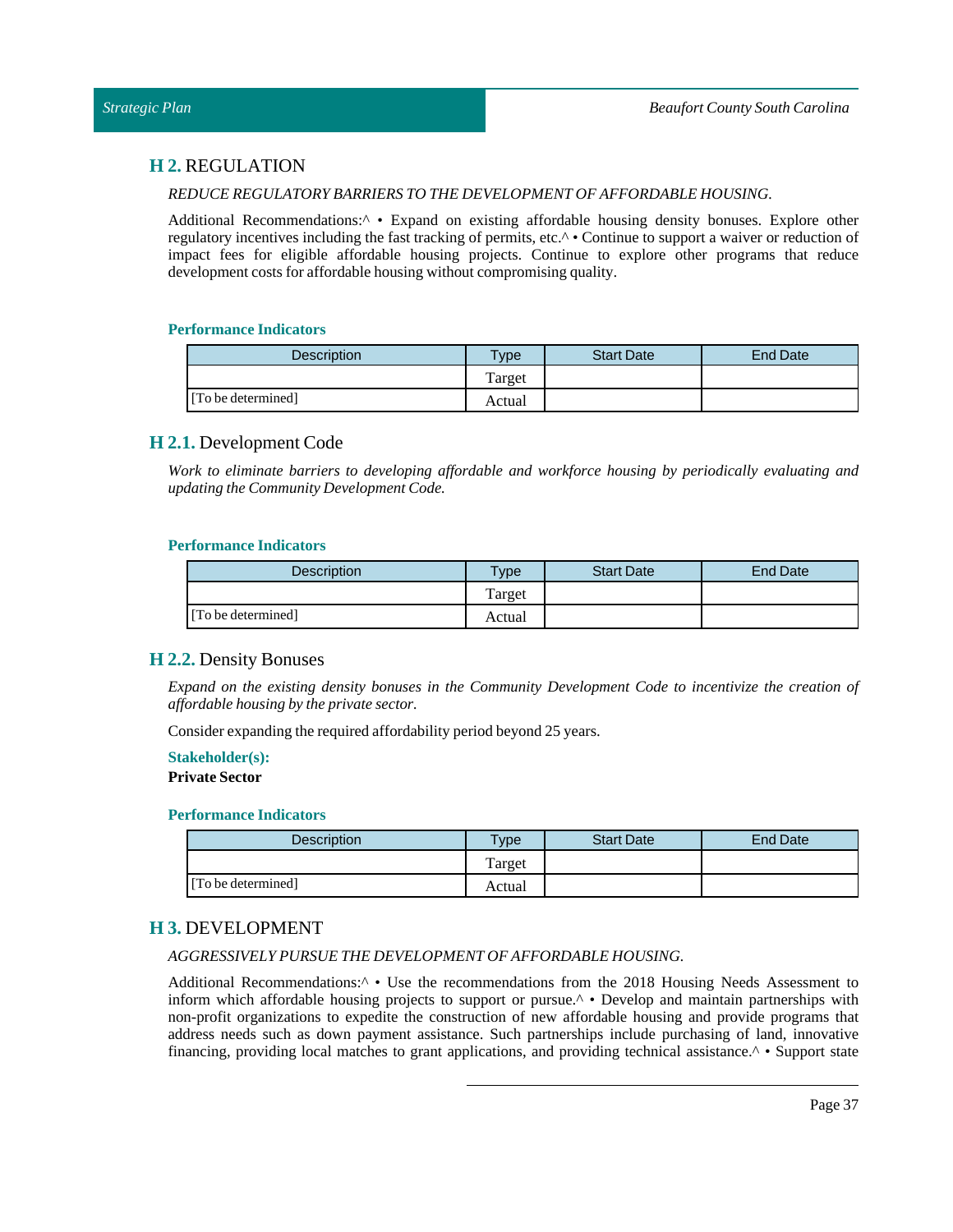efforts to enact legislation enabling local jurisdictions to adopt inclusionary zoning regulations that link the production of affordable housing to development of market rate housing.^ • Establish an ongoing dedicated funding source to assist in local affordable housing initiatives. The County should consider establishing a housing trust fund in order to pool limited resources, manage dedicated funding, and to prioritize and manage affordable housing initiatives. Consider securing state legislation in order to adopt a real estate transfer fee to fund housing initiatives.<sup>^</sup> • Consider re-establishing the Affordable Housing Task Force or a similar group to serve as a public advisory committee to the housing coordinator to help bring diverse perspectives to the table and avoid duplication of programs and services.

#### **Performance Indicators**

| <b>Description</b> | Type   | <b>Start Date</b> | End Date |
|--------------------|--------|-------------------|----------|
|                    | Target |                   |          |
| [To be determined] | Actual |                   |          |

## <span id="page-37-0"></span>**H 3.1.** Funding

*In cooperation with local municipalities and Jasper County, create a Regional Affordable Housing Trust Fund and provide annualfunding to support affordable housing needs in theLowcountry.*

#### **Stakeholder(s):**

## **Local Municipalities Jasper County**

#### **Performance Indicators**

| <b>Description</b> | Type   | <b>Start Date</b> | End Date |
|--------------------|--------|-------------------|----------|
|                    | Target |                   |          |
| [To be determined] | Actual |                   |          |

## <span id="page-37-1"></span>**H 3.2.** Trust

*Consider establishing an Affordable HousingLandTrustto acquire and hold land.*

The land is leased to others to build affordable units, with the land remaining in ownership of the trust. Since land is taken out of the market, the impact of land appreciation is removed, therefore enabling long-term affordable housing.

| <b>Description</b> | $T$ vpe | <b>Start Date</b> | End Date |
|--------------------|---------|-------------------|----------|
|                    | Target  |                   |          |
| [To be determined] | Actual  |                   |          |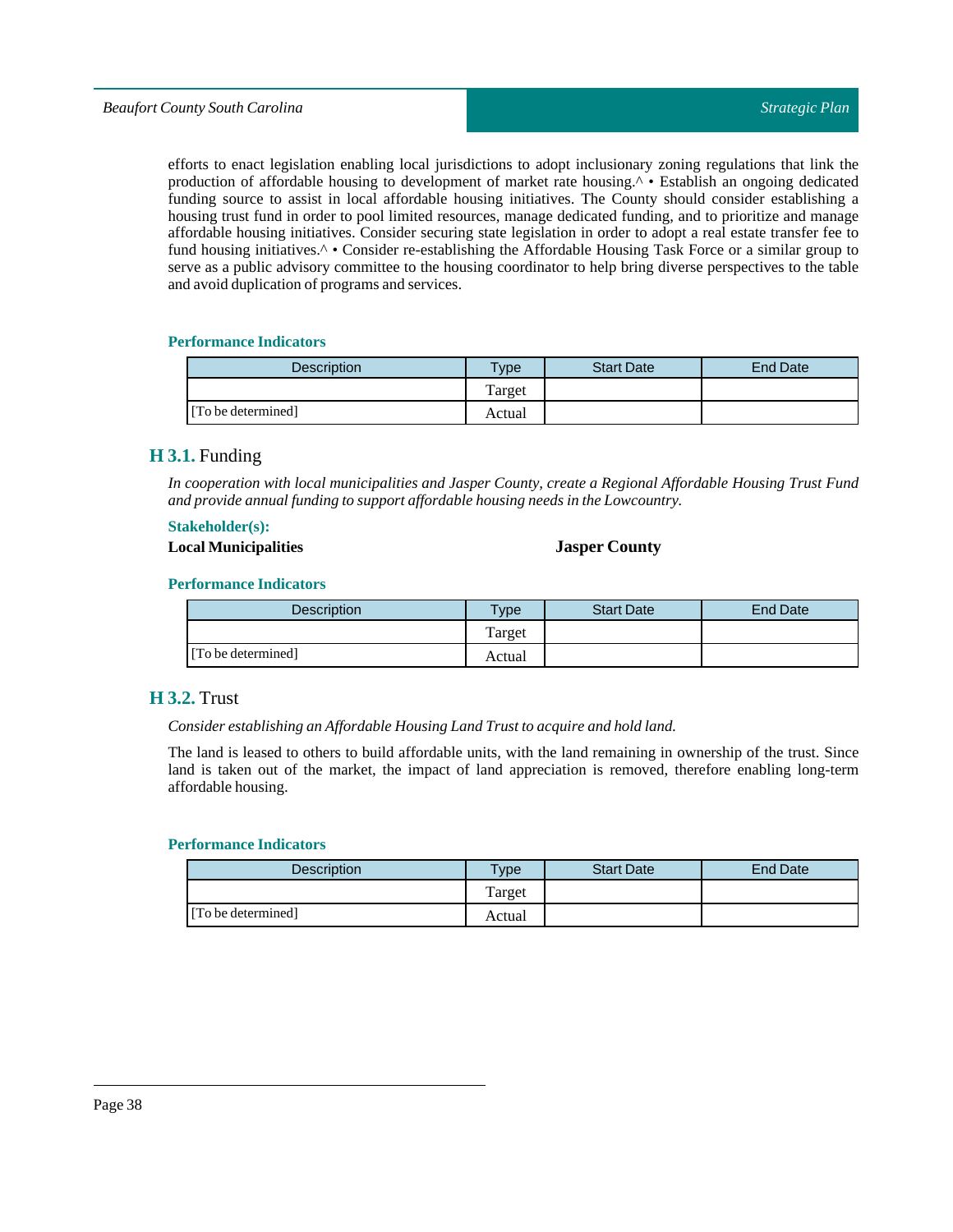## <span id="page-38-0"></span>**H 3.3.** Coordinator

*Hire a housing coordinator for Beaufort County to implementthe policies ofthis plan.*

#### **Stakeholder(s):**

**Housing Coordinator**

#### **Performance Indicators**

| <b>Description</b> | Type   | <b>Start Date</b> | End Date |
|--------------------|--------|-------------------|----------|
|                    | Target |                   |          |
| [To be determined] | Actual |                   |          |

## <span id="page-38-1"></span>**H 3.4.** Construction & Rehabilitation

*Seek funding through the Home Investment Partnership Program (HOME) and the Community Development Block Grant (CDBG) Program to rehabilitate substandard housing and create new affordable housing.*

#### **Stakeholder(s):**

**Home Investment Partnership Program (HOME)**

#### **Community Development Block Grant (CDBG) Program**

#### **Performance Indicators**

| <b>Description</b> | $T$ <sub>V</sub> pe | <b>Start Date</b> | End Date |
|--------------------|---------------------|-------------------|----------|
|                    | Target              |                   |          |
| [To be determined] | Actual              |                   |          |

## <span id="page-38-2"></span>**H 3.5.** Short-Term Rentals

Consider prohibiting short term rentals as the primary use of the property in certain residential zones; i.e., only *permit short term rentals in conjunction with*  $4\%$  *properties.* 

#### **Performance Indicators**

| Description        | $T$ <sub>V</sub> $pe$ | <b>Start Date</b> | End Date |
|--------------------|-----------------------|-------------------|----------|
|                    | Target                |                   |          |
| [To be determined] | Actual                |                   |          |

## <span id="page-38-3"></span>**H 3.6.** Zoning Districts

*Review zoning districts to determine if appropriate opportunities exist to incorporate more "missing middle housing."*

#### **Stakeholder(s):**

**Zoning Districts**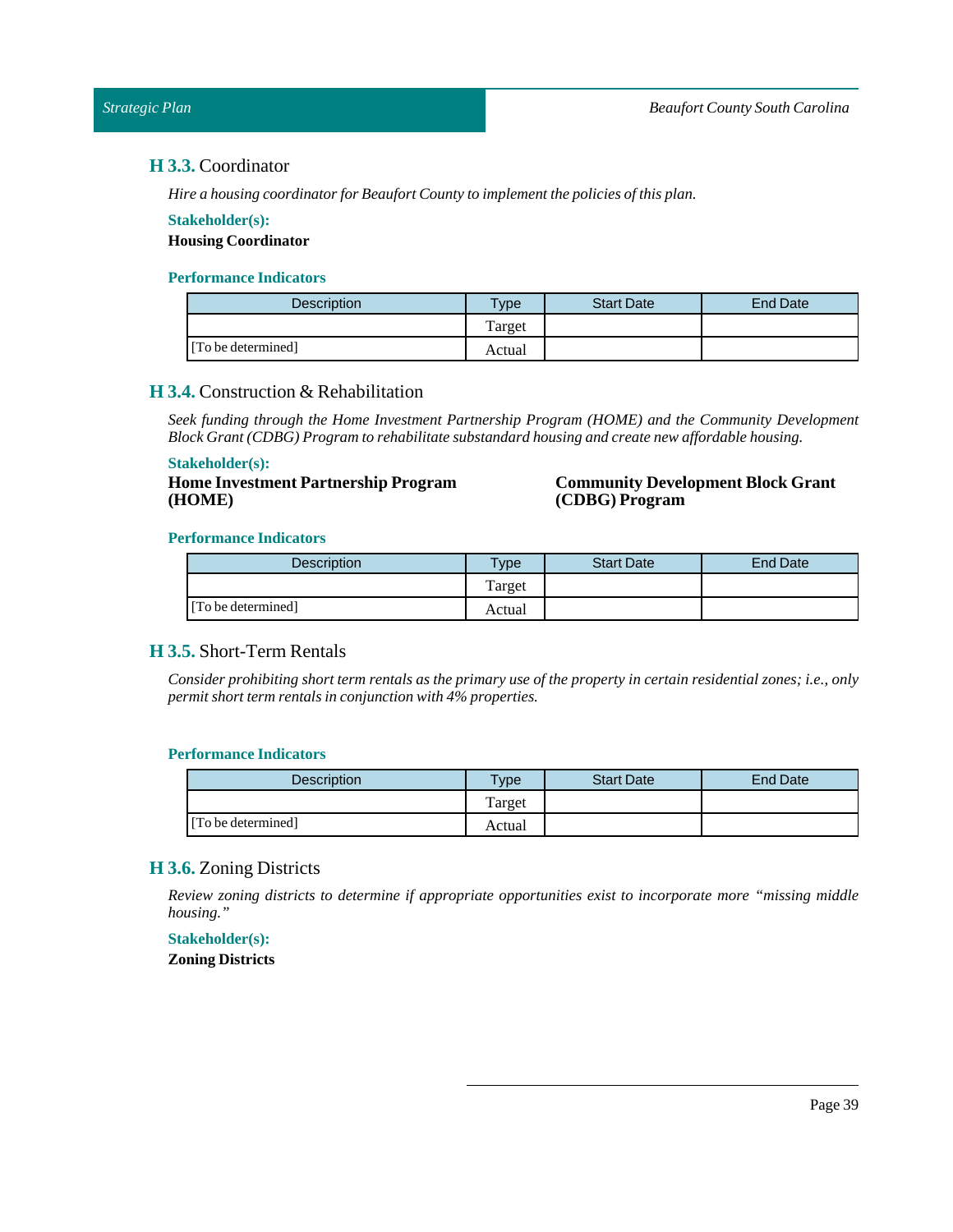## *Beaufort County South Carolina*

| <b>Description</b> | Type   | <b>Start Date</b> | <b>End Date</b> |
|--------------------|--------|-------------------|-----------------|
|                    | Target |                   |                 |
| [To be determined] | Actual |                   |                 |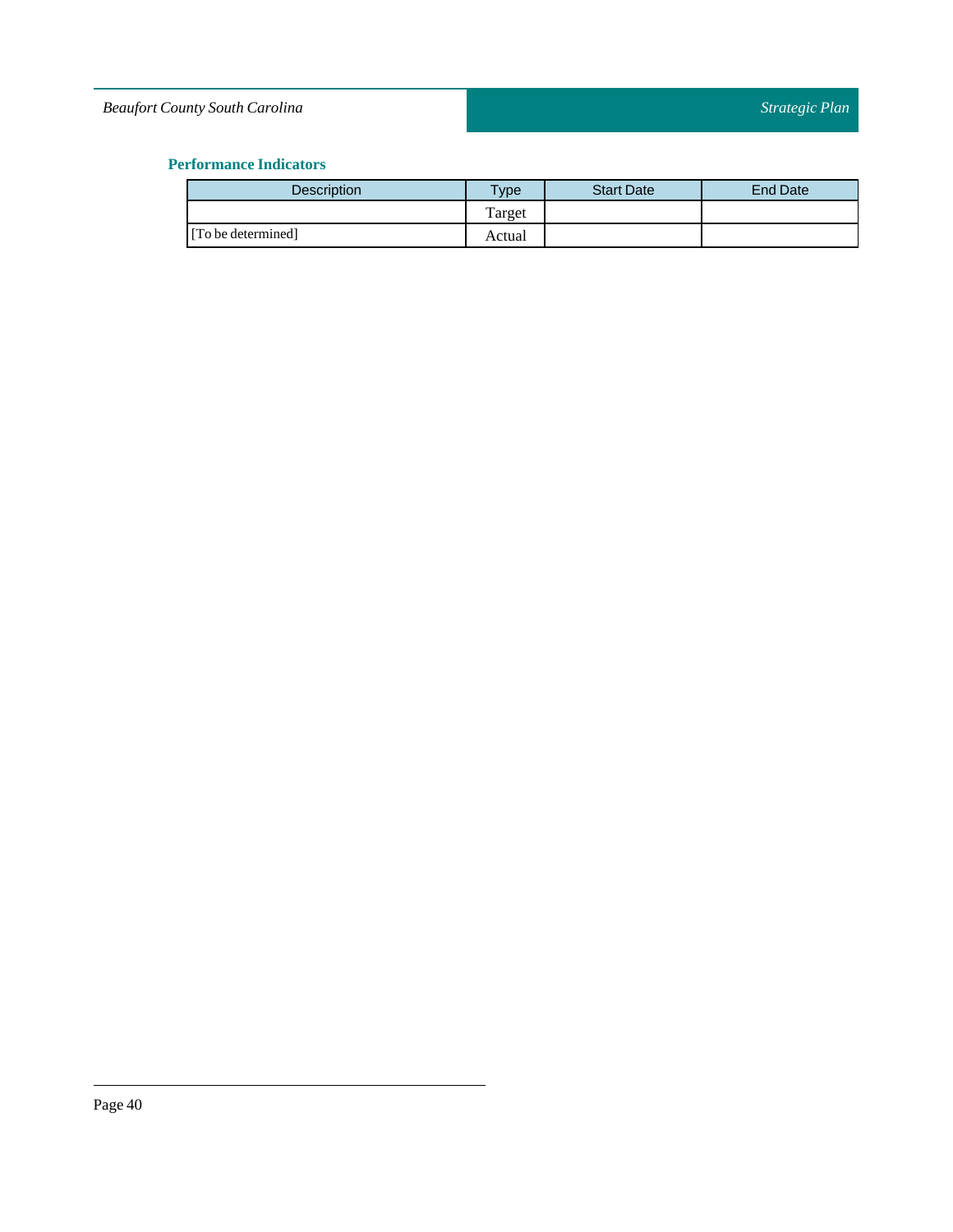# <span id="page-40-0"></span>**COMMUNITY FACILITIES**

*Develop and maintain high-quality, resilient community facilities and services for all residents.*

## **Stakeholder(s)**

## **Beaufort County Residents**

High quality, resilient community facilities and services for all residents.

## CORE VALUES:

- 1. We desire equitable access to quality facilities and services for all residents.
- 2. We believe critical facilities should be located outside of vulnerable, flood-prone areas.
- 3. We develop new community facilities in concert with Place Type Overlay future land use designations.
- <span id="page-40-1"></span>4. We believe in promoting green building practices and reducing the environmentalimpact of County facilities.

## **CF 1.** RESILIENCE & EQUITABILTY

## *DEVELOP RESILIENT AND EQUITABLE PUBLIC FACILITIES, INFRASTRUCTURE, AND PROGRAMS.*

Additional Recommendations:<sup>^</sup> • Develop policies to locate public infrastructure in areas resilient to coastal flooding. This includes developing a strategy to inventory and retrofit vulnerable existing critical infrastructure.. ^ • Ensure that the design of new public facilities enhances the communty's sense of place.^ • Evaluate availability and quality of public facilities and programs.

#### **Performance Indicators**

| <b>Description</b> | $T$ <sub>V</sub> $pe$ | <b>Start Date</b> | End Date |
|--------------------|-----------------------|-------------------|----------|
|                    | Target                |                   |          |
| [To be determined] | Actual                |                   |          |

## <span id="page-40-2"></span>**CF 1.1.** Vulnerability

*Map and analyze locations of existing vulnerable criticalinfrastructure using projected future conditions.*

This includes developing an inventory of low-lying public facilities and critical infrastructure, including roads, sewer, water, public buildings, and stormwater infrastructure.

#### **Performance Indicators**

| <b>Description</b> | Type   | <b>Start Date</b> | <b>End Date</b> |
|--------------------|--------|-------------------|-----------------|
|                    | Target |                   |                 |
| [To be determined] | Actual |                   |                 |

## <span id="page-40-3"></span>**CF 1.2.** Design & Location

*Develop policies that require the design and location of future capital improvements and critical infrastructure to accountfor projected sea level rise and lifespan of structure.*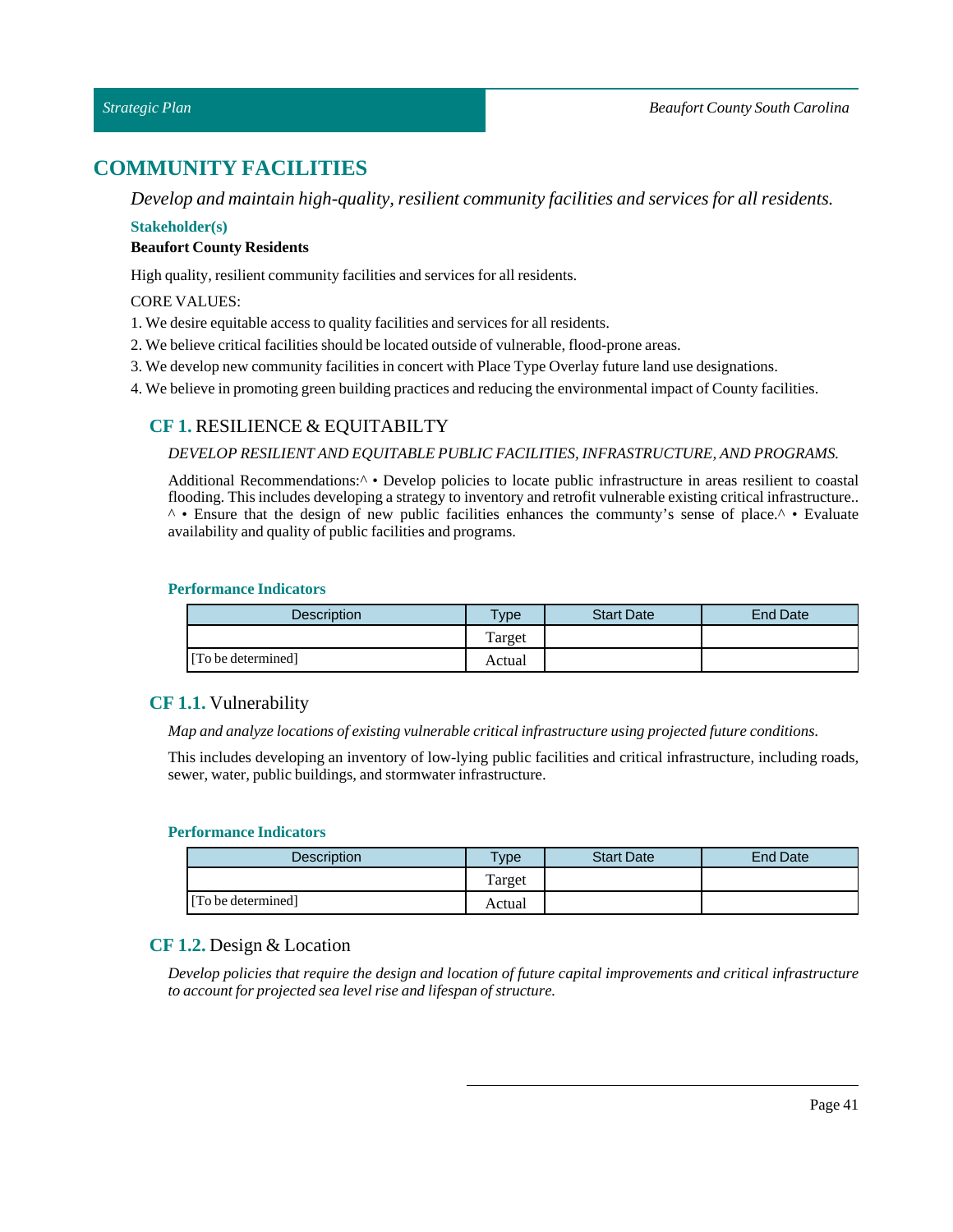#### *Beaufort County South Carolina*

#### **Performance Indicators**

| <b>Description</b> | $T$ ype | <b>Start Date</b> | End Date |
|--------------------|---------|-------------------|----------|
|                    | Target  |                   |          |
| [To be determined] | Actual  |                   |          |

## <span id="page-41-0"></span>**CF 2.** GREEN BUILDING

*EXPAND THE USE OF GREEN BUILDING DEVELOPMENT AND OPERATIONS PRACTICES TO REDUCE CONSUMPTION OF NATURAL RESOURCES, PROMOTE ENERGY EFFICIENCY, AND REDUCE POLLUTION.*

Additional Recommendations: $\wedge \cdot$  Evaluate all County operations and policies to promote energy efficiency and to reduce energy consumption, including where future facilities are located.^ • Continue to expand the provision of online services, where practical, to reduce or eliminate the need for the public to travel to County facilities.^ • Develop commuting policies and incentives for County employees such as telecommuting, carpooling, and alternative commuting modes such as walking, cycling, and transit.<sup>^</sup> • Support Green Building by requiring future County buildings and additions to be LEED certified; encourage other local governments and agencies to adopt similar policies; and provide tax or other incentives to the private sector for LEED buildings.^ • Evaluate existing and future land use regulations, design standards, and building codes to ensure that they do not place unreasonable barriers to providing site and building features designed to merit LEED credits (e.g., rain barrels, cisterns, and green roofs).^ • Provide support to local agencies that administer low-income weatherization programs such as the Weatherization Assistance Program offered through the US Department of Energy.^ • Continually reevaluate development regulations to remove any unnecessary regulatory barriers that deter local renewable energy generation.<sup>^</sup> • Assist private communities in overcoming barriers placed by restrictive covenants.

#### **Performance Indicators**

| <b>Description</b> | $T$ ype | <b>Start Date</b> | End Date |
|--------------------|---------|-------------------|----------|
|                    | Target  |                   |          |
| [To be determined] | Actual  |                   |          |

## <span id="page-41-1"></span>**CF 2.1.** Energy Audit

*Conduct an energy auditfor all County facilities (existing, undergoing renovation, and under design).*

The County should consider entering into an energy performance contract with an Energy Service Company to perform the audit and implement the improvements. The Audit should include an evaluation of the feasibility of using renewable energy, such as wind and solar, to reduce energy costs in County facilities.

#### **Performance Indicators**

| <b>Description</b> | <b>Vpe</b> | <b>Start Date</b> | End Date |
|--------------------|------------|-------------------|----------|
|                    | Target     |                   |          |
| [To be determined] | Actual     |                   |          |

## <span id="page-41-2"></span>**CF 2.2.** Charging Stations

Install electric vehicle charging stations at every Council facility that houses a sizeable workforce or has high *public visitation.*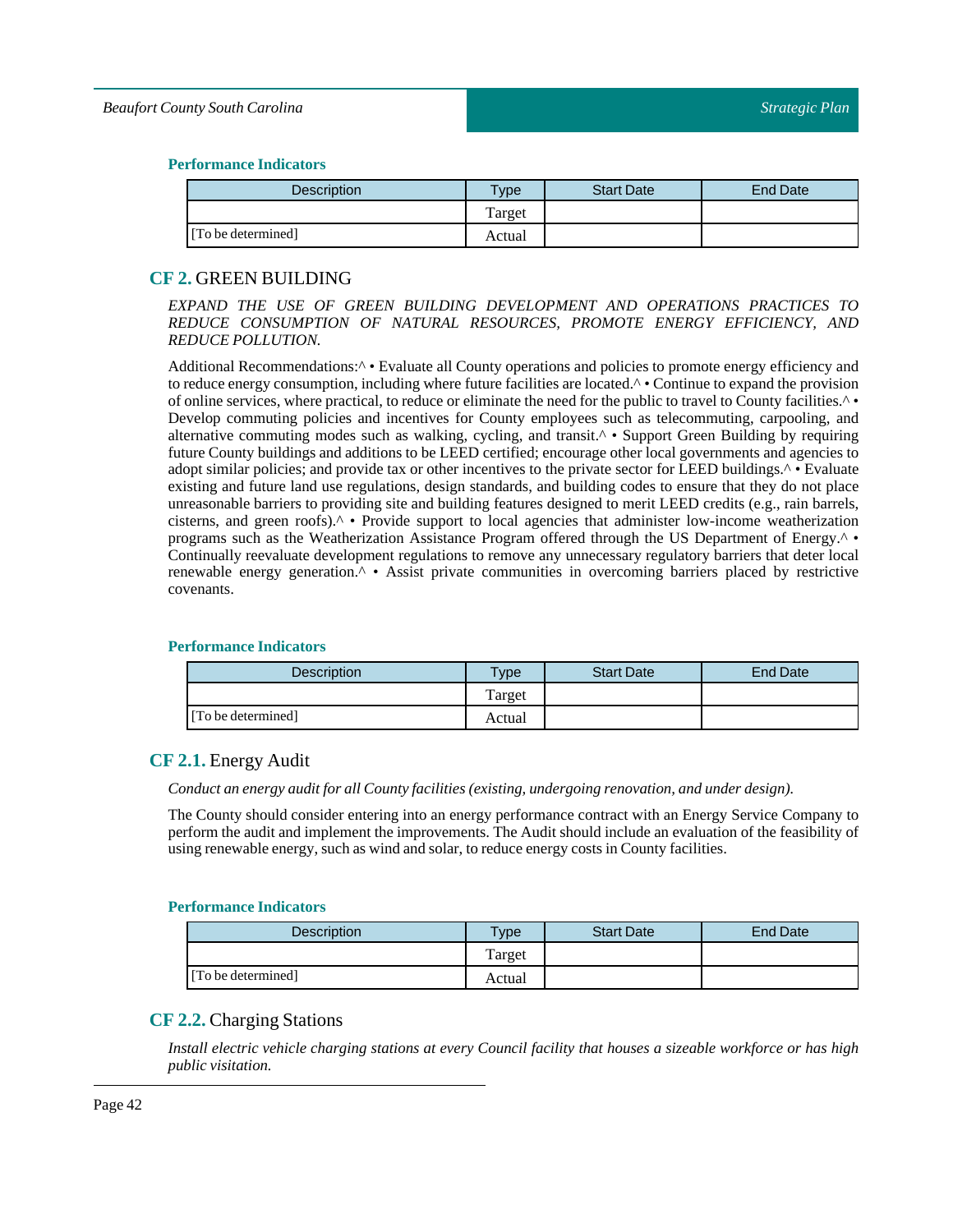#### **Performance Indicators**

| <b>Description</b> | <b>Vpe</b> | <b>Start Date</b> | <b>End Date</b> |
|--------------------|------------|-------------------|-----------------|
|                    | Target     |                   |                 |
| [To be determined] | Actual     |                   |                 |

## <span id="page-42-0"></span>**CF 3.** WATER & SEWER

#### *EXPAND WATER AND SEWER SERVICES TO AREAS OF NEED WITHIN URBANIZED OR URBANIZING AREAS.*

Additional Recommendations:<sup>^</sup> • Support the extension of public water in the Seabrook/Stuart Point CP, Dale CP, the Pritchardville CP, and other rural communities that are currently served by private wells by working with both BJWSA and, in the northern most part of the county, Lowcountry Regional Water System (LRWS). Prioritize communities within designated urban growth boundaries. Promote Clemson Extension's "Be Septic Safe Program" to owners of septic tanks to prevent groundwater contamination and extend the life of septic tanks.^ • Work with the Lowcountry Council of Governments, Deep Well Project, and other agencies to pursue grants to assist low- and moderate-income residents with laterals and tap fees.^ • Restrict the expansion and location of new regional sewage collection and transmission facilities in rural areas except where a documented public health or environmental safety issue has been identified.

#### **Performance Indicators**

| Description        | $T$ <sub>V</sub> $pe$ | <b>Start Date</b> | End Date |
|--------------------|-----------------------|-------------------|----------|
|                    | Target                |                   |          |
| [To be determined] | Actual                |                   |          |

## <span id="page-42-1"></span>**CF 3.1.** Residential Density

*Adopt county-wide policies thatlimit residential density for developments that are not served by public sewer.*

#### **Performance Indicators**

| <b>Description</b> | $T$ <sub>V</sub> pe | <b>Start Date</b> | <b>End Date</b> |
|--------------------|---------------------|-------------------|-----------------|
|                    | Target              |                   |                 |
| [To be determined] | Actual              |                   |                 |

## <span id="page-42-2"></span>**CF 3.2.** Septic Systems

Work with BJWSA to identify and prioritize areas with the highest concentration of on-lot septic systems for *connection to sewer ifthese neighborhoods are within urbanized areas or within designated growth boundaries.*

#### **Stakeholder(s): BJWSA**

| <b>Description</b> | Type   | <b>Start Date</b> | <b>End Date</b> |
|--------------------|--------|-------------------|-----------------|
|                    | Target |                   |                 |
| [To be determined] | Actual |                   |                 |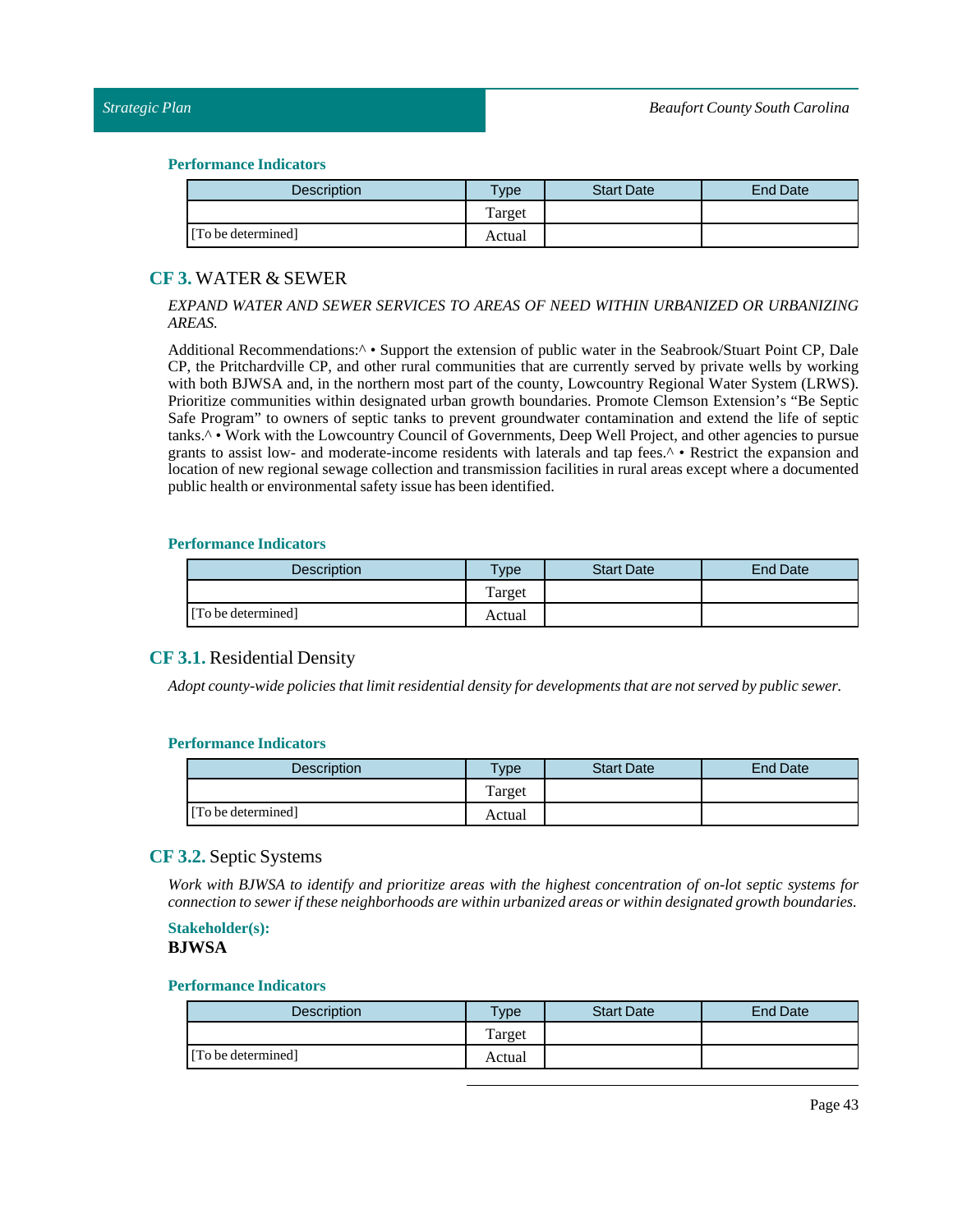## <span id="page-43-0"></span>**CF 4.** WASTE

#### *CREATE A COMPREHENSIVE PLAN FOR SUSTAINABLE WASTE REMOVAL AND DISPOSAL.*

Additional Recommendations:<sup>^</sup> • Design and implement a plan for provision of multiple disposal alternatives, including composting, for the County.<sup>^</sup> • Continue efforts to form alliances with neighboring counties to develop alternative methods for waste disposal and recycling.<sup>^</sup> • Initiate the placement of a transfer station and a Material Recovery Facility (MRF) in Beaufort County to provide an alternative to disposal and recycling at the Hickory Hill Landfill and MRF. Ensure appropriate siting to avoid impacting communities and sensitive habitats.<sup>^</sup> • Explore means of initiating mandated curbside pick- up for solid waste and recycling in Districts 6, 7, and 9, and encourage the Town of Hilton Head to provide or require curbside pick-up.^ • Explore an exclusive franchise system, allowing haulers to bid on servicing an entire Solid Waste District or a designated area within the Solid Waste District if not feasible for one hauler to service the entire district. This will help to reduce costs for citizens and decrease truck traffic in residential neighborhoods.^ • Pursue recycling options for yard waste as an alternative to placement in a construction and demolition landfill or incineration.^ • Expand options to help the public discard toxic items such as household hazardous waste that degrade water quality.

#### **Performance Indicators**

| <b>Description</b> | Type   | <b>Start Date</b> | End Date |
|--------------------|--------|-------------------|----------|
|                    | Target |                   |          |
| [To be determined] | Actual |                   |          |

## <span id="page-43-1"></span>**CF 4.1.** Trash Compacting

*Install trash compacting equipment to increase the efficiency and capacity of County high usage convenience centers.*

#### **Performance Indicators**

| <b>Description</b> | $T$ <sub>V</sub> $pe$ | <b>Start Date</b> | End Date |
|--------------------|-----------------------|-------------------|----------|
|                    | Target                |                   |          |
| [To be determined] | Actual                |                   |          |

## <span id="page-43-2"></span>**CF 4.2.** Sustainability

*Design and implement a plan for sustainable waste removal and disposal for the County, including multiple disposal alternatives, like various recycilng streams and composting.* 

| <b>Description</b> | Type   | <b>Start Date</b> | End Date |
|--------------------|--------|-------------------|----------|
|                    | Target |                   |          |
| [To be determined] | Actual |                   |          |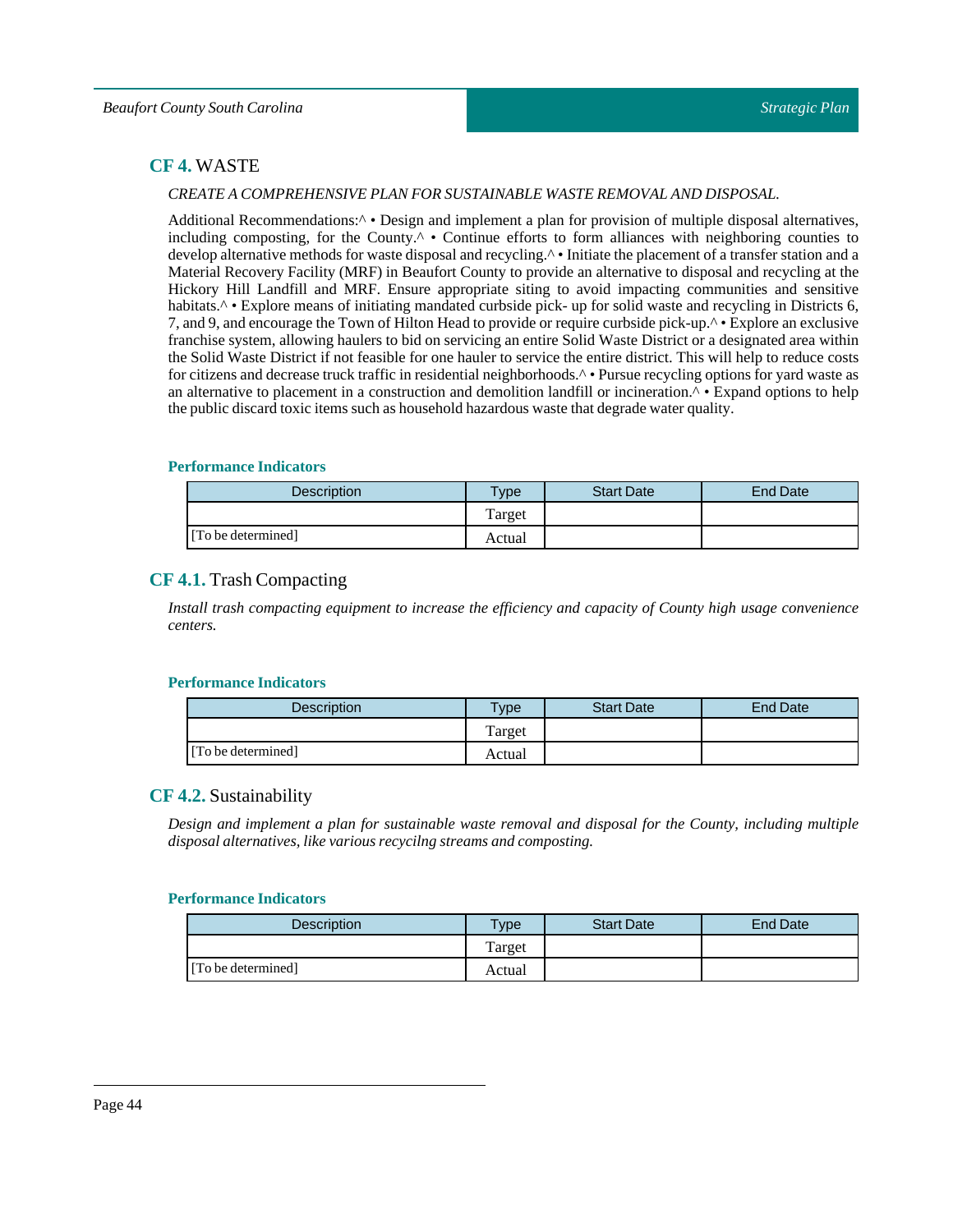## <span id="page-44-0"></span>**CF 5.** LIBRARIES

## *DEVELOP LIBRARIESTHAT FIT WITH CURRENTTRENDS IN PROGRAMMING AND ARE DESIGNED TO SERVE THE VARYING NEEDS OF THE CITIZENS OF THE COUNTY.*

Additional Recommendations:<sup> $\wedge \bullet$ </sup> Establish a Level of Service of 1.0 square foot per capita building space and two collection items per capita.^ • Expand the bookmobile program to meet the needs of residents who are unable to physically travel to a branch location.<sup>^</sup> • Expand on-line services for e-books, audio books, music streaming, and other services.

#### **Stakeholder(s):**

#### **Libraries**

#### **Performance Indicators**

| Description        | vpe    | <b>Start Date</b> | <b>End Date</b> |
|--------------------|--------|-------------------|-----------------|
|                    | Target |                   |                 |
| [To be determined] | Actual |                   |                 |

## <span id="page-44-1"></span>**CF 5.1.** Impact Fees

*Review and update Impact Fees every five years.*

#### **Performance Indicators**

| Description        | <b>Vpe</b> | <b>Start Date</b> | End Date |
|--------------------|------------|-------------------|----------|
|                    | Target     |                   |          |
| [To be determined] | Actual     |                   |          |

## <span id="page-44-2"></span>**CF 5.2.** Renovate & Repairs

*Renovate and repair the Beaufort, Hilton Head Island, Lobeco, and Bluffton facilities to meet current operational needs.*

#### **Stakeholder(s):**

## **Beaufort Library Hilton Head Island Library**

## **Lobeco Library Bluffton Library**

| <b>Description</b> | $v$ pe | <b>Start Date</b> | End Date |
|--------------------|--------|-------------------|----------|
|                    | Target |                   |          |
| [To be determined] | Actual |                   |          |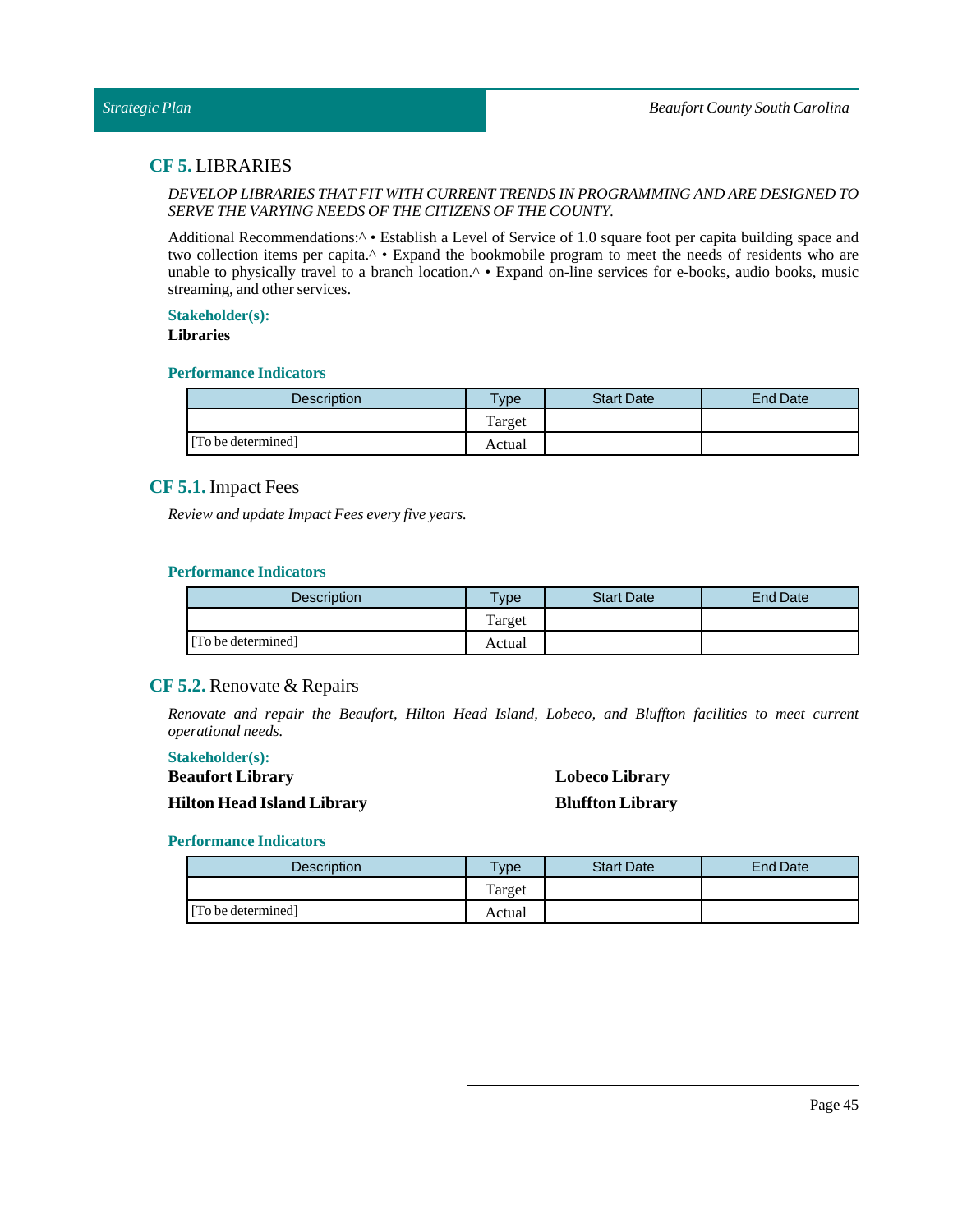## <span id="page-45-0"></span>**CF 5.3.** Additional Facilities

Develop two additional library facilities: one 12,000 - 15,000 square foot facility in the Okatie area, and one *3,000 - 5,000 square footfacility at Burton Wells Park.*

# **Stakeholder(s):**

## **Okatie Burton Wells Park**

#### **Performance Indicators**

| <b>Description</b> | vpe    | <b>Start Date</b> | End Date |
|--------------------|--------|-------------------|----------|
|                    | Target |                   |          |
| [To be determined] | Actual |                   |          |

## <span id="page-45-1"></span>**CF 6.** SCHOOLS

#### *ENSURE THAT SCHOOLS ARE PLANNED FOR AND LOCATED TO SERVE THE COUNTY'S DIVERSE POPULATION FAIRLY AND TO THE SAME HIGH LEVEL OF QUALITY.*

Additional Recommendations:^ • Conduct an analysis to ensure that school quality and access is balanced equitably across the County so that every student has access to educational opportunity.<sup> $\wedge \bullet$ </sup> Coordinate the timing and siting of future school facilities through Intergovernmental Agreement, coordinated funding, coordinated growth projections, and coordinated land use planning to project future facility needs.^ • Encourage cooperation between the School District and other community facility providers (parks, libraries, fire protection) to coordinate future land purchases to serve mutual needs.<sup>^</sup> • Maintain and expand coordination with the school district to ensure that major development proposals do not have an adverse impact on current school capacity.^ • Seek future school sites that are in close proximity or within residential areas so that more children can walk to school.

#### **Performance Indicators**

| Description        | $T$ <sub>V</sub> $pe$ | <b>Start Date</b> | End Date |
|--------------------|-----------------------|-------------------|----------|
|                    | Target                |                   |          |
| [To be determined] | Actual                |                   |          |

## <span id="page-45-2"></span>**CF 6.1.** School Routes

*Establish "Safe Routes to Schools" standards and routing plans, consistent with recommendations of Bike and Pedestrian Task Force, that require a strong pedestrian orientation in residential areas so that pedestrian ways are available for children to safely walk to school.*

#### **Stakeholder(s):**

## **Children**

**Schools**

#### **Pedestrians**

| <b>Description</b> | <b>Type</b> | <b>Start Date</b> | End Date |
|--------------------|-------------|-------------------|----------|
|                    | Target      |                   |          |
| [To be determined] | Actual      |                   |          |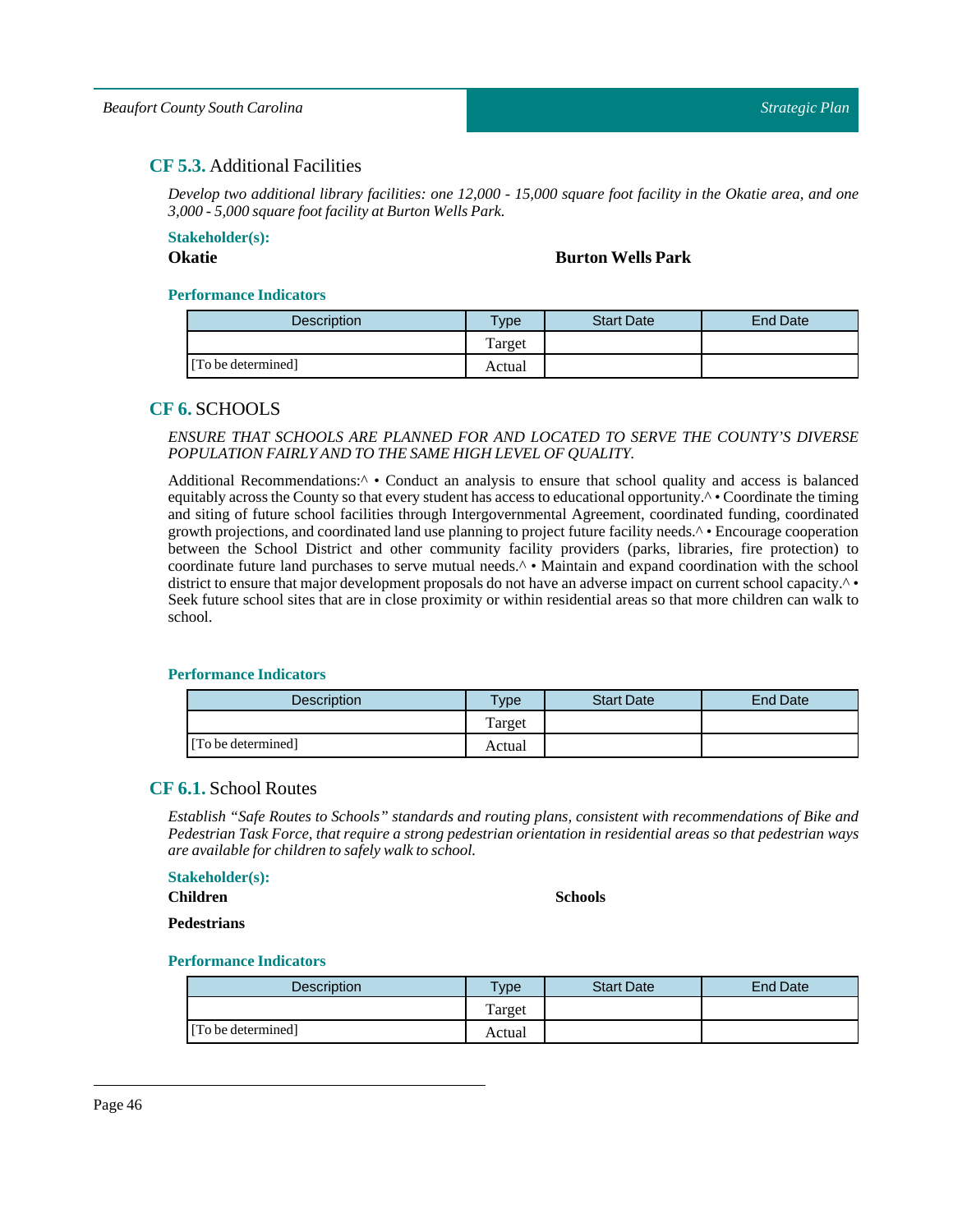## <span id="page-46-0"></span>**CF 6.2.** Impact Fees

*Adopt schoolimpactfees for Southern Beaufort County.*

#### **Stakeholder(s):**

### **Southern Beaufort County Developers**

#### **Performance Indicators**

| <b>Description</b> | <b>Type</b> | <b>Start Date</b> | End Date |
|--------------------|-------------|-------------------|----------|
|                    | l'arget     |                   |          |
| [To be determined] | Actual      |                   |          |

## <span id="page-46-1"></span>**CF 7.** HEALTH & SAFETY

### *ESTABLISH A PUBLIC HEALTH AND SAFETY NETWORK THAT CREATES ACCESSIBILITY ACROSS THE COUNTY.*

Additional Recommendations:<sup>^</sup> • Provide updated land use and population projections to be used by the fire districts to project future capital needs.^ • Support the fire districts' efforts to improve ISO ratings by providing excellent dispatching services, improving and enforcing building codes, and supporting public water improvements in areas with lack of fire hydrants and/or inadequate water pressure.^ • Continue the cooperative relationship between the Burton Fire District and the City of Beaufort and the Town of Port Royal, and the Lady's Island/St. Helena Fire District and the City of Beaufort, in providing high quality, cost effective fire services.<sup>^</sup> • Use the South Carolina Hurricane Plan to provide a framework of local actions necessary for emergency operations to respond to hurricanes and tropical weather events threatening the County. Work cooperatively with municipalities, inland counties, and the State to ensure that emergency evacuation times are minimized.^ • Consider the geographic reach of law enforcement so that there is equitable coverage county-wide.^ • Include the EMS administrative offices, training center and storage space needs in the planned Law Enforcement Center (LEC) complex.<sup>^</sup> • In addition to EMS, other related departments including the Dispatch System, Emergency Services, and Traffic Management should be housed in the new LEC to allow for efficient communication regarding shared requirements.

#### **Performance Indicators**

| Description        | $T$ <sub>V</sub> $pe$ | <b>Start Date</b> | End Date |
|--------------------|-----------------------|-------------------|----------|
|                    | Target                |                   |          |
| [To be determined] | Actual                |                   |          |

## <span id="page-46-2"></span>**CF 7.1.** EMS Headquarters

Renovate the existing Emergency Medical Services (EMS) headquarters on Depot Road to meet the needs of the  $administration for parking, training and storage.$ 

The facility's design, circulation, and security measures need to be context sensitive to the adjacent Spanish Moss Trail.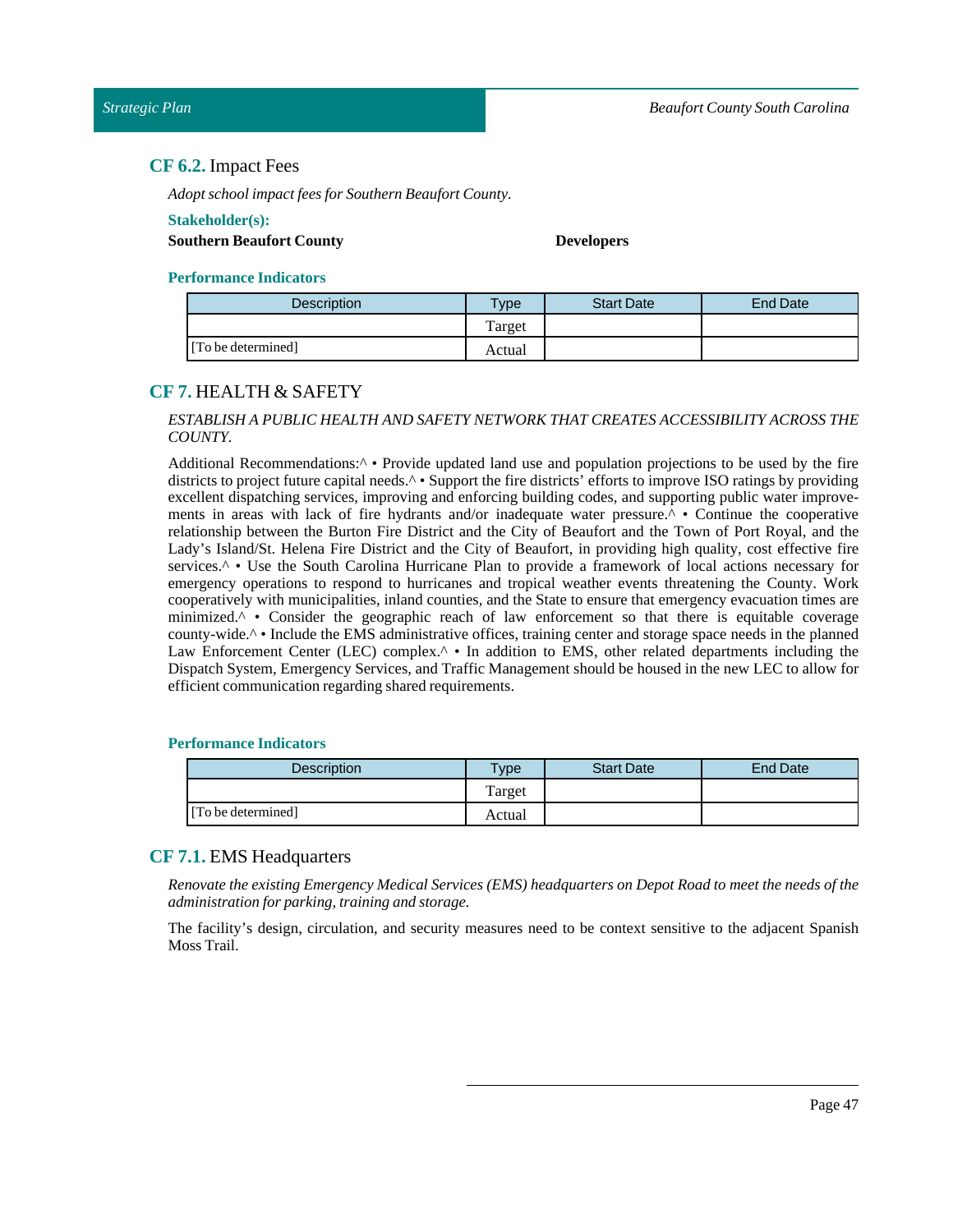## *Beaufort County South Carolina*

## **Performance Indicators**

| Description        | <b>Type</b> | <b>Start Date</b> | <b>End Date</b> |
|--------------------|-------------|-------------------|-----------------|
|                    | Target      |                   |                 |
| [To be determined] | Actual      |                   |                 |

## <span id="page-47-0"></span>**CF 7.2.** EMS Station

Expand or replace the EMS station located at the shared Bluffton Fire District Station on William Pope Drive *near Sun City to adequately accommodate EMS's personnel and operational space needs.*

#### **Stakeholder(s):**

## **Bluffton Fire District Station Sun City**

#### **Performance Indicators**

| Description        | $T$ ype | <b>Start Date</b> | End Date |
|--------------------|---------|-------------------|----------|
|                    | Target  |                   |          |
| [To be determined] | Actual  |                   |          |

## <span id="page-47-1"></span>**CF 7.3.** Detention Center

*Construct either an extension to the existing Detention Center facility or a new facility to accommodate anticipated operational demand.*

The facility needs to house specific special populations such as inmates with addiction or mental health issues. The operational costs of an additional facility should be studied to determine if a true benefit would be derived from adding to the existing facility or constructing a new one.

#### **Performance Indicators**

| <b>Description</b> | <b>Type</b> | <b>Start Date</b> | End Date |
|--------------------|-------------|-------------------|----------|
|                    | Target      |                   |          |
| [To be determined] | Actual      |                   |          |

## <span id="page-47-2"></span>**CF 7.4.** Law Enforcement Center

Construct a new Law Enforcement Center to ensure that there is adequate space to house existing and future *law enforcement personnel.*

| Description        | $T$ vpe | <b>Start Date</b> | End Date |
|--------------------|---------|-------------------|----------|
|                    | Target  |                   |          |
| [To be determined] | Actual  |                   |          |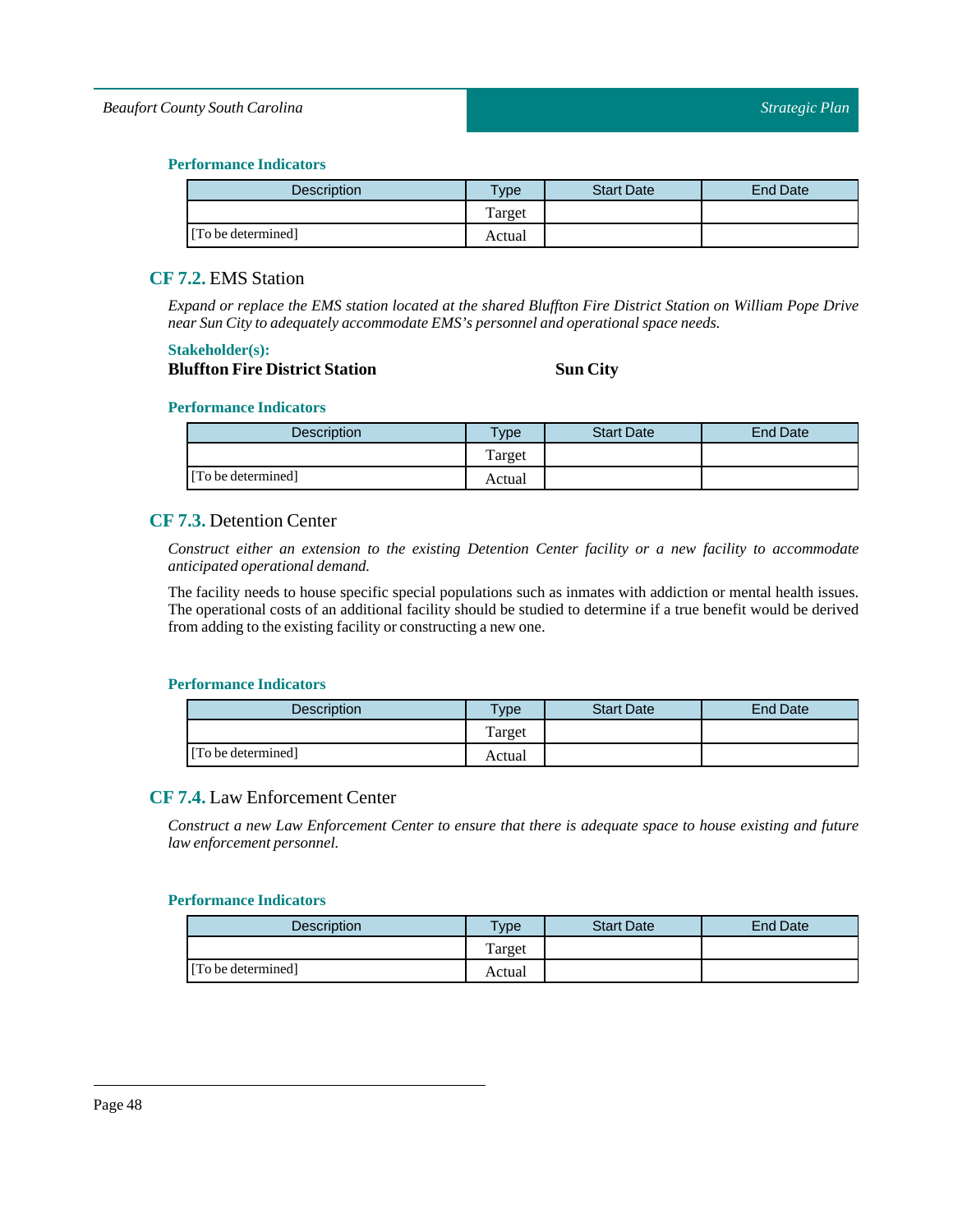#### <span id="page-48-0"></span>*Strategic Plan*

## **CF 7.5.** EMD Facility

*Build an appropriate facility to house the Emergency Management Department within or attached to the proposedLaw Enforcement Center.*

#### **Stakeholder(s):**

## **Emergency Management Department**

#### **Performance Indicators**

| <b>Description</b> | $T$ <sub>V</sub> pe | <b>Start Date</b> | End Date |
|--------------------|---------------------|-------------------|----------|
|                    | Target              |                   |          |
| [To be determined] | Actual              |                   |          |

## <span id="page-48-1"></span>**CF 7.6.** Fire Hydrants

*Work with BJWSA to provide additional fire hydrants on Warsaw Island, extending and replacing lines as necessary.*

Apply for grant funding as appropriate, including CDBG. Identify other rural areas where lack of fire hydrants or water supply pose safety concerns. Request that BJWSA include water service improvements in rural areas in their CIP.

#### **Stakeholder(s): BJWSA Warsaw Island**

## **Performance Indicators**

| <b>Description</b> | $T$ <sub>V</sub> pe | <b>Start Date</b> | End Date |
|--------------------|---------------------|-------------------|----------|
|                    | Target              |                   |          |
| [To be determined] | Actual              |                   |          |

## <span id="page-48-2"></span>**CF 7.7.** Water Lines & Hydrants

Work with BJWSA to install water lines and fire hydrants on Seabrook Road and Stuart Point Road on Port *Royal Island.*

Apply for grant funding as appropriate, including CDBG.

#### **Stakeholder(s):**

## **BJWSA Port Royal Island**

## **Performance Indicators**

| <b>Description</b> | $v_{\rm p}$ | <b>Start Date</b> | End Date |
|--------------------|-------------|-------------------|----------|
|                    | Target      |                   |          |
| [To be determined] | Actual      |                   |          |

## <span id="page-48-3"></span>**CF 8.** PARKS & SPACES

## *PROVIDE PARKS AND OPEN SPACESTO MEETTHE NEEDS OF CITIZENS.*

Additional Recommendations:^ • Ensure, based on establishing acceptable metrics, that passive and active parks are programmed for the diverse demography of the County,<sup> $\wedge \bullet$ </sup> Locate new parks where people can access them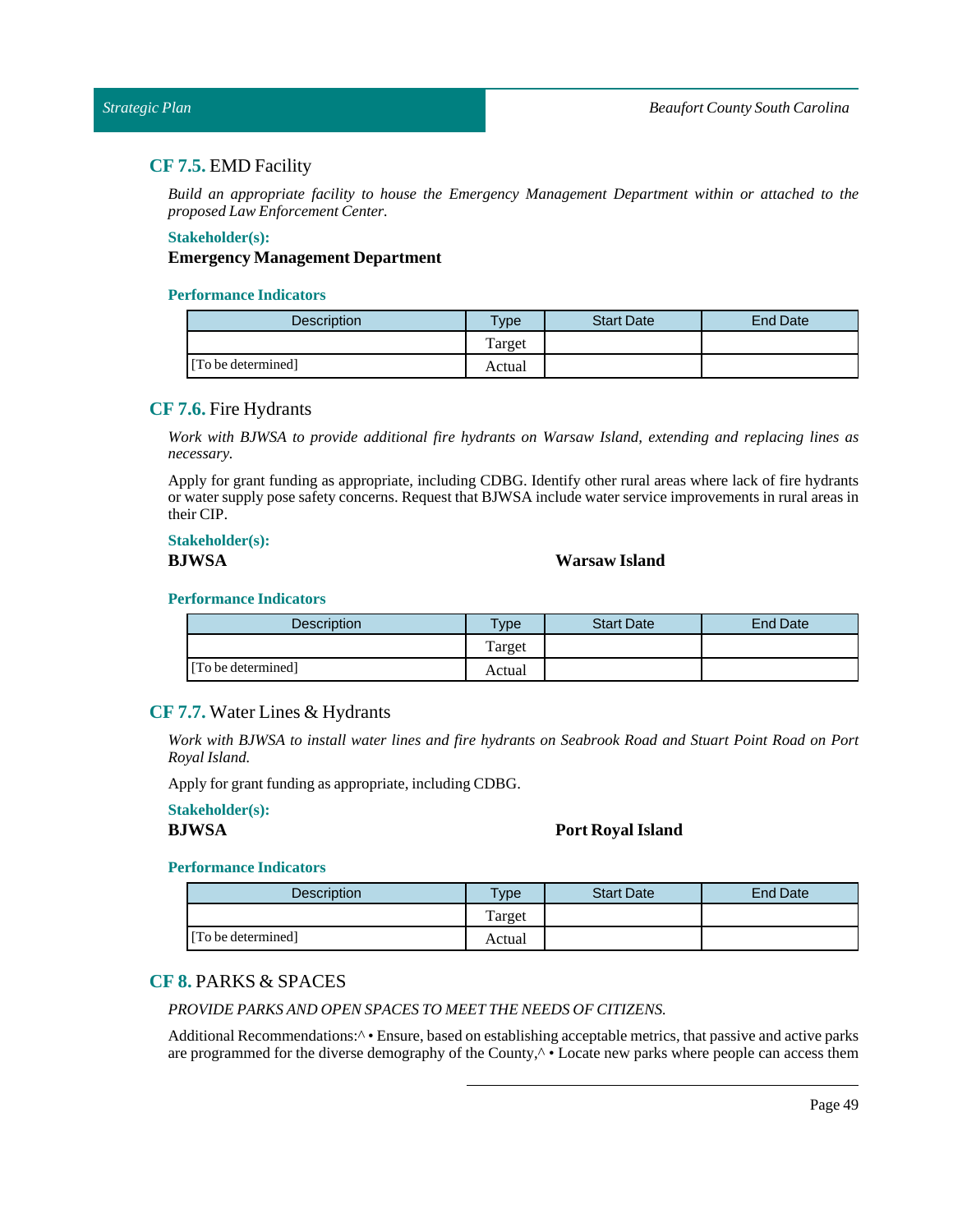safely by walking and biking and serve population centers; make improvements as needed for better access at existing parks.<sup>^</sup> • Link passive and active parks planning with Greenprint planning and complete streets planning.^ • Increase public access to the water by improving access on waterfront and marshfront properties currently owned by the County or other public entities; by purchasing additional waterfront and marshfront properties through the Rural and Critical Land Preservation Program; and by providing incentives to encourage public access to the water in private developments.^ • Pursue park facilities that generate revenue via user fees. These facilities include water parks, campgrounds, tennis facilities, and picnic shelters.<sup>^</sup> • Review the current park management organizational structure and make recommendations for reorganization if warranted.^ • Develop a strategy to address park needs by expanding on existing funding options and seeking new sources of funding, including revenue-generating park programs.<sup>^</sup> • Pursue facilities in active parks that generate revenue via user fees. These facilities include water parks, campgrounds,tennis facilities, and picnic shelters.

#### **Performance Indicators**

| Description        | $T$ <sub>V</sub> pe | <b>Start Date</b> | <b>End Date</b> |
|--------------------|---------------------|-------------------|-----------------|
|                    | Target              |                   |                 |
| [To be determined] | Actual              |                   |                 |

## <span id="page-49-0"></span>**CF 8.1.** Master Plan

*Create a Parks and Recreation Master Plan that establishes acceptable metrics for accessibility and programming.*

Ensure public participation from all areas of the County and segments of the community in the planning effort. Consider incorporating new uses in parks as appropriate such as splash pools, horseback riding, mountain bike trails, community gardens, camping, and ice skating.

#### **Performance Indicators**

| <b>Description</b> | $T$ ype | <b>Start Date</b> | <b>End Date</b> |
|--------------------|---------|-------------------|-----------------|
|                    | Target  |                   |                 |
| [To be determined] | Actual  |                   |                 |

## <span id="page-49-1"></span>**CF 8.2.** Priorities & Timelines

*Implement the recommendations of the Parks and Recreation Master Plan according to the prioritization and timeline outlined in the document.*

| <b>Description</b> | <b>Type</b> | <b>Start Date</b> | End Date |
|--------------------|-------------|-------------------|----------|
|                    | Target      |                   |          |
| [To be determined] | Actual      |                   |          |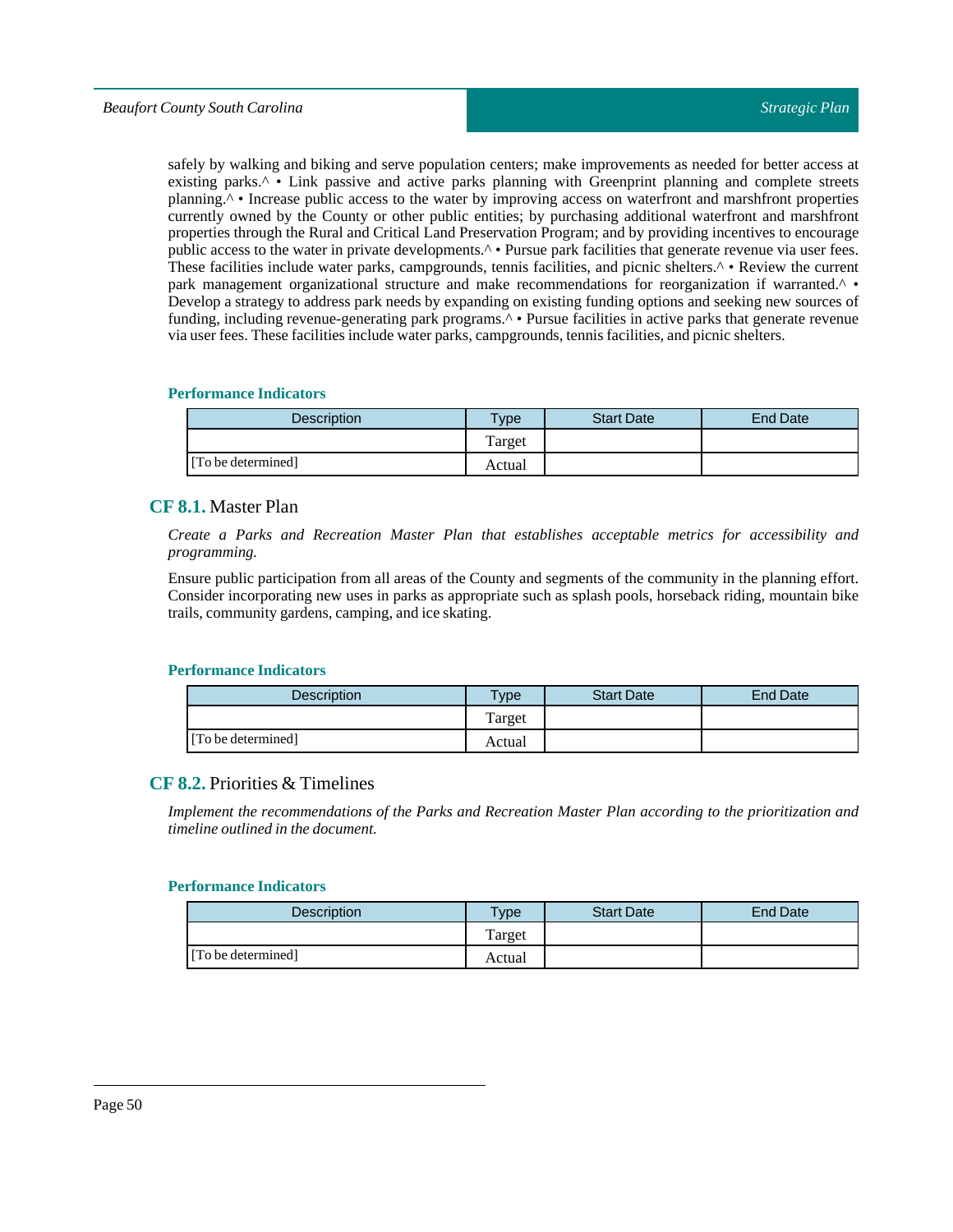# <span id="page-50-0"></span>**CF 8.3.** Parks Manager

Maintain a passive parks manager position to oversee the development of passive parks on Rural and Critical *Land Preservation properties.*

Actively pursue the development of passive parks.

| Description        | $T$ ype | <b>Start Date</b> | <b>End Date</b> |
|--------------------|---------|-------------------|-----------------|
|                    | Target  |                   |                 |
| [To be determined] | Actual  |                   |                 |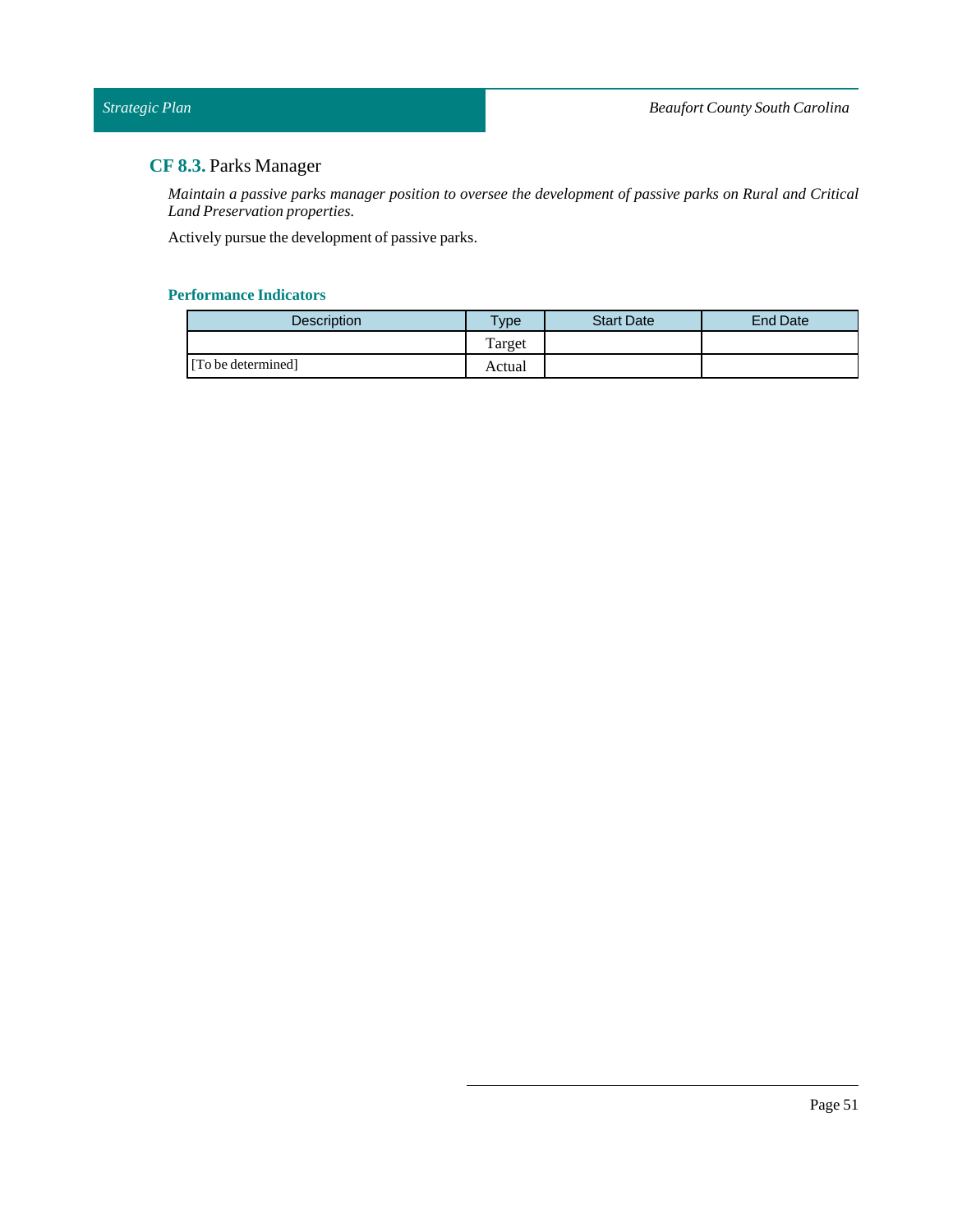# <span id="page-51-0"></span>**BUILT ENVIRONMENT**

## *[To be described]*

Diverse, quality neighborhoods that support community life, work in balance and synergy with our natural environment, promote health and wellness, enable diversity, and enhance quality of life.

#### CORE VALUES:

1. We desire a built environment that is in harmony with our natural environment.

2. We believe that development should be focused where it is best suited from an environmental, economic, infrastructure, and community service standpoint.

3. We desire development that supports and expresses our climate, landscape history, character, and lifestyle, and which promotes traditional town and neighborhood planning principles.

4. We respect private property and the ability for land-owners to profit from their land.

5. We preserve and promote our cultural, ethnic and socioeconomic diversity within our approach to planning the built environment.

<span id="page-51-1"></span>6. We collaborate regionally to coordinate the development of the built environment and the protection of our natural environment.

## **BE 1.** NEW GROWTH

### *CHANNEL NEW GROWTH INTO MUNICIPALITIES, EXISTING DEVELOPMENTS, AND PUDS THAT HAVE CAPACITY TO GROW, IN ORDER LIMIT GREENFIELD DEVELOPMENT AND PRESERVE ENVIRONMENTALLYSENSITIVE LANDS.*

Additional Recommendations:^ • Promote Infill Development and Redevelopment within the municipalities and in immediately adjoining areas in order to limit greenfield development. Make PUDs and subdivisions that are only partially developed a priority.^ • Continue active engagement with the municipalities and neighboring counties on regional cooperation and planning. Use the Southern Lowcountry Regional Board (SOLOCO) and the Northern Beaufort County Regional Plan Implementation Committee to promote this cooperation.^ • Revise the growth boundaries on Lady's Island to reflect the recommendations of the Lady's Island Plan 2018. Work with the City of Beaufort and Town of Port Royal to revise the growth boundaries on Port Royal Island to reflect the emphasis on infill and redevelopment.^ • Work with all local governments in and adjacent to the County, to establish growth boundaries.<sup>^</sup> • Maintain and enhance rural land use policies for areas outside of growth boundaries.

| Description        | $v_{\rm p}$ | <b>Start Date</b> | <b>End Date</b> |
|--------------------|-------------|-------------------|-----------------|
|                    | Target      |                   |                 |
| [To be determined] | Actual      |                   |                 |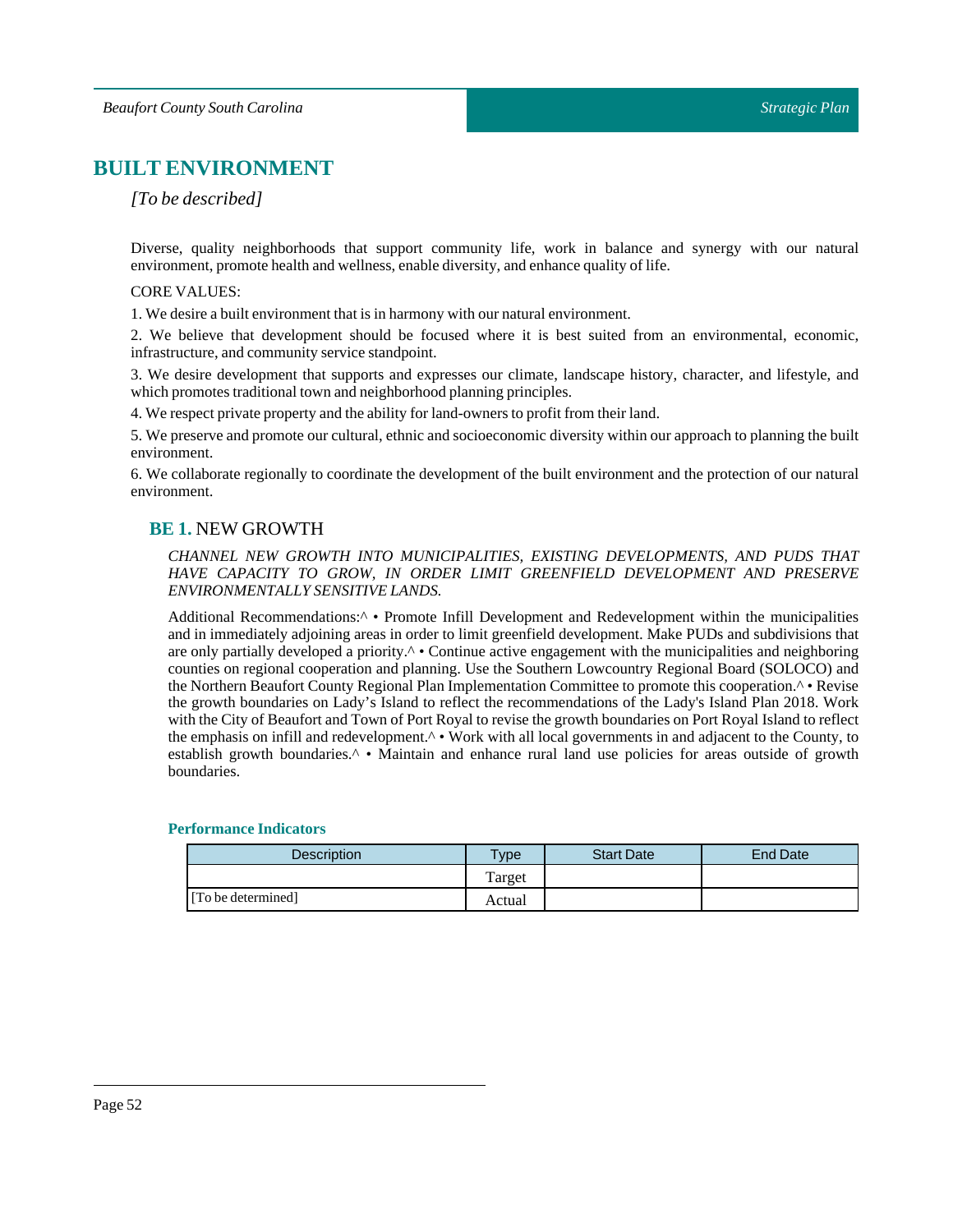## <span id="page-52-0"></span>**BE 1.1.** Vacant Lots

Regularly inventory platted vacant lots in existing PUDs and subdivisions, and create an inventory of lots ideal *for infill development.*

## **Stakeholder(s):**

### **PUDs Subdivisions**

#### **Performance Indicators**

| <b>Description</b> | $T$ <sub>V</sub> pe | <b>Start Date</b> | <b>End Date</b> |
|--------------------|---------------------|-------------------|-----------------|
|                    | Target              |                   |                 |
| [To be determined] | Actual              |                   |                 |

## <span id="page-52-1"></span>**BE 1.2.** Regional Planning

*Formalize a regional planning program between Beaufort County, Jasper County, and the City of Hardeeville that recognizes the mutual benefit of coordinated planning along jurisdictional boundaries.*

## **Stakeholder(s):**

**Beaufort County**

## **City of Hardeeville**

**Jasper County**

## **Performance Indicators**

| Description        | $T$ vpe | <b>Start Date</b> | End Date |
|--------------------|---------|-------------------|----------|
|                    | Target  |                   |          |
| [To be determined] | Actual  |                   |          |

## <span id="page-52-2"></span>**BE 1.3.** SC 170

Develop a SC 170 Area Plan in conjunction with the City of Hardeeville and Jasper County that defines a *growth framework for the corridor and addresses issues of joint concern such as transportation and environmental protection.*

## **Stakeholder(s):**

**City of Hardeeville Jasper County**

| Description        | $TV$ pe | <b>Start Date</b> | <b>End Date</b> |
|--------------------|---------|-------------------|-----------------|
|                    | Target  |                   |                 |
| [To be determined] | Actual  |                   |                 |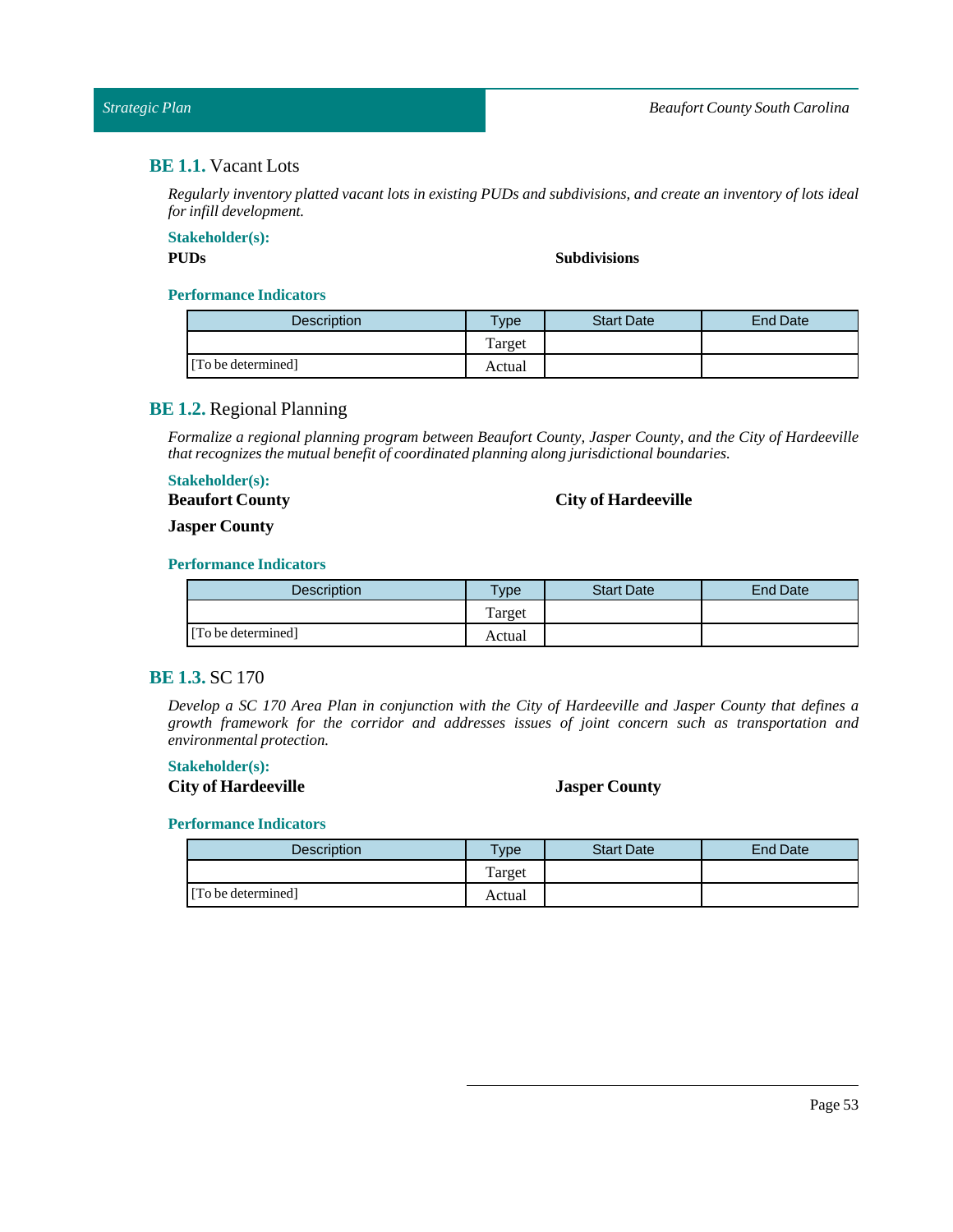## <span id="page-53-0"></span>**BE 1.4.** Yemassee

Work with the Town of Yemassee to develop a consistent growth management strategy for the area of the County *north of US 17.*

The strategy should include a mutually agreed upon growth boundary.

## **Stakeholder(s): Town of Yemassee**

## **Performance Indicators**

| Description        | Type   | <b>Start Date</b> | <b>End Date</b> |
|--------------------|--------|-------------------|-----------------|
|                    | Target |                   |                 |
| [To be determined] | Actual |                   |                 |

## <span id="page-53-1"></span>**BE 2.** GROWTH

## *ALLOW GROWTH TO MIRROR RECOMMENDATIONS OF GREENPRINT PLAN PRIORITY MAPPING (NO DEVELOPMENT,LOW IMPACT DEVELOPMENT, PRESERVING MOST CRITICAL PROPERTIES, ETC.).*

Additional Recommendations:<sup>^</sup> • Use the Greenprint overlay that designates areas of environmental importance, such as the floodplain, to craft development standards that protect the natural environment and use to review all development and land use proposals.^ • Use regulatory tools such as rural zoning, open space set-aside requirements, buffers and natural resource protection standards, as the primary tools to protect areas of environmental importance. Use land purchase and the purchase of conservation easements for the most critical properties.

## **Performance Indicators**

| <b>Description</b> | $T$ <sub>ype</sub> | <b>Start Date</b> | End Date |
|--------------------|--------------------|-------------------|----------|
|                    | Target             |                   |          |
| [To be determined] | Actual             |                   |          |

## <span id="page-53-2"></span>**BE 3.** POLICIES

## *CREATE POLICIES THAT ARE COMPATIBLE WITH THE LOCATION, CULTURE, AND ACCESSIBILITY OF AREASTARGETED FOR GROWTH.*

Additional Recommendations:<sup>^</sup> • Use Place Type Overlay to identify areas of the County where walkable urbanism is appropriate. Scale Place Types appropriately based on their location within the County, from most urban to most rural. The urban to rural hierarchy shall be city, town, village, hamlet, and rural crossroads. $\wedge \bullet$ Create community or small area plans for areas of the County that do not have one, such as St. Helena Island, Sheldon, and Dale, using a community-based process to promote and ensure access to basic services, parks, economic opportunities and affordable housing.^ • Prepare a mixed-use development plan, using a community-based process, to support walkable and "bus transit-ready" development patterns along major roads such as US 278, Bluffton Parkway, and the Okatie Highway to reduce traffic over time.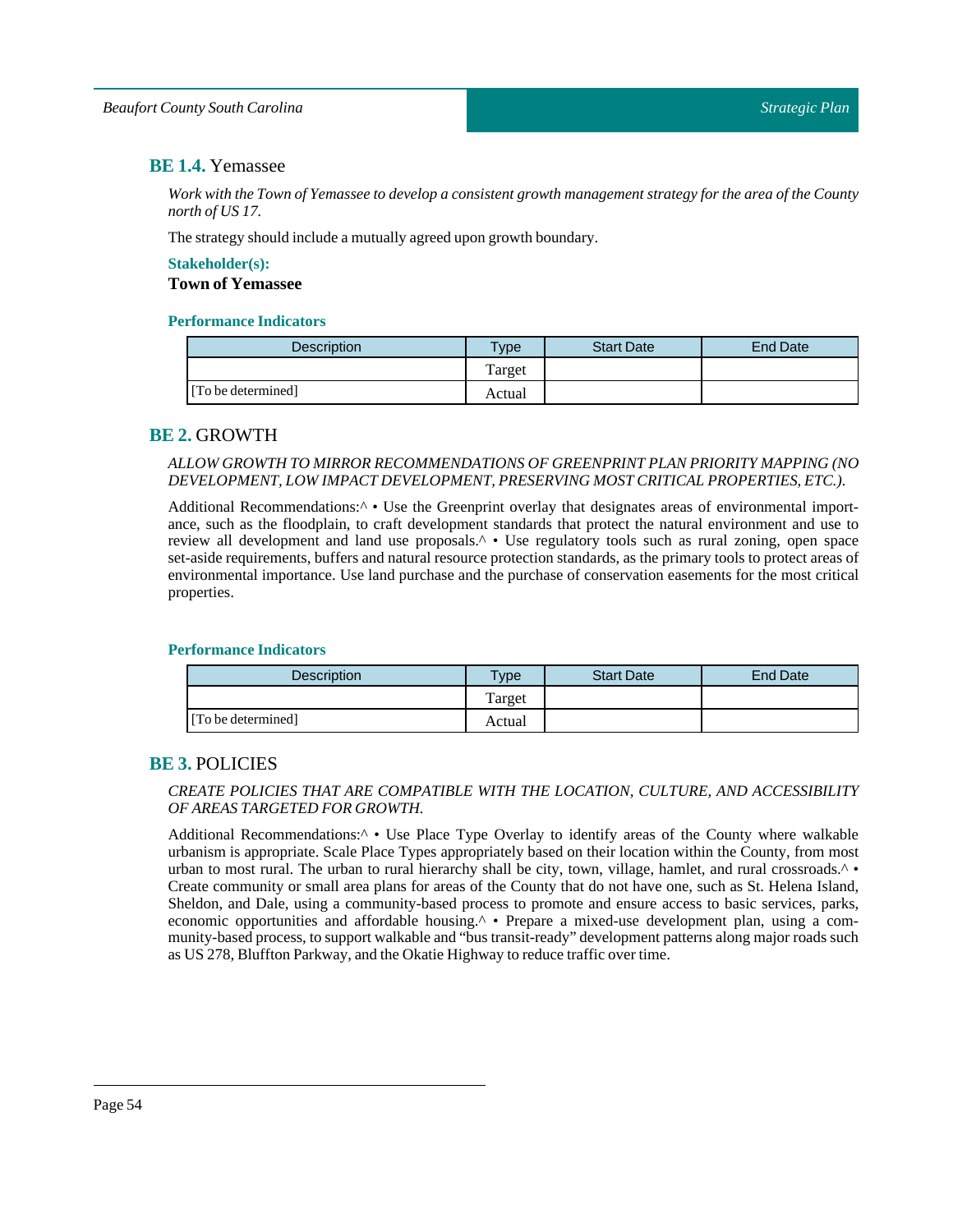#### **Performance Indicators**

| Description        | <b>Type</b> | <b>Start Date</b> | <b>End Date</b> |
|--------------------|-------------|-------------------|-----------------|
|                    | Target      |                   |                 |
| [To be determined] | Actual      |                   |                 |

## <span id="page-54-0"></span>**BE 3.1.** Place Making

*Reevaluate the effectiveness of existing place-making implementation tools such as the Place Type Overlay Districtin the Community Development Code, and make revisions as necessary.*

#### **Performance Indicators**

| <b>Description</b> | $T$ vpe | <b>Start Date</b> | <b>End Date</b> |
|--------------------|---------|-------------------|-----------------|
|                    | Target  |                   |                 |
| [To be determined] | Actual  |                   |                 |

## <span id="page-54-1"></span>**BE 3.2.** Walkability

*Initiate a prototype community-based Place Type implementation plan that involves property owners, business* owners, and other stakeholders to serve as a vision for other areas of the county where walkable urbanism is *appropriate.*

#### **Stakeholder(s):**

#### **Property Owners Business Owners**

#### **Performance Indicators**

| Description        | $v_{\rm p}$ | <b>Start Date</b> | <b>End Date</b> |
|--------------------|-------------|-------------------|-----------------|
|                    | Target      |                   |                 |
| [To be determined] | Actual      |                   |                 |

## <span id="page-54-2"></span>**BE 4.** LAND USE

#### *ENSURE THAT COUNTY LAND USE REGULATIONS AND POLICIES CREATE RESILIENT, EQUITABLE COMMUNITIES WITH A SENSE OF PLACE REFLECTIVE OF THE COUNTY'S UNIQUE CHARACTER.*

Additional Recommendations:<sup> $\wedge \bullet$ </sup> When adopting new land use policies or regulations, consider the impact, including unintended consequences, on low-income and minority communities. Periodically review existing policies.^ • Continue the ban on new PUDs.

| <b>Description</b> | <b>Vpe</b> | <b>Start Date</b> | End Date |
|--------------------|------------|-------------------|----------|
|                    | Target     |                   |          |
| [To be determined] | Actual     |                   |          |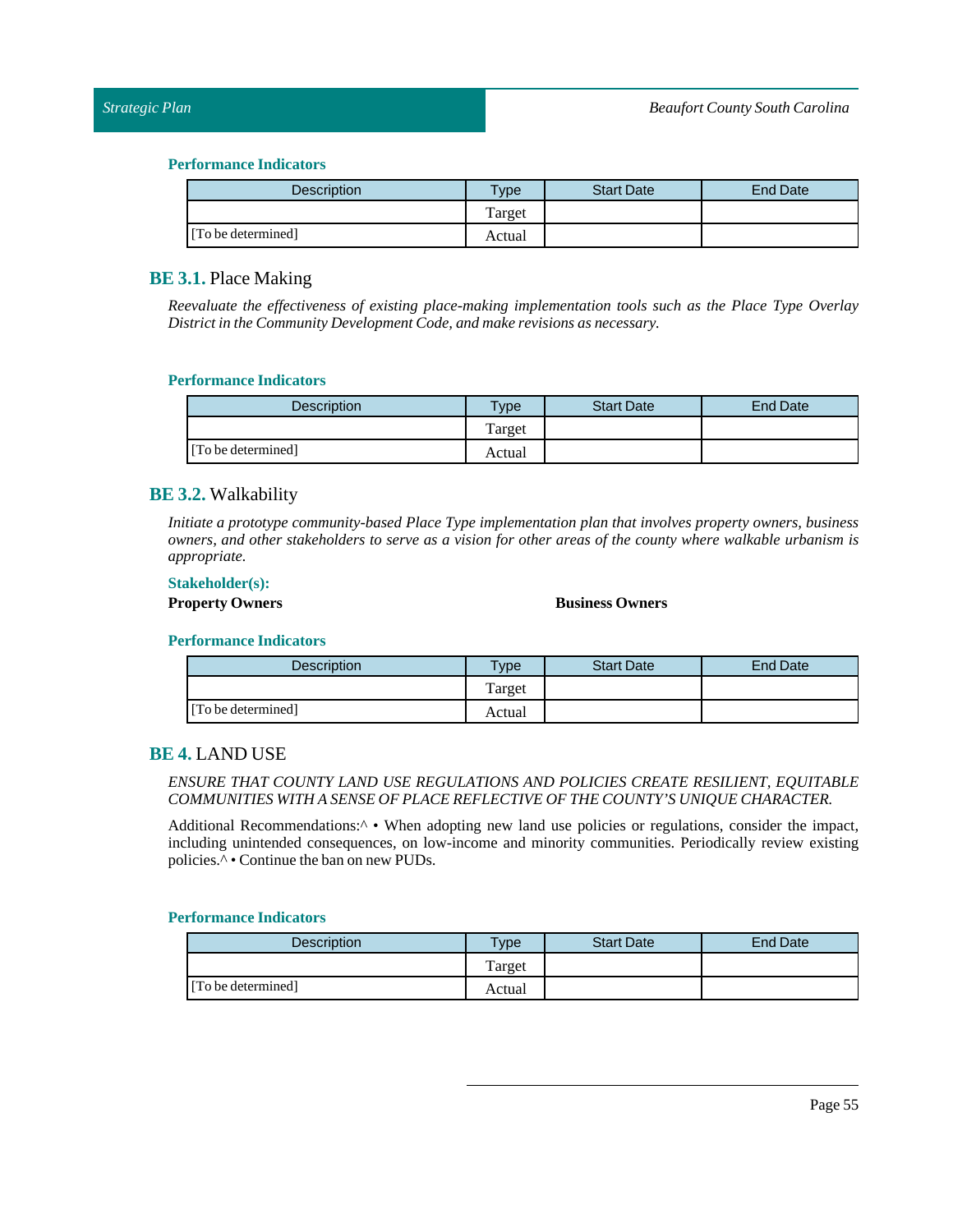# <span id="page-55-0"></span>**FOCUSED PLANNING AREAS**

*Ensure that residents have a strong voice in their future.*

A county comprising diverse, connected neighborhoods with equitable access to services and amenities where residents have a strong voice in their future.

#### PRINCIPLES:

1. We value our rural heritage and our unique and complex natural environment as a source of life, recreation, economy, culture, and sense of place.

2. We believe in allowing local communities to determine their vision and to define their growth.

3. We believe development should be done in balance with preserving our natural systems.

4. We understand our economy and lifestyle depend upon the diversity of the places and cultures that make up our County.

<span id="page-55-1"></span>5. We believe that all areas of the County deserve access to infrastructure, community services, mobility, and economic prosperity, regardless of where they are located.

## MULTIMODAL PLACES

*Linking municipalities, PlaceTypes, and areas of concentrated growth, employment, or attraction.*

FUTURE LAND USE: MULTIMODAL PLACE TYPES ~ The use of bus transit is growing in Beaufort County and presents an important opportunity for the future. By linking municipalities, Place Types, and areas of concentrated growth, employment, or attraction, transit can help alleviate traffic along the County's major roads, enable workers to equitably access job opportunities, and provide tourists transportation choices while visiting the County.Palmetto Breeze has been actively integrating new ideas, such as the Hilton Head Trolley, to best fit transit to users. Place Types might also be developed in areas where water transit is or may become available.

#### **Performance Indicators**

| <b>Description</b> | $T$ <sub>V</sub> pe | <b>Start Date</b> | End Date |
|--------------------|---------------------|-------------------|----------|
|                    | l'arget             |                   |          |
| [To be determined] | Actual              |                   |          |

## <span id="page-55-2"></span>US 278 CORRIDOR

*Guide growth to transit-ready nodes.*

US 278 CORRIDOR ~ As the numbers of residents and commuters increase in southern Beaufort County, traffic pressure continues to grow along the US 278 Corridor. Compounded with heavy tourist traffic and the growth of Hardeeville and Jasper County, congestion will continue to build and affect quality of life and the tourism industry in the area.

Establishing Fixed-Route Transit and planning for transitready nodes that support mixed-use development are possible solutions to this challenge. By guiding growth to transit-ready nodes, the County and its municipalities can attain affordable housing goals while promoting internal trip capture and developing a higher quality gateway through southern Beaufort County.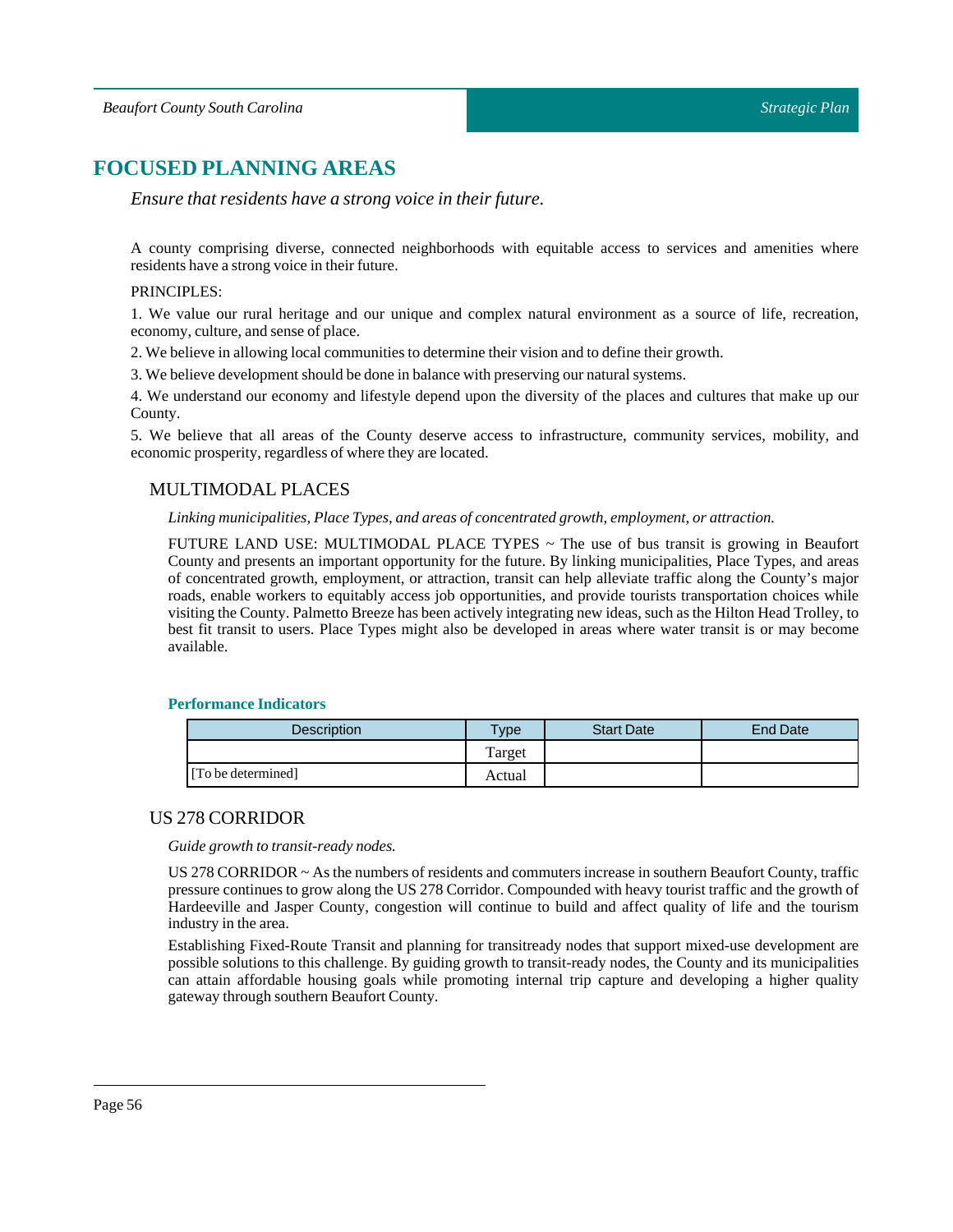#### **Performance Indicators**

| <b>Description</b> | <b>Type</b> | <b>Start Date</b> | End Date |
|--------------------|-------------|-------------------|----------|
|                    | Target      |                   |          |
| [To be determined] | Actual      |                   |          |

## <span id="page-56-0"></span>SC 170 CORRIDOR

*Jointly plan policies and standards related to design, land use, placemaking, landscape, environmental buffers, and signage.*

SC 170 CORRIDOR ~ The SC 170 Corridor is an important part of the image and character of the County. Concerns about signage, sprawling development, traffic management, and the loss of rural lands is of concern to the residents that use this road for their primary access.

Cooperation between Beaufort County, Hardeeville, and Jasper County are key components of a shared community vision for this corridor. The corridor should have jointly planned policies and standards related to design, land use, placemaking, landscape, environmental buffers, and signage. It is also important to establish agreements on the limits of urbanization and growth in Hardeeville and Jasper County.

Establishing Place Types that coincide with major intersections, consistent buffers of native vegetation, joint review of proposed plans along the corridor, and agreement on access management standards will lead to a corridor with walkable mixed-use nodes at intervals, natural buffers between the road and development, compatible land uses across jurisdictions, and safer, better managed traffic.

## **Stakeholder(s):**

## **Beaufort County**

## **Jasper County**

#### **Hardeeville**

| <b>Description</b> | $T$ vpe | <b>Start Date</b> | End Date |
|--------------------|---------|-------------------|----------|
|                    | Target  |                   |          |
| [To be determined] | Actual  |                   |          |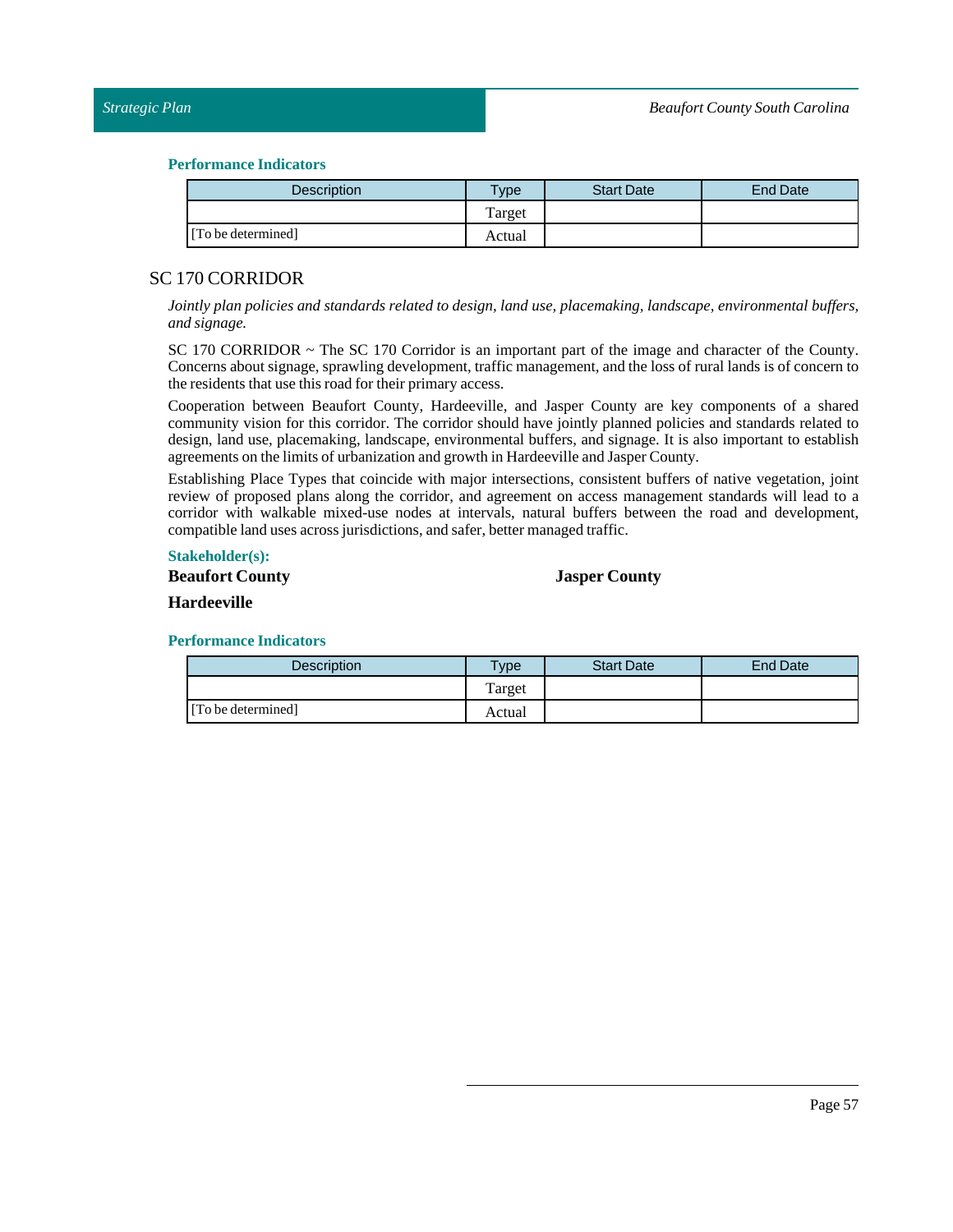## <span id="page-57-0"></span>BEAUFORT & PORT ROYAL

*Coordinate execution of the Port Royal and Beaufort County plans.* 

BEAUFORT & PORT ROYAL ~ The adoption of the 2020 Beaufort County Comprehensive Plan in concert with the Port Royal Comprehensive Plan provided an opportunity to establish shared planning principles.

Within the Beaufort & Port Royal Focal Area, emphasis should be placed on redesigning roads to be safer, multimodal, and human-scaled. Additionally, plans for a Palmetto Breeze trolley service between Port Royal and Downtown Beaufort will be an assetto mobility and sense of place, and should be prioritized.

Growth management west of Port Royal should be informed by Place Types influenced by the Greenprint Overlay Map, existing transportation network, and potential of a trolley service. A new Town Place Type along Parris Island Gateway will add a walkable destination and place to live, establishing a sense of place and identity for this portion of the County.

Joint planning and cooperation, an annexation strategy, and shared development and infrastructure service standards are key to the execution of thePort Royal and Beaufort County plans.

## **Stakeholder(s):**

## **City of Beaufort Port Royal**

#### **Performance Indicators**

| Description        | Type   | <b>Start Date</b> | End Date |
|--------------------|--------|-------------------|----------|
|                    | Target |                   |          |
| [To be determined] | Actual |                   |          |

## <span id="page-57-1"></span>LADY'S ISLAND

*Implement the Lady's Island Plan.* 

LADY'S ISLAND ~ The"Lady's Island Plan 2018" was adopted in April 2019. The plan was a collaborative effort between Beaufort County, the City of Beaufort, the Town of Port Royal, multiple community organizations, and local residents. The plan was prepared in response to the dramatic growth Lady's Island has experienced over the last two decades, resulting in traffic congestion, threats to natural resources, and a loss of local character. The plan, adopted by both the County and the City of Beaufort, is especially important given that a good deal of land on Lady's Island, particularly within the Island's main commercial corridor, is in the City of Beaufort's jurisdiction.

Success is dependent on commitment and coordinated implementation between the County and the City of Beaufort, particularly for a master planning effort for the Village Center area to leverage the public improvements proposed for Sea Island Parkway.

#### **Stakeholder(s):**

#### Lady's Island

**Beaufort County**

## **City of Beaufort**

**Town of Port Royal**

| <b>Description</b> | <b>Type</b> | <b>Start Date</b> | End Date |
|--------------------|-------------|-------------------|----------|
|                    | Target      |                   |          |
| [To be determined] | Actual      |                   |          |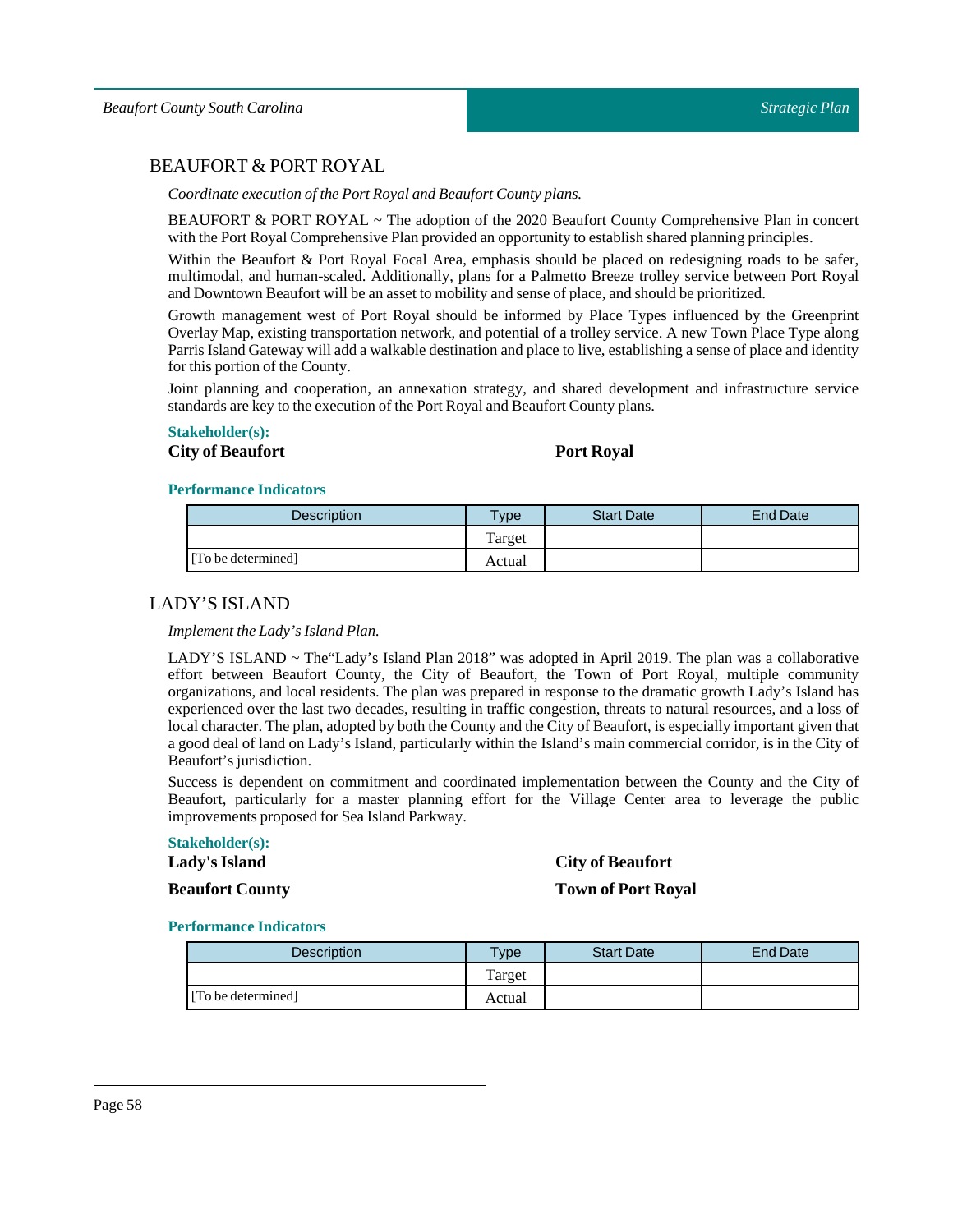## <span id="page-58-0"></span>ST. HELENA ISLAND

*Ensure the equitable delivery of community services.*

ST. HELENA ISLAND ~ St. Helena Island is one of Beaufort County's greatest cultural and environmental assets and the people who live there want to ensure it remains that way. Planning for St. Helena must be a community-based process in order to protect the area's unique Gullah / Geechee culture. Plans and programs must be developed carefully and thoughtfully so that the island way of life is maintained, while improving health, safety, and economic outcomes by ensuring the equitable delivery of community services.

Place Types have already been established, coinciding with logical places on the Island where people can gather, shop, eat, and recreate. Rural zoning also limits the nature, density, and type of development that can be considered. The Greenprint Overlay Map also supports the locations of the Place Types as well as the need to protect the natural environment and rural character. Opportunities do exist, so long as they are desired by the community, to better connect St. Helena with bike lanes, trails, greenways, water access points, and better bus service.

#### **Stakeholder(s):**

#### **St. Helena Island**

#### **Performance Indicators**

| Description        | Type   | <b>Start Date</b> | End Date |
|--------------------|--------|-------------------|----------|
|                    | Target |                   |          |
| [To be determined] | Actual |                   |          |

## <span id="page-58-1"></span>NORTHERN BEAUFORT COUNTY

*Maintain the rural character of Northern Beaufort County.*

SHELDON, DALE, GARDENS CORNER & LOBECO  $\sim$  The northern portion of Beaufort County is intentionally rural. Conservation efforts, zoning protections, sewer agreements, and growth boundaries have been put in place to protect the area from sprawling development. These efforts were taken to further the vision local residents had developed for their community's future.

Yet, as Yemassee expands and develops, coordination between the Town and County will be essential to protecting the character and natural resources of the Sheldon and Gardens Corner area. Working with the Town to establish an urban growth boundary is an important first step in developing a successful growth management strategy for the area.

Furthermore, while the vision for Northern Beaufort County is to maintain its rural character, it should be noted that the land area that support the Place Types are also suitable for development based on the Land Suitability Analysis.

#### **Stakeholder(s):**

**Sheldon**

**Dale**

**Gardens Corner Lobeco**

| <b>Description</b> | <b>Type</b> | <b>Start Date</b> | End Date |
|--------------------|-------------|-------------------|----------|
|                    | Target      |                   |          |
| [To be determined] | Actual      |                   |          |